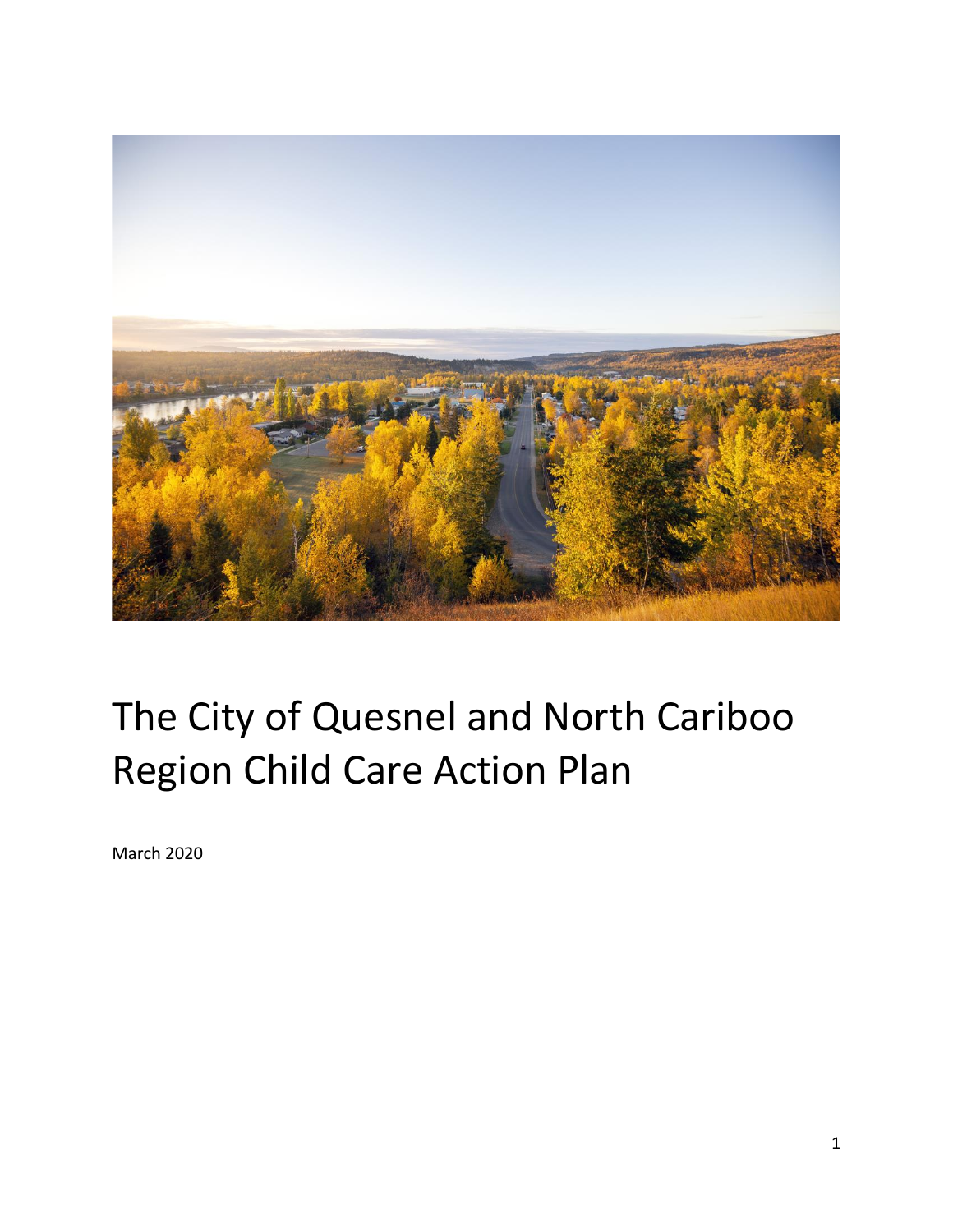# Table of Contents

| 1.0 | <b>Executive Summary</b>                             | 4  |
|-----|------------------------------------------------------|----|
| 2.0 | Introduction                                         | 5  |
| 3.0 | Methodology                                          | 6  |
|     | <b>Data Collection Methods</b>                       | 6  |
|     | Review of Relevant Child Care-Related Data           | 6  |
|     | Parent Survey                                        | 6  |
|     | <b>Child Care Provider Survey</b>                    | 7  |
|     | <b>Focus Groups</b>                                  | 7  |
|     | <b>Background Report</b>                             | 7  |
|     | <b>Needs Assessment</b>                              | 7  |
| 4.0 | <b>Broad Child Care Context</b>                      | 7  |
|     | <b>Federal Government</b>                            | 7  |
|     | <b>Provincial Government</b>                         | 8  |
|     | Affordability                                        | 8  |
|     | Quality                                              | 8  |
|     | Accessibility                                        | 9  |
|     | <b>Local Governments</b>                             | 9  |
|     | Other                                                | 10 |
| 5.0 | Quesnel: Our Community                               | 10 |
|     | <b>Child Population</b>                              | 10 |
|     | Child Vulnerabilities and Demographic Groups         | 11 |
|     | <b>Child Care Inventory</b>                          | 11 |
|     | Parent Survey                                        | 13 |
|     | Provider Survey                                      | 13 |
|     | Policies and Zoning Bylaws                           | 14 |
|     | Programs and Services for Underserved Populations    | 14 |
| 6.0 | <b>Child Care Space Targets</b>                      | 15 |
|     | Option 1: Status Quo                                 | 15 |
|     | Option 2: BC Average                                 | 16 |
| 7.0 | <b>Strategic Direction and Recommended Actions</b>   | 16 |
|     | <b>Strategic Direction 1: Increase Accessibility</b> | 17 |
|     | Age groups                                           | 17 |
|     |                                                      |    |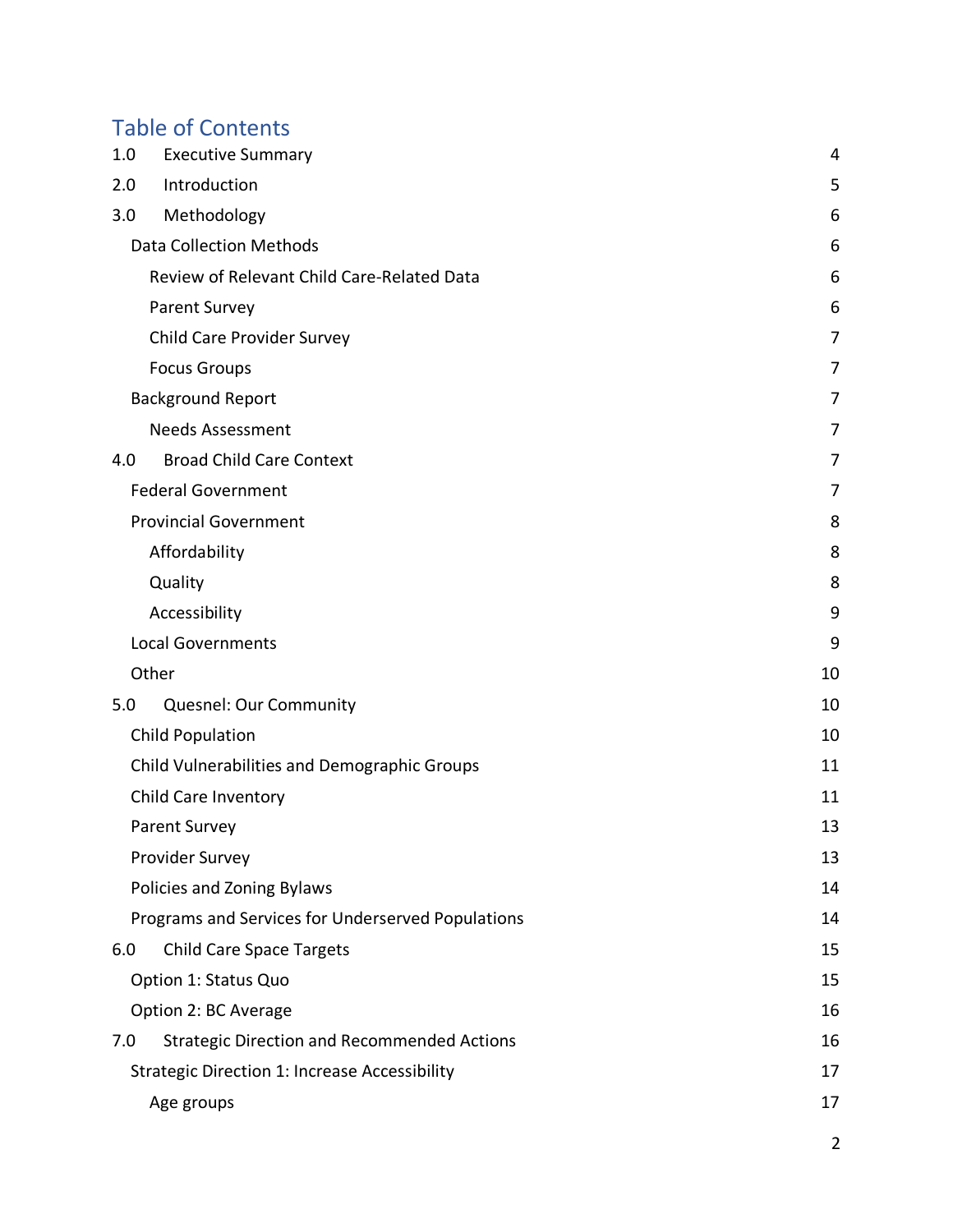|      | Neighbourhoods                                                   | 17 |
|------|------------------------------------------------------------------|----|
|      | Hours                                                            | 18 |
|      | Policies and Zoning Bylaws                                       | 18 |
|      | <b>Promising Practices</b>                                       | 19 |
|      | Strategic Direction 1: Increase Accessibility - Recommendations  | 20 |
|      | Strategic Direction 2: Improve Affordability                     | 23 |
|      | <b>Promising Practices</b>                                       | 23 |
|      | Strategic Direction 2: Improve Affordability -Recommendations    | 24 |
|      | <b>Strategic Direction 3: Focus on Quality</b>                   | 25 |
|      | Private vs. Public                                               | 25 |
|      | Ability to Support Vulnerable Populations                        | 26 |
|      | <b>Staffing</b>                                                  | 26 |
|      | <b>Promising Practices</b>                                       | 26 |
|      | Strategic Direction 3: Focus on Quality - Recommendations        | 27 |
| 8.0  | Implementation, Monitoring and Reporting                         | 30 |
| 9.0  | Appendix A: Quesnel and North Cariboo Region Municipal Processes | 32 |
| 10.0 | Appendix B: Key Findings from Research & Promising Practices     | 34 |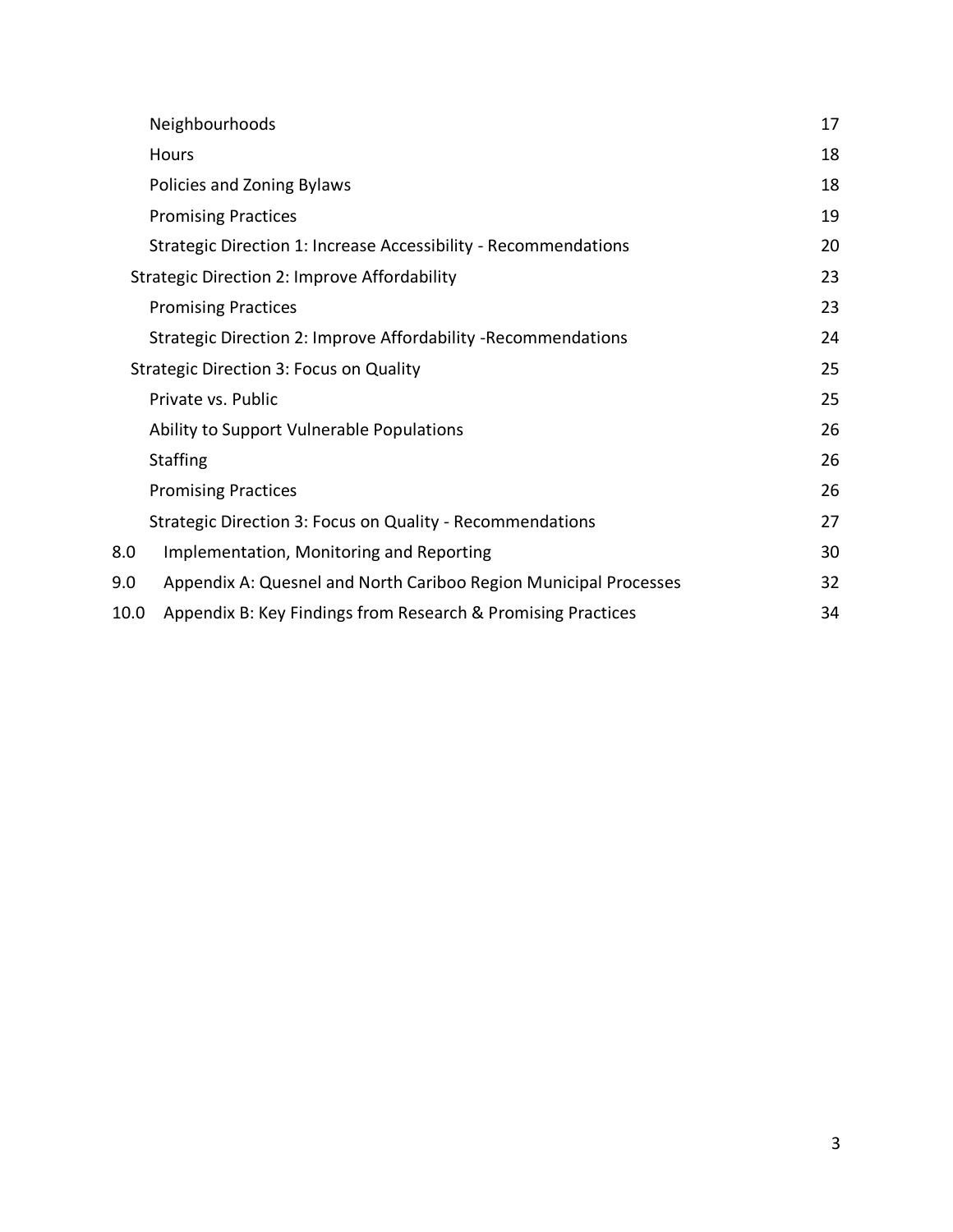# <span id="page-3-0"></span>1.0 Executive Summary

Quality child care is vital to the overall health of a community. This City of Quesnel and North Cariboo Region Action Plan was developed in response to challenges faced by the community, as well as recognition that this may be the most opportune time to invest in child care. Analysis of various sources of data provided the context for the strategic directions proposed in this report, which include specific child care targets and detailed recommendations.

The child population in the City of Quesnel and North Cariboo Region is declining. However, the rate of vulnerability among children is increasing, as are the number of children with special needs. One in five children are living in poverty, one in four come from lone-parent families, and one in four are Indigenous. The ratio of child care spaces per 100 children in the study area is 15.1, whereas the British Columbia average is 18.4. The age groups with the most challenging ratios were school-age children and infants and toddlers. Three quarters of the child care spaces in the community are privately run, and very few are co-located with public services. Most child care programs are found in the City of Quesnel, while some outlying areas have none.

More than half of parents felt child care fees were unsustainable for their family, and eight of ten felt there was inadequate supply to meet their needs. In terms of staffing, there is a limited supply of qualified front line child care providers to choose from, and providers noted retention was difficult because of a lack of full-time work in quality early childhood education. Eight in ten child care facilities had children living in poverty, but child care providers generally found they were able to support the developmental needs of vulnerable children.

Human resource limitations further inhibit the expansion of affordable, accessible, high quality child care in the region. There are challenges recruiting and retaining qualified staff because those who work in the field are underpaid, are at risk of burn out, and do not feel valued as professionals.

To address these gaps, SPARC BC recommends:

Adding 86 child care spaces over five years to reach the BC average ratio of 18.4 child care spaces per 100 children.

- Focusing on increasing the number of child care spaces for school-age children and the infant and toddler age group.
- Convening the Early Years Table with relevant partners to share this report and begin the relationship building process;
- Forming a dedicated partnership with the Quesnel School District to explore the option of co-locating child care programs in elementary schools;
- Consider offering a child care grant and subsidy program, including allowing permissive property tax exemptions for not-for-profit child care programs;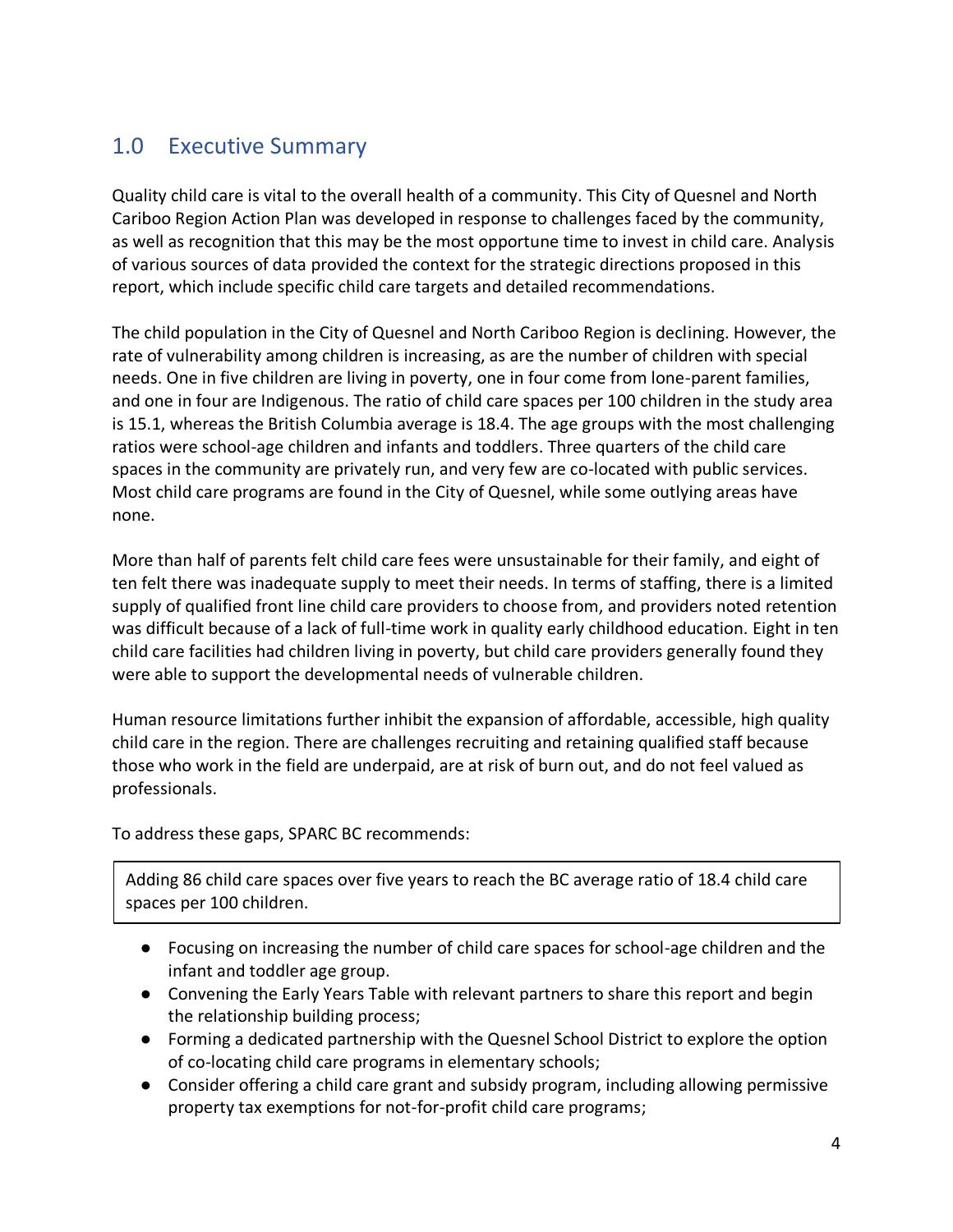- Increasing the number of publicly funded child care spaces; and
- Exploring opportunities for making Early Childhood Education programs more accessible, affordable and enticing to address the human resource challenges.

Improving child care services in the North Cariboo Region will not be an easy task; however, it is possible. With concerted and coordinated efforts, the City of Quesnel and North Cariboo Region can achieve its child care goals, for the benefit of the whole community.

# <span id="page-4-0"></span>2.0 Introduction

Child care is a vital part of a community's social infrastructure. In addition to helping the children and families using it, child care benefits the broader population by contributing to the economy, and enhancing the overall health and well-being of the community.

Recognizing the importance of child care and the serious challenges being faced with respect to child care delivery in the North Cariboo Region, the City of Quesnel commissioned the Social Planning and Research Council of BC (SPARC BC) to prepare a child care action plan tailored to the region.

The City of Quesnel and North Cariboo Region Action Plan ("Action Plan") is organized into eight sections and two appendices as follows:

- Section 1.0: Executive Summary
- Section 2.0: Introduction
- Section 3.0: Methodology
- Section 4.0: Broad Child Care Context
- Section 5.0: Quesnel: Community
- Section 6.0: Child Care Space Targets
- Section 7.0: Strategic Direction and Recommended Actions
- Section 8.0: Implementation, Monitoring and Reporting
- Appendix A: Municipal Processes
- Appendix B: Key Findings and Promising Practices

In addition to this Action Plan, SPARC BC developed a regional Needs Assessment which is attached as an additional document.

This Action Plan will provide the City of Quesnel and its partners with evidence-based, concrete and actionable recommendations to improve its child care services for the betterment of the community.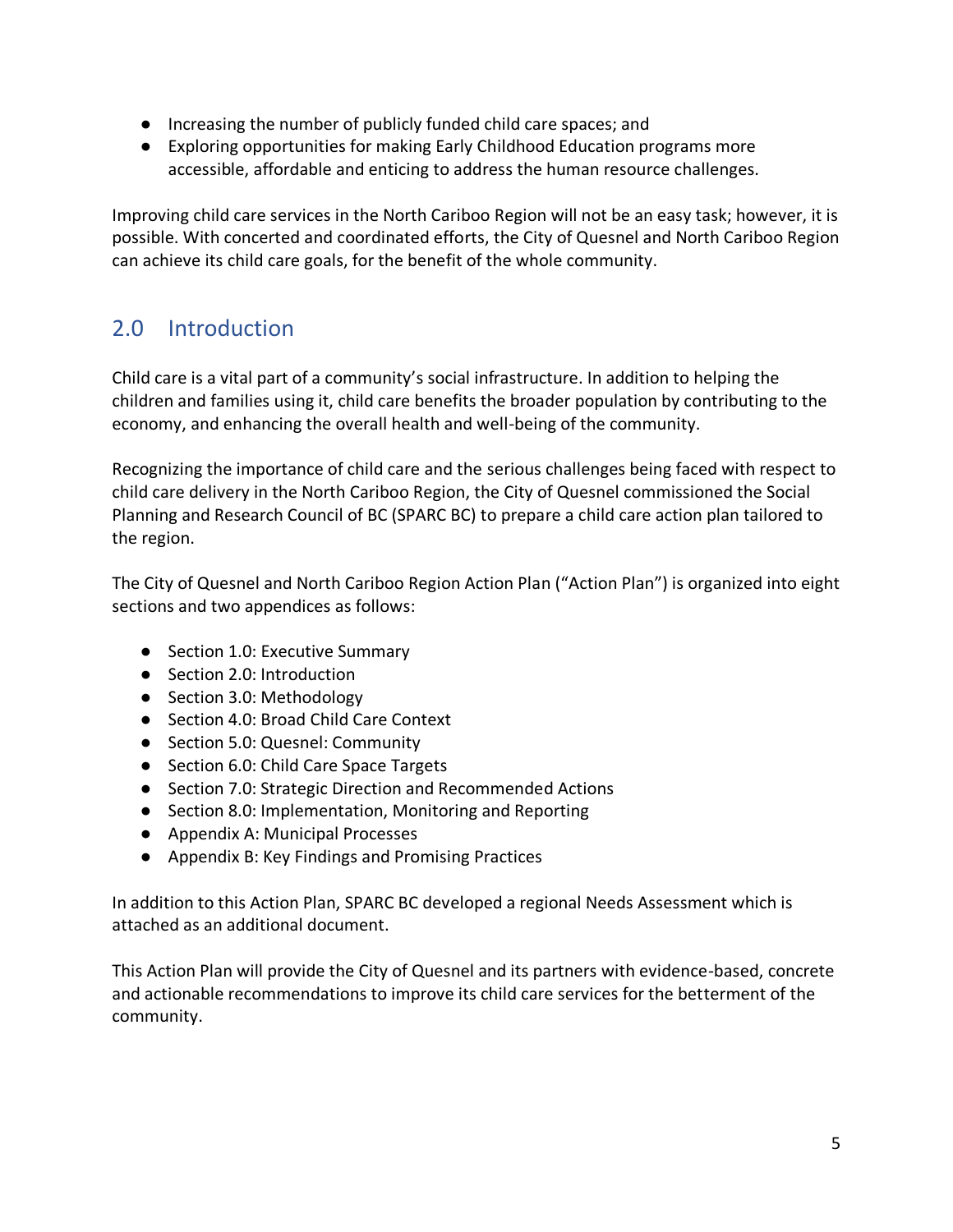# <span id="page-5-0"></span>3.0 Methodology

This Action Plan is an evidence-based report that synthesizes the best in child care research and places it within the Quesnel context. Primary and secondary data from the City of Quesnel and North Cariboo Region ("study area") provided the basis for recommendations, which were then refined using promising practices from other British Columbian municipalities and a strong literature evidence base from BC, Canada, and abroad. See the Literature Review in Appendix B for a detailed look at the evidence.

This Action Plan is a made-for-Quesnel initiative. It draws upon relevant Statistics Canada data, City of Quesnel and Cariboo Regional District files, vulnerability scores derived from the Human Early Learning Partnership ("HELP") Early Development Instrument ("EDI"),<sup>1</sup> BC government and Northern Health Authority information, and parent and child care provider survey data. To inform this Action Plan, the consultants used three primary methods of data collection and analysis and prepared one background report. These are outlined below.

#### <span id="page-5-1"></span>**Data Collection Methods**

#### <span id="page-5-2"></span>*Review of Relevant Child Care-Related Data*

Data compiled through the Union of BC Municipalities ("UBCM") Inventory, the Northern Health Authority as well as data derived from the HELP EDI were reviewed to understand current childhood vulnerabilities and the presence of child care services and needs across the study area. Identifying childhood vulnerabilities, along with the full range of child care service options and locations, provided a consolidated picture of neighbourhood needs for the work of setting child care targets and strategies for the region. The consultants also included tax filer, City of Quesnel and Cariboo Regional District documents, and regional census data for this profile.

#### <span id="page-5-3"></span>*Parent Survey*

To understand child care service needs and experiences, SPARC BC developed a *Parent Survey Regarding Child Care* ("Parent Survey"). This survey was intended for current and potential parents and guardians who currently are (or will be) accessing child care services in the study area. The survey was available online from July to August 2019 on the City of Quesnel website and Facebook page, and responses were solicited from community partners, Parent Advisory Councils, and elementary schools. The survey elicited 217 responses from current or potential parents and guardians.

<sup>&</sup>lt;sup>1</sup> Th[e Human Early Learning Partnership](http://earlylearning.ubc.ca/) is a collaborative and interdisciplinary research network located within the School of Population and Public Health at UBC, and they developed the Early Development Instrument to measure the developmental health of the kindergarten population across British Columbia. The EDI measures child vulnerability rates in five key domains: physical health and well-being, social competence; emotional maturity; language and cognitive development; and communications skills and general knowledge.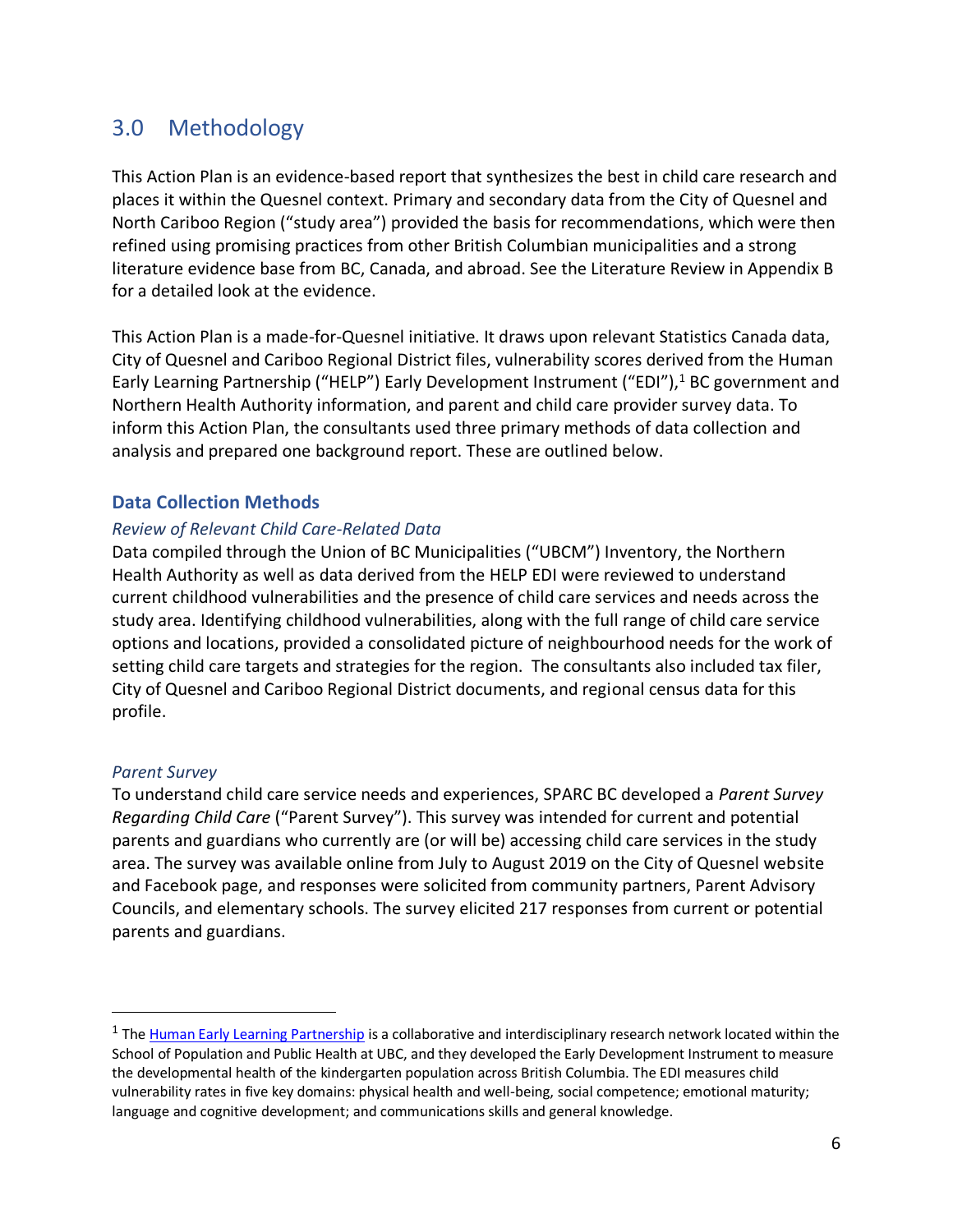#### <span id="page-6-0"></span>*Child Care Provider Survey*

SPARC BC also developed an online *Child Care Service Needs, Spaces, and Childhood Vulnerabilities Survey* ("Provider Survey"). This survey was geared towards key stakeholders (e.g., executive directors, managers/coordinators of child care service organization) and asked for their views on current child care services, gaps in services, current and anticipated child care populations receiving services, and spaces to deliver services. This survey was available for completion July through August 2019 and had 35 respondents.

#### <span id="page-6-1"></span>*Focus Groups*

It should be noted the SPARC BC sub-contracted another organization to conduct local focus groups with community organizations, child care providers, families, City staff, and other stakeholders to provide further qualitative insights. In November, 2019 there was one meeting with the Early Years Table and one focus group with six (6) care providers, as well as another meeting of the Early Years Table to review the draft action plan.

#### <span id="page-6-2"></span>**Background Report**

#### <span id="page-6-3"></span>*Needs Assessment*

The City of Quesnel and North Cariboo Child Care Strategy Needs Assessment Report ("Needs Assessment") presents socio-demographic information pertaining to child vulnerability levels, as well as child care spaces and services across neighbourhoods in the North Cariboo region. The report is based on Statistics Canada Census data, files from the City of Quesnel, information from the BC Government and the Northern Health Authority, childhood vulnerability data collected by HELP, and results from the 2019 Parent and Provider surveys. The Needs Assessment is included as a separate document.

# <span id="page-6-4"></span>4.0 Broad Child Care Context

Child care is an intricate part of the social infrastructure in Canada, with no one jurisdiction or entity responsible for its planning, funding, and delivery. Child care involves many parties playing various roles, which means it requires dedicated relationships and collaboration between jurisdictions and other partners. Key partners include the federal government, provincial governments, First Nations, municipalities, regional districts, regional public bodies (e.g., health authorities and school districts), child care providers and operators, not for profit organizations, parents, as well as the broader community. To quote an African proverb, it takes a village to raise a child.

#### <span id="page-6-5"></span>**Federal Government**

Advocates have long been calling on the Federal Government to develop a national strategy for child care. While that has not happened, the Federal Government initiated a [Multilateral Early](https://www.canada.ca/en/employment-social-development/programs/early-learning-child-care/reports/2017-multilateral-framework.html#h2.5)  [Learning and Child Care Framework](https://www.canada.ca/en/employment-social-development/programs/early-learning-child-care/reports/2017-multilateral-framework.html#h2.5) in 2017 to guide the Federal, Provincial and Territorial governments on child care matters. The Framework articulates the commitment of both levels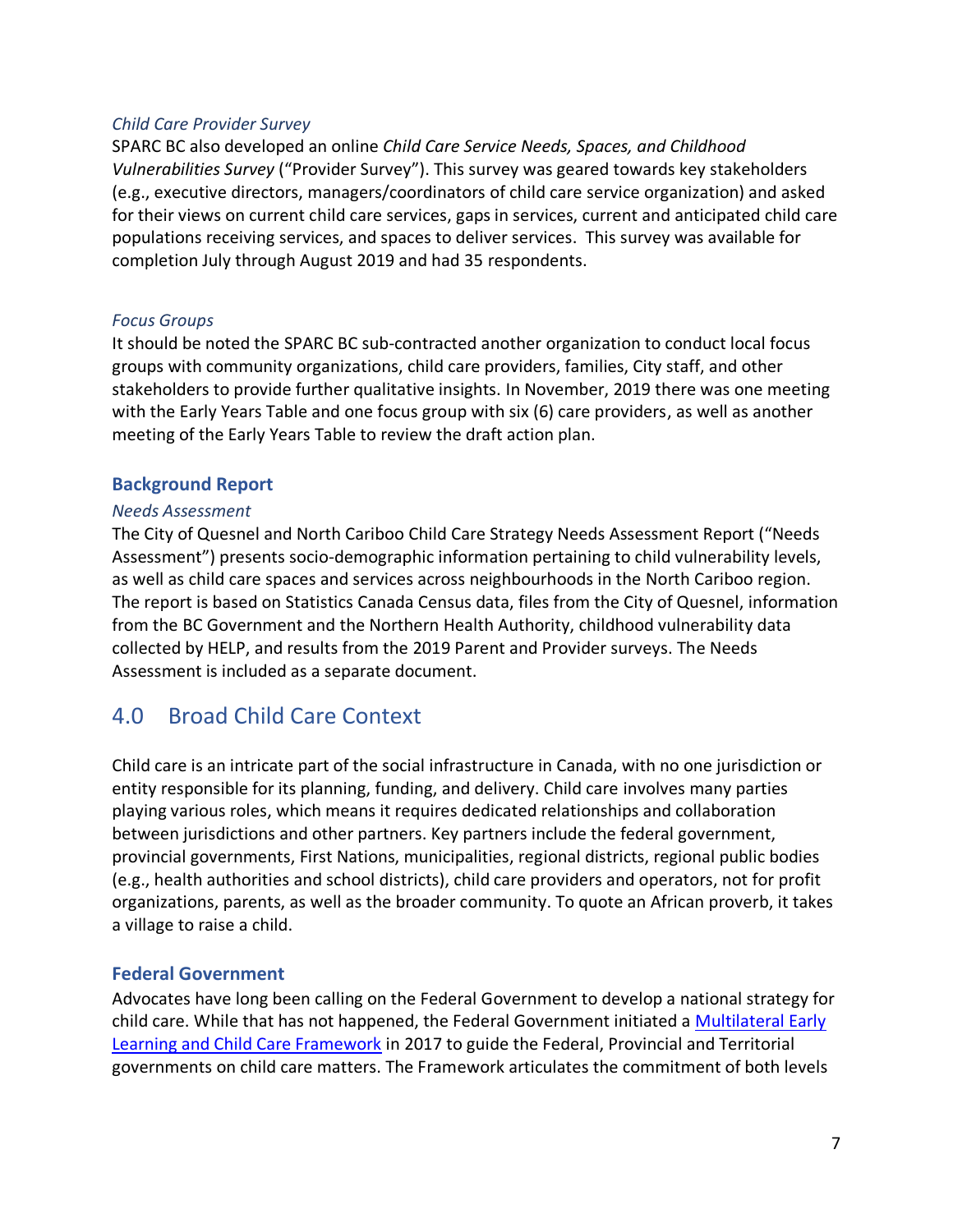of government to invest in increasing quality, accessibility, affordability, flexibility, and inclusivity in early learning and child care, placing priority on those with the greatest needs.

Funding commitments to provincial and territorial jurisdictions were outlined in the 2017 Federal Budget and include \$540 million in 2018-2019 and \$550 million in 2020-2021. The Federal Government's commitment to British Columbia is approximately \$155.6 million over three years, and these funds are being used to support initiatives set out in the Province's Childcare BC plan (discussed below). The funding has and will continue to target increasing the number of infant and toddler child care spaces in areas of highest need, providing low-cost infant and toddler child care spaces, supporting culturally appropriate care for Indigenous families, and facilitating other initiatives to help vulnerable families.

# <span id="page-7-0"></span>**Provincial Government**

The Provincial Government has historically played several roles concerning child care, including:

- Development of legislation, policy, and regulations;
- Funding supportive programs and services (e.g., Child Care Resource and Referral programs, Supported Child Development program);
- Providing Major and Minor Capital Grants to eligible child care providers; and
- Providing fee subsidies and program supports for families with low incomes.

In Budget 2018, the Provincial Government announced over \$1 billion in new investments for child care and early learning over three years, under the umbrella of the [Childcare BC](https://www2.gov.bc.ca/gov/content/family-social-supports/caring-for-young-children?utm_campaign=20191025_MCFD_AM_CHILD_1__ADW_BCGOV_EN_BC__TEXT) initiative. The funding constituted the single largest commitment to child care in BC history and is intended to set the foundation for universal child care in this province. Selected highlights from the Childcare BC plan are below:

# <span id="page-7-1"></span>*Affordability*

- Child Care Operating Funding (CCOF)
	- $\circ$  CCOF Base Funding assists licensed child care providers with the day-to-day costs of running a facility
- Under the [Child Care Fee Reduction Initiative,](https://www2.gov.bc.ca/gov/content/family-social-supports/caring-for-young-children/running-daycare-preschool/child-care-operating-funding/child-care-fee-reduction-initiative-provider-opt-in-status) if a provider signs up for the program, parents are eligible for fee reductions for group and family infant/toddler care, and group and family care for children aged three to Kindergarten. Under the [Affordable](https://www2.gov.bc.ca/gov/content/family-social-supports/caring-for-young-children/child-care-funding/child-care-benefit?keyword=affordable&keyword=child&keyword=care&keyword=benefit)  [Child Care Benefit,](https://www2.gov.bc.ca/gov/content/family-social-supports/caring-for-young-children/child-care-funding/child-care-benefit?keyword=affordable&keyword=child&keyword=care&keyword=benefit) additional affordability relief is available for families with annual incomes up to \$111,000, including a complete fee waiver for most families earning less than \$45,000 annually with children in licensed child care aged under three years.
- The Young Parent Program helps young parents under the age of 25 up to \$1500 per month to cover the cost of childcare while they finish high school.

#### <span id="page-7-2"></span>*Quality*

● Under the [Early Care and Learning Recruitment and Retention Strategy,](https://www2.gov.bc.ca/assets/gov/family-and-social-supports/child-care/6337_earlycareandlearningrecruitment_andretentionstrategy_report_web.pdf?bcgovtm=20191025_MCFD_AM_CHILD_1__ADW_BCGOV_EN_BC__TEXT) early childhood education (ECE) professionals working on the front lines were promised two wage lifts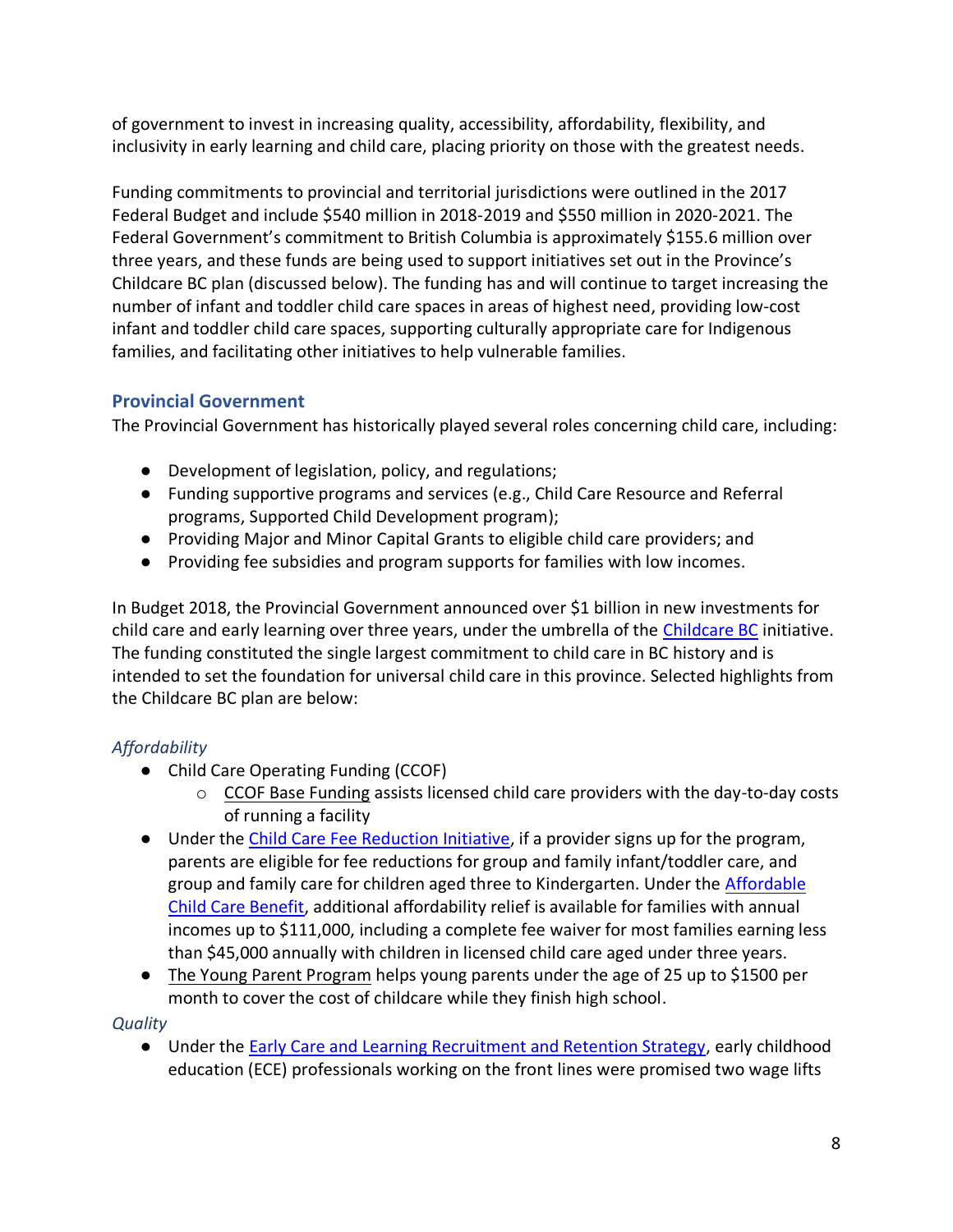over two years each at \$1 per hour. The first wage lift was effective January 2019, and the second will be effective April 2020.

- ECE professionals will also receive a range of enhanced education supports, including expanded bursaries, paid practicums, professional development opportunities and more spaces for post-secondary ECE training.
- The Childcare BC Maintenance Fund helps to cover the costs of licensed facilities to renovate or relocate to address maintenance issues impacting children's health.

### <span id="page-8-0"></span>*Accessibility*

- Capital funding is available to support the creation of a total of 22,000 new licensed spaces (24,000 spaces with federal funding) over the three years beginning in 2019. Priority is placed on public partnerships (e.g., with school districts, local governments).
- Grants are also offered to support child care planning processes at the community level.
- Funding is offered to assist with facility maintenance costs, move unlicensed spaces into the licensed sector, expand options for families working non-standard hours, and increase resources for young parent programs and children with additional support needs.

In Budget 2019, the Provincial Government increased its investment in child care and early learning by announcing the BC Child Opportunity Benefit, which replaces the previous Early Childhood Tax Benefit. Starting in October 2020, families could receive up to \$3,600 per year, depending on their income and the number of children. Further, the 2019 Budget introduces a \$3 billion revenue-sharing agreement with First Nations over 25 years, with almost \$300 million provided in the first three years. Although not directly related to child care, the increase in funds to First Nations' can be used to provide early learning and child care resources to their communities.

# <span id="page-8-1"></span>**Local Governments**

Under Provincial legislation, local governments do not have an assigned child care role. They also do not have the mandate and resources of their senior government counterparts to address child care needs.

Municipalities, including regional districts, are the level of government closest to the people, however, and they generally have the most in depth understanding of the local context. Municipalities and regional districts can also play a vital role in facilitating the establishment of quality child care in their communities.<sup>2</sup> Examples of supportive actions taken by municipalities in BC include:

<sup>&</sup>lt;sup>2</sup> Note that before the completion of this Child Care Needs Assessment and Strategy, the *[Union of BC Municipalities](https://www.ubcm.ca/EN/main/funding/lgps/child-care.html)* (UBCM) was inviting applications for two programs: the Community Child Care Space Creation program (funded through the Federal Government) and the Community Child Care Planning program (funded through the Provincial Government). The application deadline for the Community Child Care Planning Program is January 31, 2020. Although The UBC-M has not announced details regarding further rounds of funding, it is likely there will be another round. When those details become available, information from this document should provide child care stakeholders in the City of Quesnel and North Cariboo with the information they require to pursue these opportunities.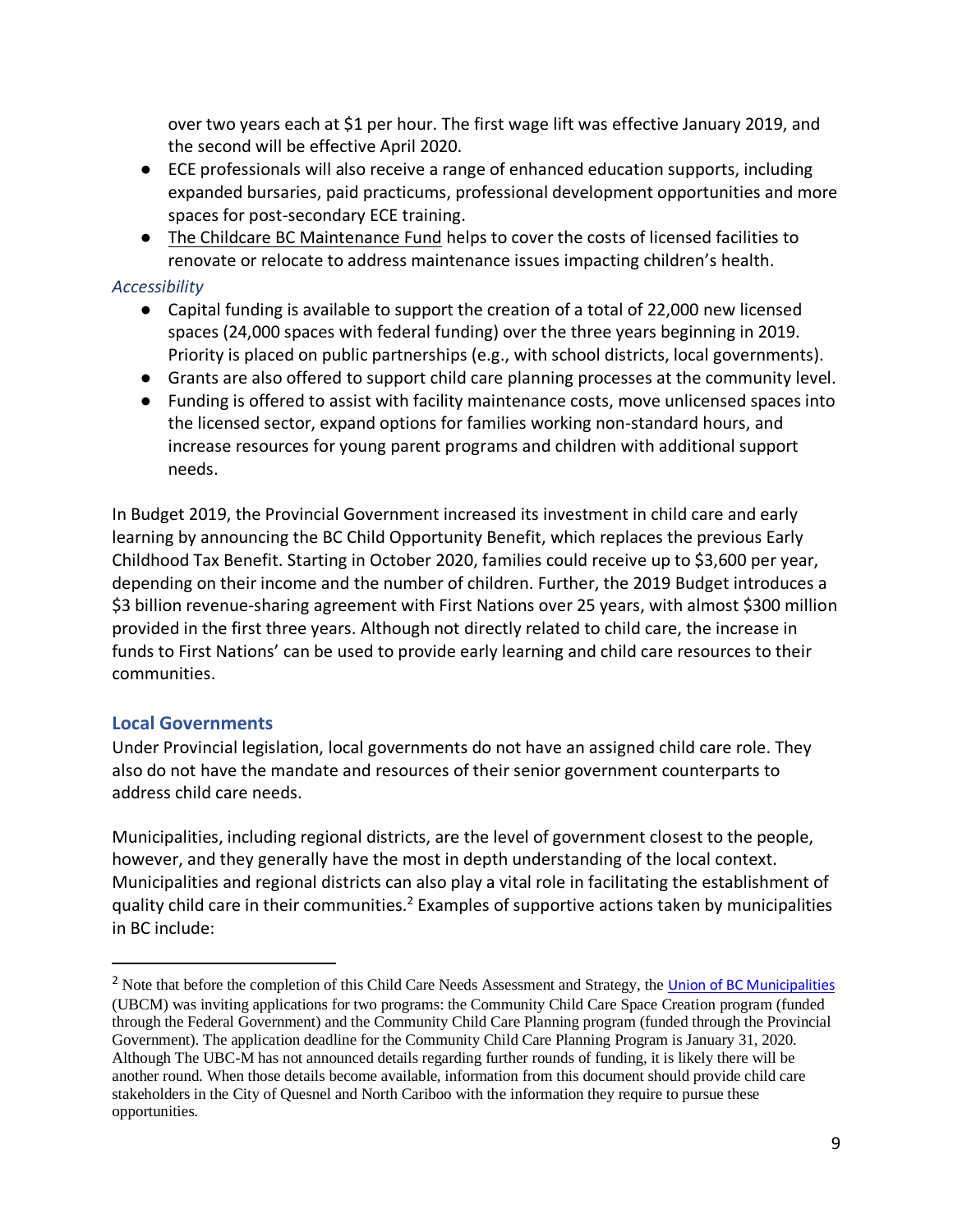- Adopting municipal child care policies;
- Convening child care planning tables;
- Advocating to senior governments on local child care needs;
- Undertaking child care needs assessments;
- Providing grants to child care providers;
- Amending zoning bylaws to facilitate the development of child care spaces;
- Making space available in municipal facilities, at nominal or below-market rates, for the provision of child care;
- Securing built child care spaces or cash in lieu from developers through the development approval process (e.g., by providing bonus density in exchange for child care contributions);
- Supporting a child care website or link with information targeted both to child care operators and interested parent; and
- Providing recreation services that benefit families and complement licensed child care systems.

### <span id="page-9-0"></span>**Other**

Several other parties are involved with the planning, development, support, and operation of the child care system. Examples include First Nations, regional health authorities, school districts, child care providers and operators, not for profit organizations, parents, and the broader community. Additional information on key child care partners in the study area is mentioned throughout this report.

# <span id="page-9-1"></span>5.0 Quesnel: Our Community

This section provides a summary of pertinent information concerning children and child care for the Quesnel community, including high-level details about child vulnerabilities and demographic characteristics, current child care spaces, and highlights from the Parent and Provider Surveys.

# <span id="page-9-2"></span>**Child Population**

The following points are highlights taken from the Needs Assessment, which is attached as a separate document.

- In 2016, 1,435 out of 3,240 children (44% of 0-12 years old) in the Quesnel Census Agglomeration lived in the City of Quesnel;
- In 2016, approximately 62.7% of all children in the Quesnel Census Agglomeration were school-aged (6-12 years old and half of all 5 years old);
- In 2016, the largest concentrations of children within the City of Quesnel were located in the Upland and West Riverside Neighbourhoods in West Quesnel;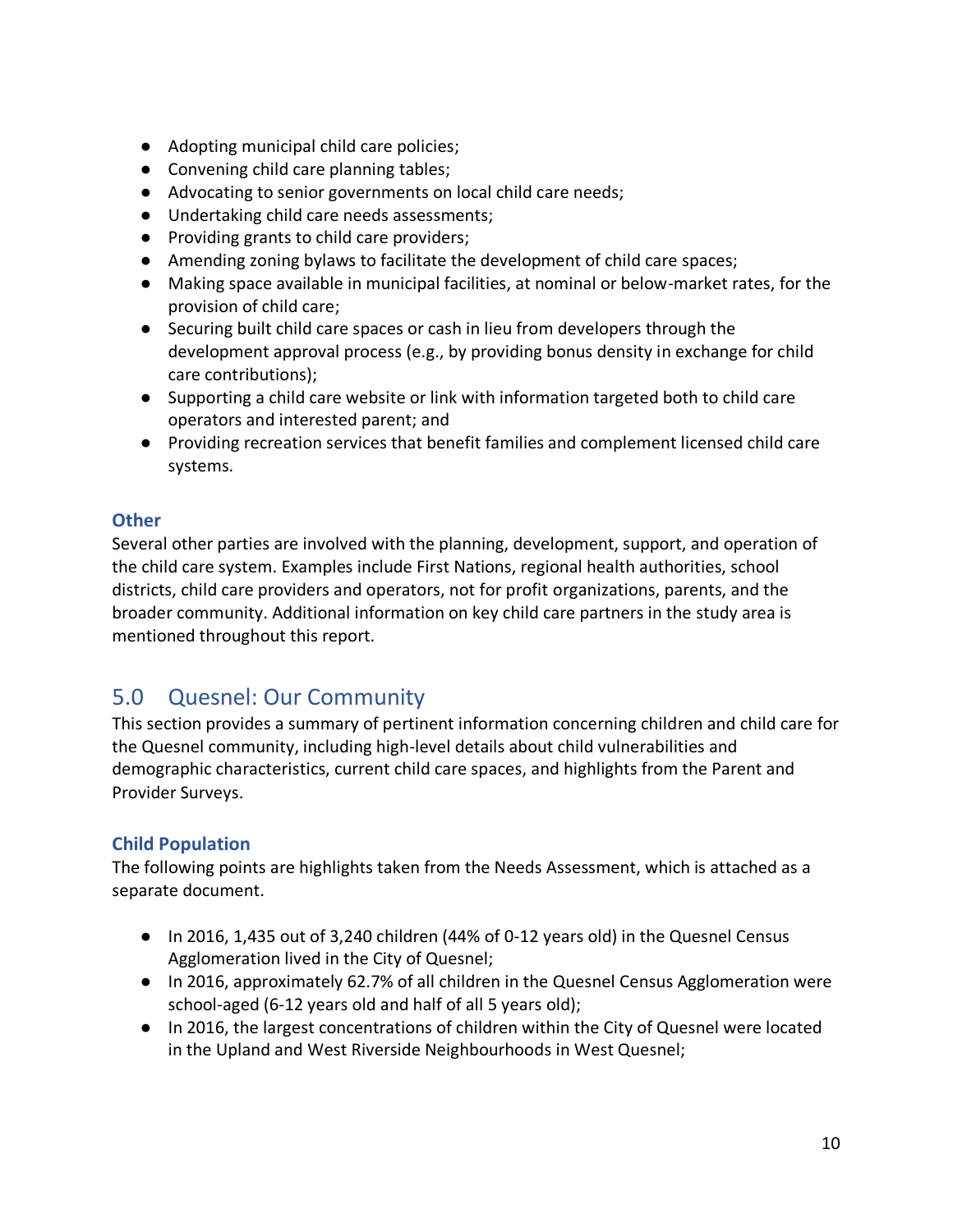- Between 2011 and 2016, the number of children (0-12 years old) in the Quesnel Census Agglomeration decreased by -140.0 children, with most of this decrease occurring among the infant and toddler (0-2 years old) population; and
- BC Stats projects that between 2019 and 2029, the number of children (0-12 years old) in the area served by the Quesnel School District will decrease by -251.0 children (a - 8.2% decrease), with reductions in all child age groups.<sup>3</sup>

# <span id="page-10-0"></span>**Child Vulnerabilities and Demographic Groups**

The consultants collected the following highlights from HELP EDI data and Statistics Canada Census data.<sup>4</sup>

- The percentage of vulnerable kindergarten children in the Quesnel School District is increasing, with the Quesnel West EDI neighbourhood experiencing the highest percentage (46%) of vulnerable children and the physical and emotional domains being the most common types of vulnerability.
- The number of elementary school students with special needs in the Quesnel School District is increasing, with Autism Spectrum Disorder being the most common designation.
- Over one in five children (0-17 years old) in the Quesnel Census Agglomeration are living in poverty, with the City of Quesnel having the highest number and the Cariboo I Electoral Area having the highest rate.
- Over one in five children aged 0 to 5 years are living in poverty in the Quesnel Census Agglomeration, with the City of Quesnel having the highest number, and the Cariboo I Electoral Area having the highest rate.
- Approximately one in four children aged 0 to 14 years in the Quesnel Census Agglomeration are in lone-parent families.

# <span id="page-10-1"></span>**Child Care Inventory**

SPARC BC collected the highlights below from the BC Government and the Northern Health Authority. Unless indicated otherwise, all statistics in this section were current as of September 2019.

- There were 464 child care spaces in the Quesnel School District served area (i.e., Quesnel Census Agglomeration) in 36 programs, with the largest number of spaces being group (30 months to school age) (123 group 30 months to school age spaces);
- There were 334 child care spaces in the City of Quesnel, 87 child care spaces in Cariboo A Electoral Area, 23 child care spaces in Cariboo B Electoral Area and 20 child care spaces in the Wells;

<sup>&</sup>lt;sup>3</sup> Source: Population projections: Custom population projections for the Quesnel School District geography received by email from BC Stats.

<sup>&</sup>lt;sup>4</sup> Note that the Quesnel Census Agglomeration and the Quesnel School District have the same geographic areas, but the Quesnel Census Agglomeration data comes from Statistics Canada and the Quesnel School District information comes from the HELP EDI data.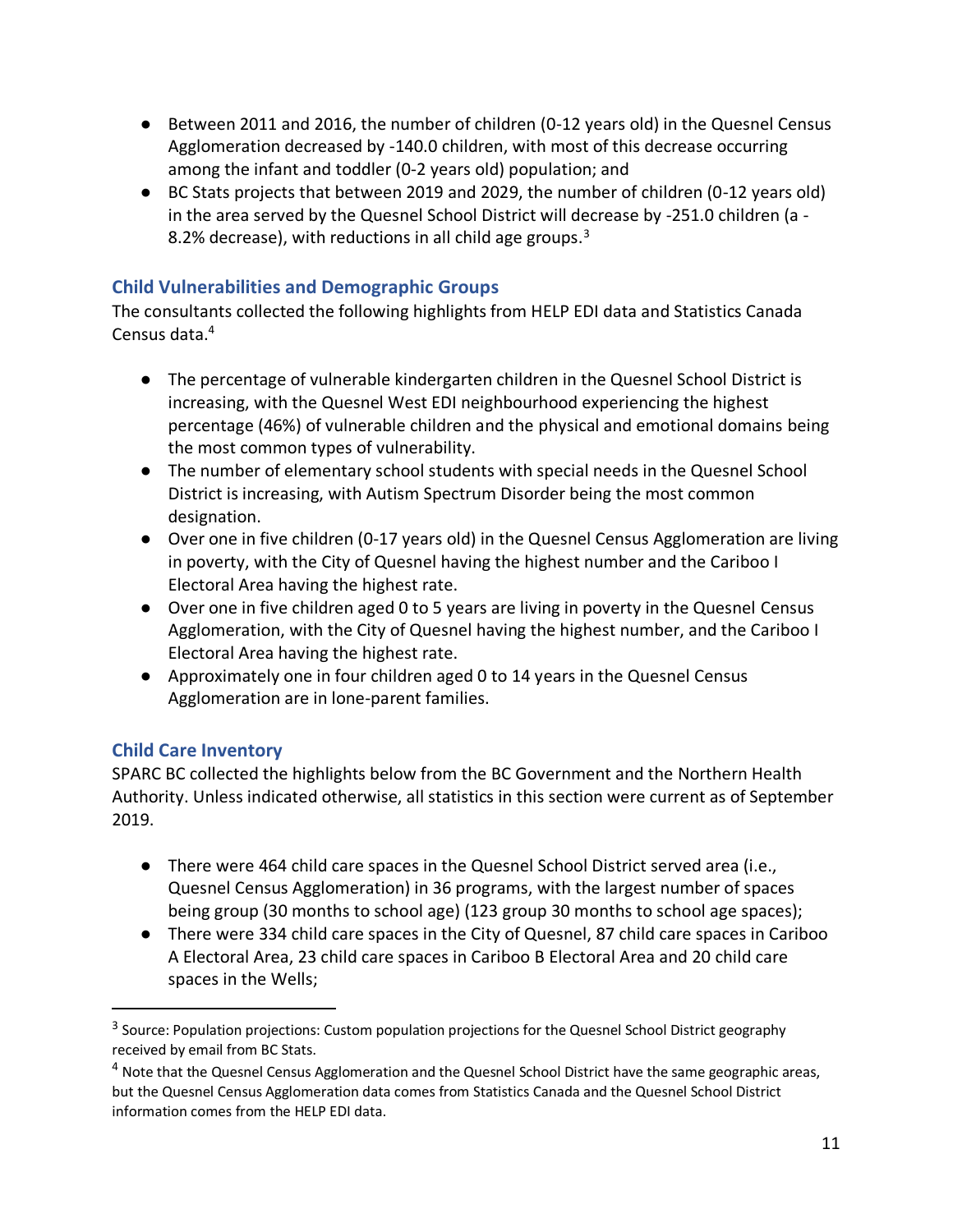- There were no child care programs or spaces in the Cariboo C Electoral Area, Cariboo I Electoral Area or any of the First Nations Reserves located in the Cariboo I Electoral Area;
- 74% of child care spaces in the Quesnel School District served area were in private facilities;
- Very few child care facilities in the Quesnel School District served area provide special schedule accommodations;
- Only 1 in 12 Quesnel School District public elementary schools had school-age group child care spaces located on-site;
- The Quesnel School District area had 15.1 child care spaces per 100 children (0-12 years old) which was lower than both British Columbia (18.4 child care spaces per 100 children) and Canada (27.2 child care spaces per 100 children);
- The age-specific child care spaces per 100 children ratios were very low for infants and toddlers (5.7group (birth to 36 months) spaces for 100 infants and toddlers) and schoolage children (4.9 group (school age) spaces for 100 school-age children);

Through the engagement work completed with the Early Years Table, it was identified that there are plans to add an additional 40 child care spaces at the Neighbourhood Learning Centre and there are plans for the Quesnel Daycare Society to expand infant/toddler child care. These centres are not yet confirmed, however, a possibility moving forward.

| <b>Type</b>         | <b>City of</b><br>Quesnel | <b>Cariboo A</b><br><b>Electoral Area</b> | <b>Cariboo B</b><br><b>Electoral</b><br><b>Area</b> | <b>Wells</b> | <b>Quesnel Census</b><br><b>Agglomeration</b> |
|---------------------|---------------------------|-------------------------------------------|-----------------------------------------------------|--------------|-----------------------------------------------|
| <b>Group (birth</b> |                           |                                           |                                                     |              |                                               |
| to 36mo)            | 16                        | 20                                        | $\mathbf{0}$                                        | $\mathbf 0$  | 36                                            |
| Group (30mo         |                           |                                           |                                                     |              |                                               |
| to school-age)      | 93                        | 22                                        | 8                                                   | $\mathbf 0$  | 123                                           |
| <b>Licensed</b>     |                           |                                           |                                                     |              |                                               |
| preschool           | 59                        | 20                                        | $\overline{0}$                                      | $\mathbf{0}$ | 79                                            |
| <b>Group</b>        |                           |                                           |                                                     |              |                                               |
| (school-age)        | 44                        | 18                                        | 15                                                  | 12           | 89                                            |
| <b>Multi-age</b>    |                           |                                           |                                                     |              |                                               |
| child care          | 32                        | $\mathbf{0}$                              | $\mathbf{0}$                                        | 8            | 40                                            |
| <b>Family child</b> |                           |                                           |                                                     |              |                                               |
| care                | 90                        | $\overline{7}$                            | $\mathbf 0$                                         | $\mathbf 0$  | 97                                            |
| In-home             |                           |                                           |                                                     |              |                                               |
| multi-age care      | $\Omega$                  | $\overline{0}$                            | $\overline{0}$                                      | $\mathbf{0}$ | $\mathbf 0$                                   |
| <b>Total</b>        | 334                       | 87                                        | 23                                                  | 20           | 464                                           |

#### **Figure 1: Number of licensed child care spaces, Quesnel Census Agglomeration and its subareas, September 2019**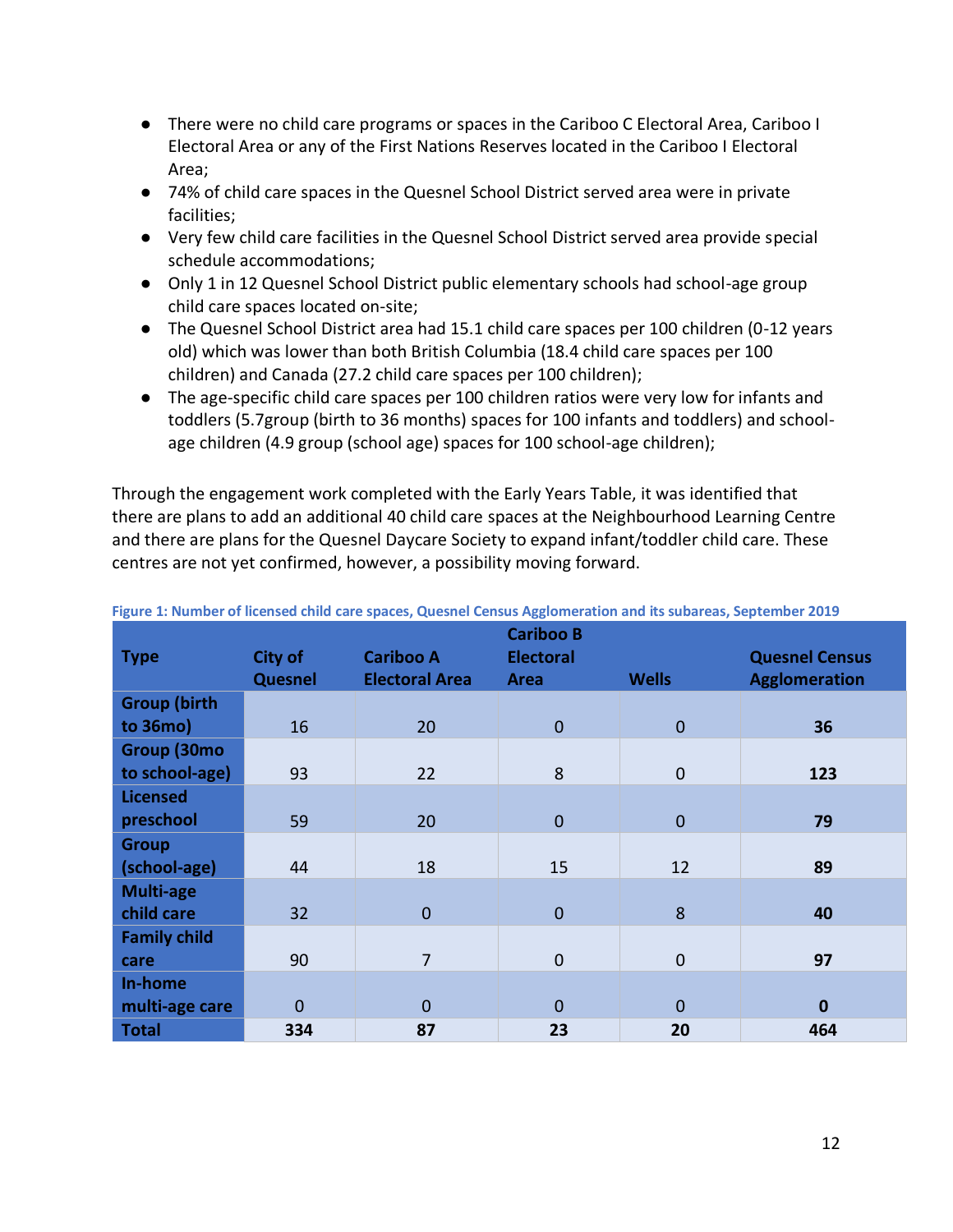### <span id="page-12-0"></span>**Parent Survey**

A total of 217 current or potential parents and guardians that live in or access child care services in the City of Quesnel responded to the Parent Survey. Survey respondents were asked questions about their child care service needs including their preferences on child care schedule and locations, their views on the adequacy of the supply of child care, reasons for seeking child care for their child, as well as their experiences accessing child care services. Selected highlights from the Parent Survey are below:

- More than half respondents noted the fees they currently pay for child care are unsustainable for their family;
- Approximately eight in ten respondents indicated there is an inadequate supply of child care services in the City of Quesnel to meet their needs;
- Approximately half the respondents reported they require a full day of child care services during business hours, followed by four in ten requiring after school care, and two in ten requiring before school care;
- Only a few respondents indicated they required child care on weekends;
- Nine in ten respondents noted the primary reason for seeking child care was so they can work, and four in ten indicated they were seeking child care for their child's development;
- Almost one in four parents indicate their youngest child is on a waitlist to access child care. However, seventy-eight percent of respondents noted their youngest child was not on a waiting list of child care programs;

#### <span id="page-12-1"></span>**Provider Survey**

The Provider Survey had 35 responses for 31 facilities (some respondents coordinated more than one facility). Survey respondents answered questions about facility space, programming, staffing, child care populations, child care enrollment, child well-being, and early childhood development and capacity. Selected highlights from the Provider Survey are as follows:

- At almost half (16) of all facilities, the most common type of child care facility was residential buildings. Most of these were private family day care programs (seven or fewer children);
- Over one-third of respondents plan to expand their current facility within the next two years;
- The most common sustainability challenge was a limited supply of applicants with the right qualifications and experiences to fill positions, mentioned by eight in ten respondents;
- Child care staffing challenges included access to quality education, availability of qualified staff, limited opportunities to work full-time and flexible hours, and cost of living issues such as low wages in the child care industry;
- Only two programs were open on Saturdays and Sundays (one each of family child care and registered license-not-required);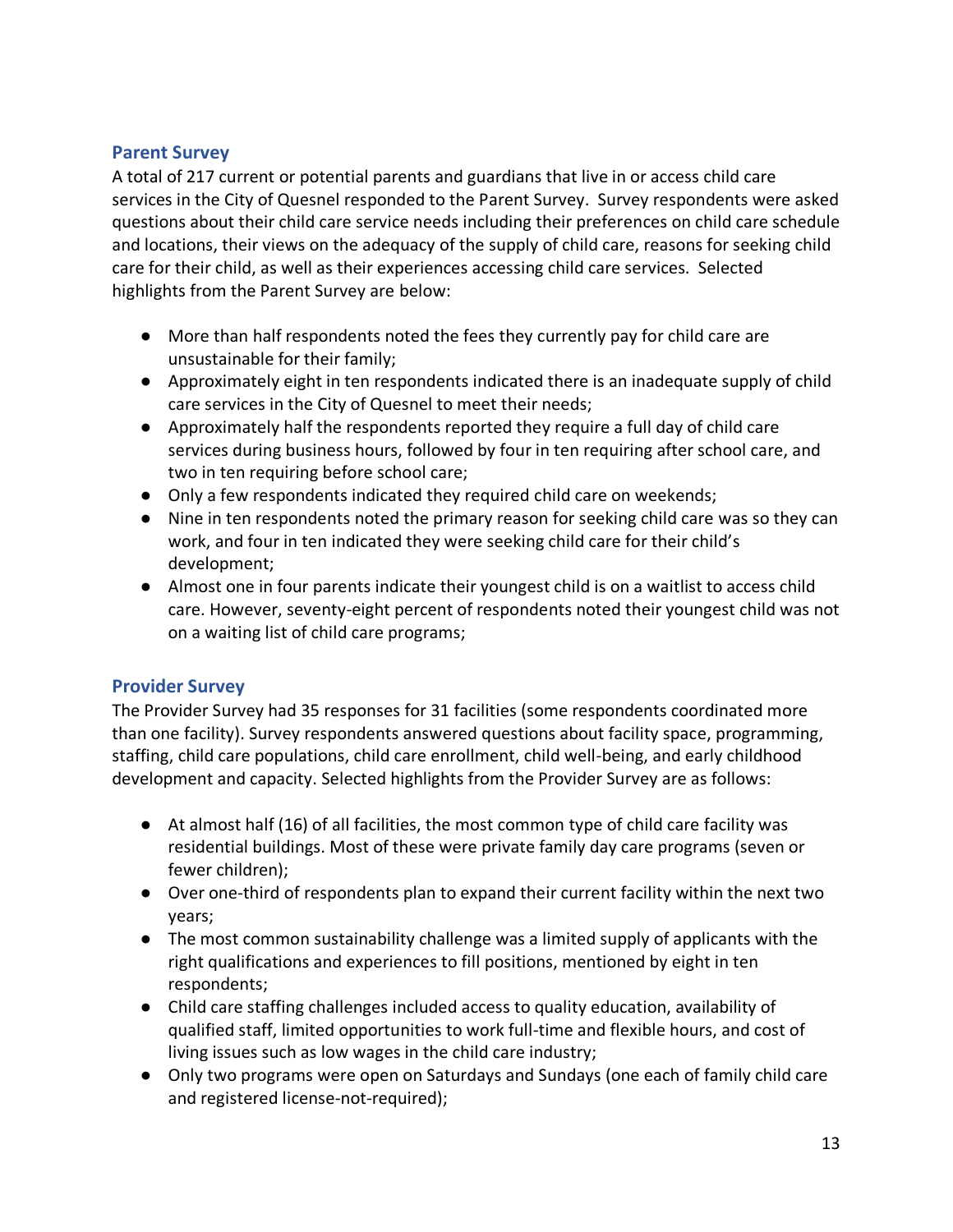- Approximately eight in ten child care facilities had children who come from low-income households and from lone-parent families, while over six in ten facilities answered that they had children with extra support needs;
- Most child care facilities had an adequate or very adequate ability to support the children they served, including in their physical health and wellbeing and their cognitive development, except in the cognitive development of children who live in low-income households;
- Most child care facilities had an adequate or somewhat adequate ability to contribute to the social development of the children they served, except for children who primarily speak a language other than English;
- About five in ten child care facilities were likely to have a very adequate ability to address the emotional development of each child population group that they served. This was especially true for Indigenous children and children living in lone- or oneparent families, and low-income households;
- Child care facilities are likely to have a very adequate ability to address the communication development of each child population group served. This was especially true for Indigenous children, children who live in lone-parent families or low-income households, and children with extra support needs; and
- When asked to provide recommendations to the City of Quesnel and North Cariboo, child care providers highlighted the staffing crisis; there are not enough qualified staff to fill the positions and operate at capacity, and there is a real concern for employee burnout.

# <span id="page-13-0"></span>**Policies and Zoning Bylaws**

The consultants reviewed the *Community Care and Assisted Living Act* ("*Act"*); the City of Quesnel Official Community Plan ("OCP"), and three bylaw documents: 3504 – Quesnel Fringe Area Zoning Bylaw (2019); 3505 – North Cariboo Rural Land Use Bylaw (2019), both under the auspice of the Cariboo Regional District; and the Quesnel Zoning Bylaw (2019), developed by the City of Quesnel. For a more in depth look at these bylaws, see the Municipal Processes document attached at Appendix A. The consultants also reviewed the website for supportive child care policies and other information resources. These resources will also be further discussed in Section 7.

# <span id="page-13-1"></span>**Programs and Services for Underserved Populations**

In the City of Quesnel and North Cariboo Region there are some programs that support the needs of underserved populations in the community. More specifically, there is an Aboriginal Support Child Development Program through the North Cariboo Aboriginal Family Program Society and the Quesnel and District Child Development Centre has supported child development programs. These supports are incredibly important in the community to help meet the needs of underserved populations.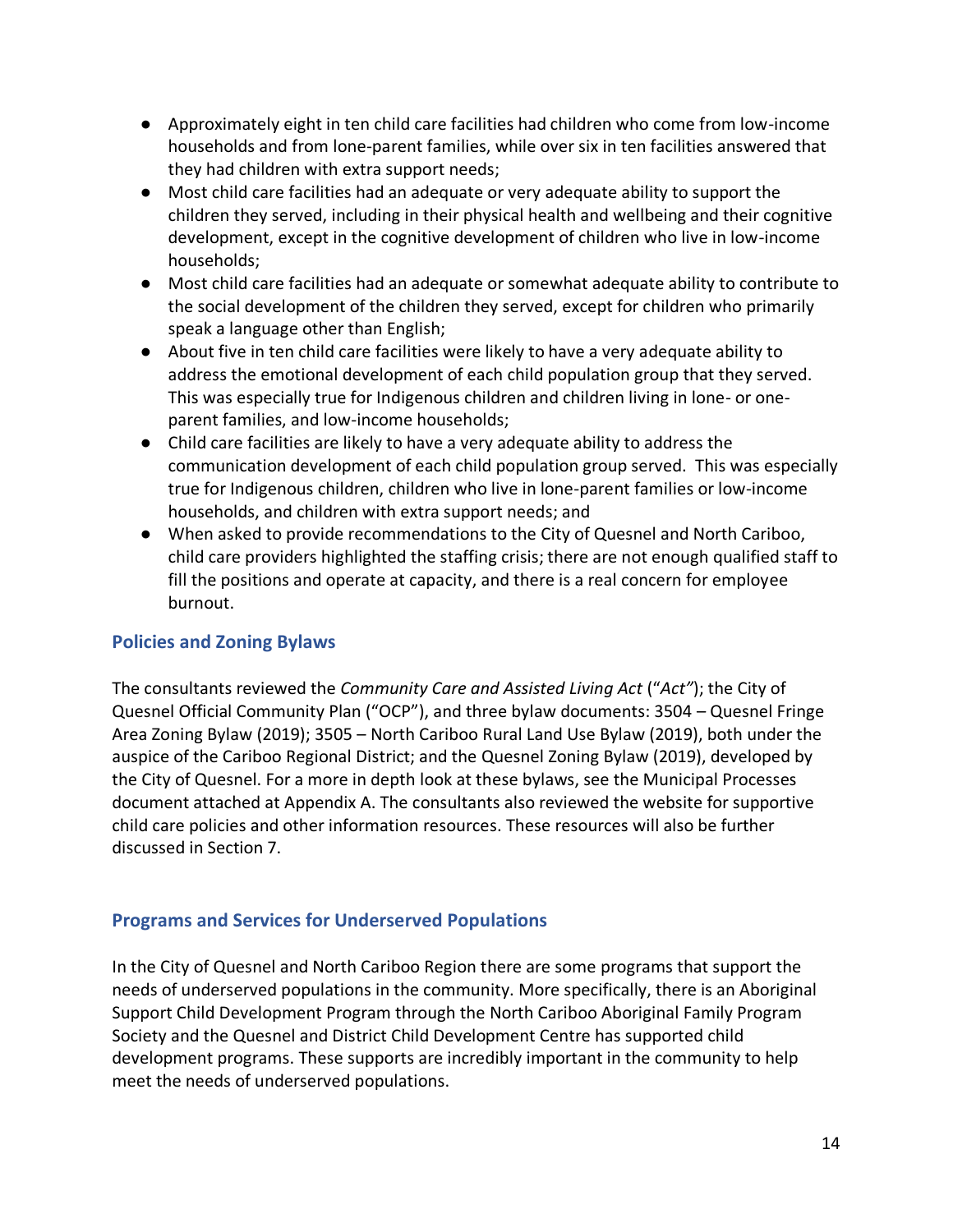# <span id="page-14-0"></span>6.0 Child Care Space Targets

There are several ways to set child care space targets, but the consultants will offer the City of Quesnel and North Cariboo Region two methods for consideration:<sup>5</sup> However, when reviewing potential child care space targets in this section, it should be noted that the study area is starting from the challenging position of having a very low child care space per 100 children ratio (15.4) in comparison with the rest of the province (18.4).

#### <span id="page-14-1"></span>**Option 1: Status Quo**

Status Quo determines the number of children in the future and then calculates the number of child care spaces needed to maintain current child care space ratios.

Over the next five years, from 2019-2024, the total number of children (0-12yrs) in Quesnel and the North Cariboo Region is projected to decrease<sup>6</sup> and to maintain the overall child care space ratio at the 2019 level of 15.1 spaces per 100 children, Quesnel would need to *lose* 12.1 spaces. However, as we saw in the Our Community section of this report, the 2019 overall space ratio does not adequately address the needs of any age group, with particular stress on the birth to 36 months age group (5.7:100) and the school-age age group (4.9:100). Further, the 2019 space ratio of 15.1 spaces per 100 children is below the provincial average (18.4:100 in 2016) and the Canadian average (27.2:100 in 2016).

The population trends remain similar over the next ten years from 2019-2029, where BC Stats project the number of children in all age groups to continue decreasing. Overall, the total number of child care spaces needed to maintain the 2019 child care space ratio of 15.1 spaces per 100 children is projected to *decrease* by 37.9 child care spaces over this time frame. The same issues mentioned in the five-year targets above remain for this population projection.<sup>7</sup>

It is also important to acknowledge that although there is a projected decrease in the total number of children, the Quesnel School District believes there will be an increase, potentially making the need for child care greater than projected. Also, the City of Quesnel is targeting young families to move into the region, which may impact the actual number of children in the area.

<sup>&</sup>lt;sup>5</sup> A third approach would be to set targets that reflect the Canadian average for child care spaces per child. This method determines the number of children in the future, examines the average Canadian child care space ratios, then calculates the number of child care spaces needed to meet the national average. To meet the Canadian average child care space ratio of 27.2 child care spaces per 100 children in 2016, the City of Quesnel and North Cariboo Region would need to add over 300 spaces. This number of child care spaces in 5-10 years is not achievable and therefore not recommended.

<sup>&</sup>lt;sup>6</sup> Source: Population projections: Custom population projections for the Quesnel School District geography received by email from BC Stats, which we show in section three of the Quesnel Child Care Needs Assessment. While child care ratios are from section four of the Quesnel Child Care Needs Assessment.

 $^7$  The consultants note the City of Quesnel wants to attract young families to the area. If the City is able to attract this demographic over the next five to ten years, the child care spaces it needs to maintain 2019 space ratios (or increase them, as discussed in Option 2: BC Average) will likely increase.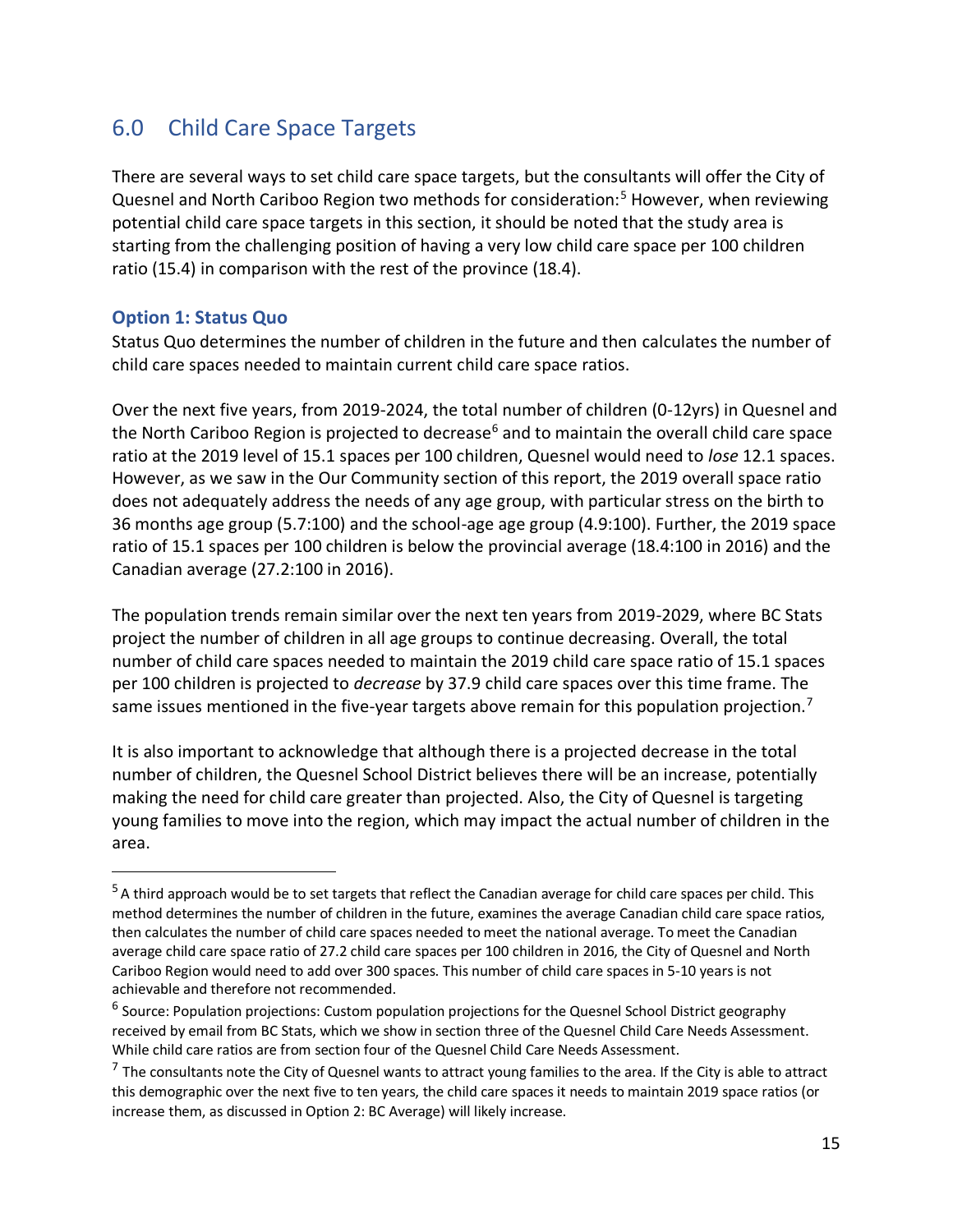#### <span id="page-15-0"></span>**Option 2: BC Average**

BC Average determines the number of children in the future, examines the average British Columbia child care space ratios, then calculates the number of child care spaces needed to meet the BC average.

As mentioned earlier in this report, the British Columbian average ratio of child care spaces per 100 children is 18.4. Although BC Stats project the child population in the City of Quesnel and North Cariboo area to decrease over the next five to ten years, the City and region will need to increase its child care spaces even to reach the BC average. To meet the BC average child care ratio by 2024, 86 additional child care spaces will be needed in the Quesnel School District served area over the next five years. 55 other spaces will be required to meet the BC average child care ratio by 2029.<sup>8</sup>

With 86 new child care spaces required over the next five years to meet the BC average ratio of 18.4 child care spaces to 100 children, The City of Quesnel and North Cariboo Region will need to add spaces to all child care age categories. However, knowing what we know of the 2019 age-specific space ratios in Quesnel, it is likely that the birth to 36 months age group and the school-age groups will require the most attention. The City should prioritize these two age groups.

It will be possible to meet the British Columbia average over five-ten years, as in the 2019 Budget, the Provincial Government promised \$237 million over three years to support the creation of 22,000 new licensed child care spaces<sup>9</sup>, so there could be opportunities to increase the number of child care spaces in Quesnel in the coming years.

Besides, over one-third of the Provider Survey respondents noted they had plans to expand their current facility within the next two years. Provincial Government has earmarked capital funding to assist with facility maintenance costs and to move unlicensed spaces into the licensed sector, which may help with expenses for the expansion of facilities.

# <span id="page-15-1"></span>7.0 Strategic Direction and Recommended Actions

This section will discuss three key strategic directions of increasing accessibility, improving affordability, and focusing on quality. Each strategic direction will include an analysis of the data, a discussion of relevant promising practices in other BC municipalities,  $10$  and recommended actions presented in a table.

 $8$ The reason for needing fewer additional child care spaces by 2029 compared with 2024 is that the child population in Quesnel is projected to continue decreasing between 2024 and 2029.

<sup>&</sup>lt;sup>9</sup> BC Provincial Government. Making Life Better. Budget 2019. Budget Highlights. P.3 [https://www.bcbudget.gov.bc.ca/2019/pdf/2019\\_Highlights.pdf](https://www.bcbudget.gov.bc.ca/2019/pdf/2019_Highlights.pdf)

 $10$  Most promising practices discussed in the Literature Review were implemented in municipalities in the Metro Vancouver Region and as such, are larger than Quesnel. If pursuing any of these promising practices, Quesnel may need to scale or otherwise revise them to ensure they are appropriate to the North Cariboo region.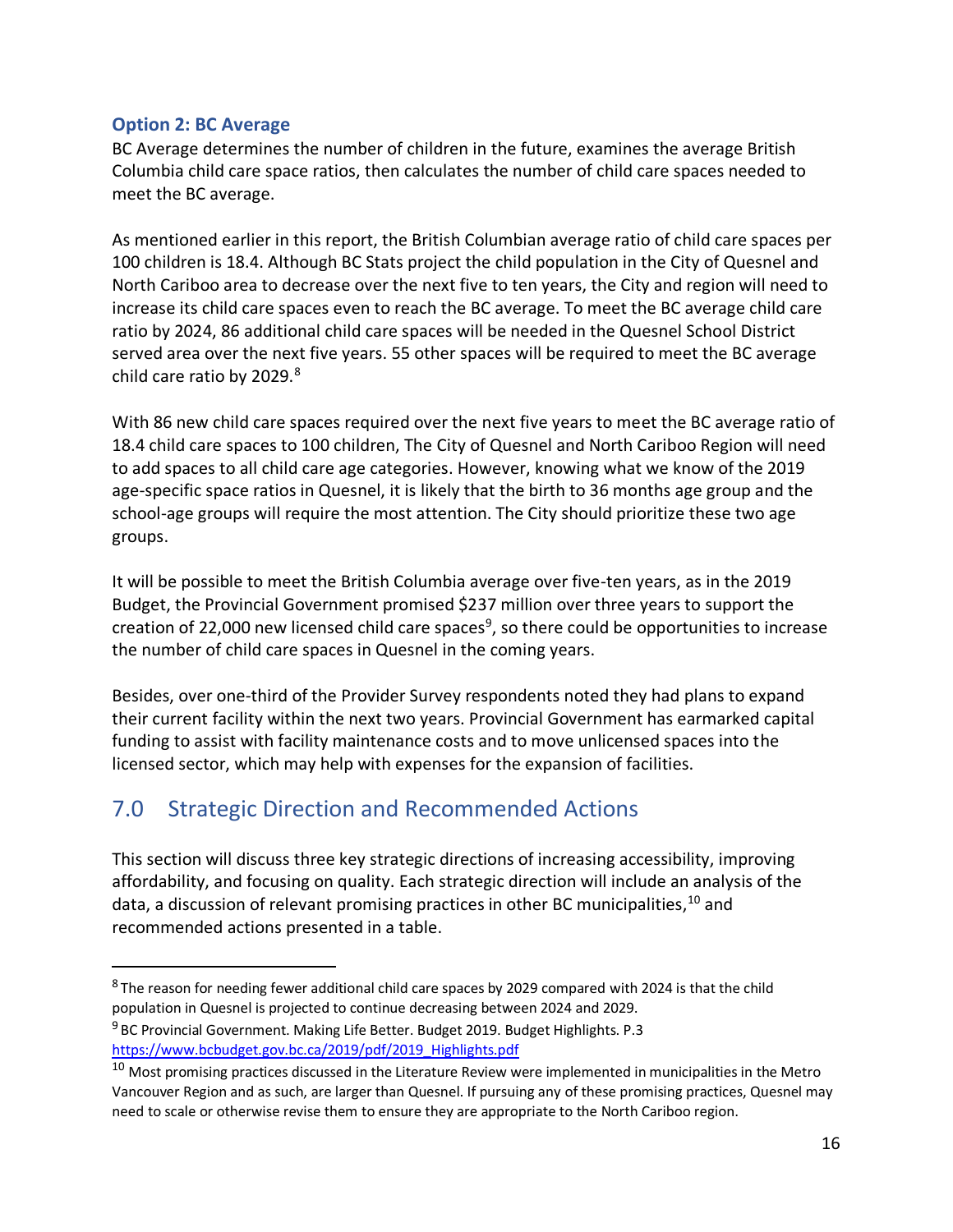#### <span id="page-16-0"></span>**Strategic Direction 1: Increase Accessibility**

#### <span id="page-16-1"></span>*Age groups*

Based on current child care ratios and the Parent Survey responses, the birth to 36 months and school-aged children are most in need of more child care spaces. There are 457 child care spaces in the Quesnel School District served area in 36 different programs. Notably, of the 27 child care programs in the City of Quesnel, only two of them were group programs for schoolaged children, and there is also only two group programs (sixteen spaces) for the infant and toddler age group (birth to 36 months).

In 2016, 62.7% of all children (2,032.5) in the Quesnel Census Agglomeration<sup>11</sup> were schoolaged children between the ages of six and twelve, plus half of all five-year-olds. In 2016, there were 630 infants and toddlers (birth to 36 months) in the same area, comprising 19.4% of all children. As we saw in the previous Child Care Space Target section, the ratios of child care spaces per 100 children in these two age groups are particularly low. These data are supported by the Parent Survey, which indicated the youngest child of one in four families is on a waitlist to access child care.

#### <span id="page-16-2"></span>*Neighbourhoods*

Although the City of Quesnel has the highest number of children along with the most child care spaces (334), the outlying areas also have high numbers of children, and in most cases, they rely on the City of Quesnel for their child care needs.

There are five programs and 87 child care spaces servicing 895 children in the Cariboo A Electoral Area and Quesnel 1 First Nations Reserve, and two programs with 23 child care spaces servicing 500 children in the Cariboo B Electoral Area. These overall child care space ratios are very low, at 9.7 and 4.6, respectively. However, Cariboo B Electoral Area does not have group care spaces for the birth to 36 month age group, which means 95 children in Cariboo B areas are not able to access options in their home communities.

Additionally, there are no child care programs or spaces in the Cariboo C Electoral Area, Cariboo I Electoral Area or any of the First Nations Reserves located with the Cariboo I Electoral Area. This means the child population from these areas do not have any child care options in their communities.

As mentioned previously, the City of Quesnel is particularly underserved in the birth to 36 month age group (sixteen spaces in group care), as well as the school-age group (forty-four spaces in group care). The Parent Survey results support this data, as eight in ten respondents indicated there was not an adequate supply of child care services in the City of Quesnel to meet their needs.

 $11$  A reminder that the Quesnel Census Agglomeration has the same boundaries as the Quesnel School District served area.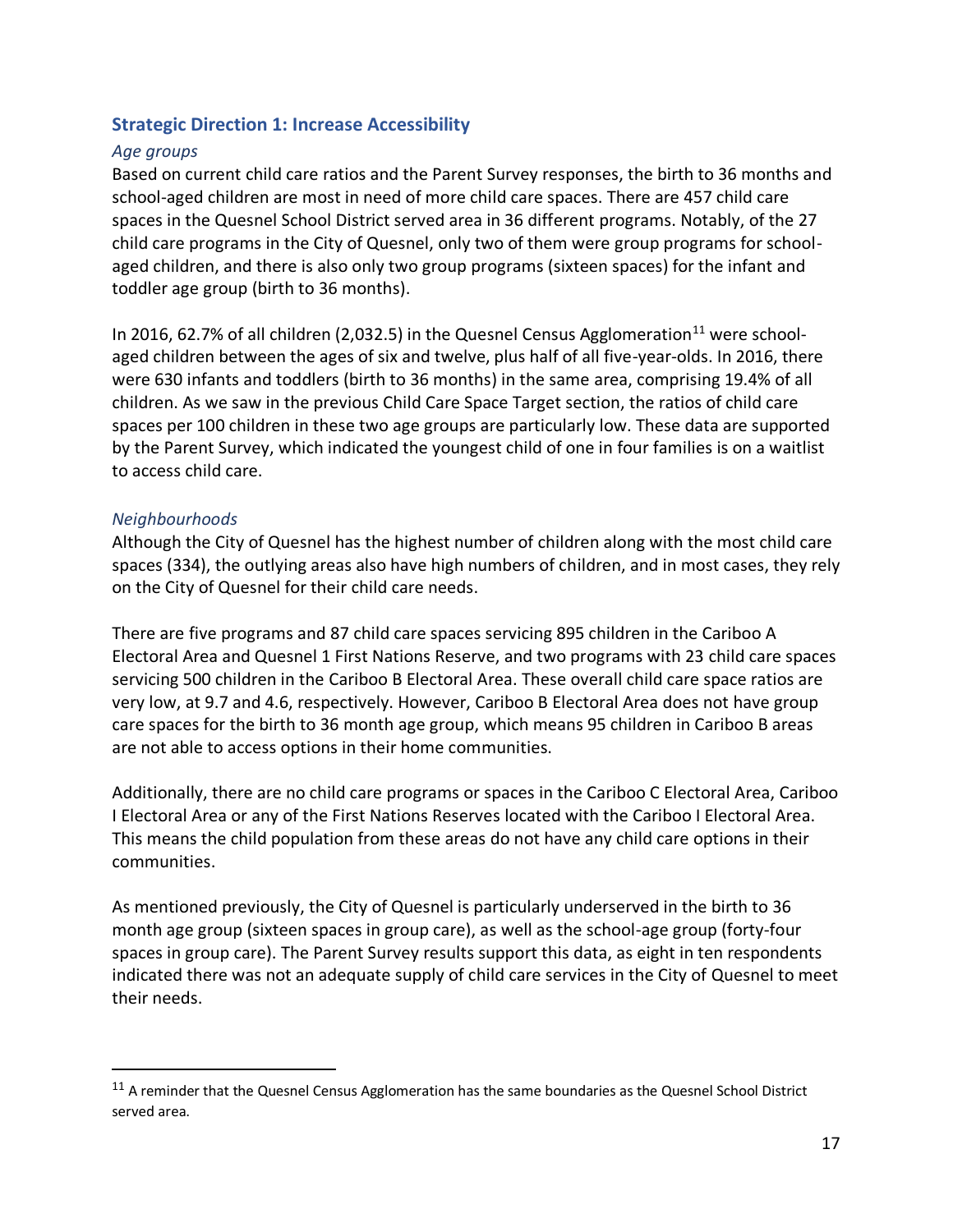It should be noted that only 1 in 12 Quesnel School District public elementary schools (Bouchie Lake Elementary School in Area B( has school-age group child care spaces located on-site, with 15 spaces. None of the elementary schools in the City of Quesnel (Carson, Dragon Lake, Riverview, and Voyageur), nor the three in Area A (Kersley, Lakeview, Red Bluff), nor the other three elementary schools in the region, Barlow Creek (area C), Nazko (area I), Wells-Barkerville (District of Wells), have group school-age child care spaces. The new school planned at the Maple Drive site, does include plans for child care spaces, though number and type are to be determined at the time of writing this report. As we have seen, these areas are in particular need of child care to serve this age group. These areas are geographically large and it can take over an hour to drive to the City of Quesnel. For example, the community of Nazko, located at the approximate geographic centre of the Cariboo I area, is over 100km from the City of Quesnel. Further, most respondents (61%) from the Parent Survey indicated they wanted their child care services to be located near outdoor parks (all elementary schools have parks), and we know from the literature that outdoor space is valuable for the development of children. Furthermore, as the City of Quesnel is targeting young families to move into the region, it is even more critical that the supports for families, such as child care, are available.

#### <span id="page-17-0"></span>*Hours*

Very few child care facilities in the area served by the Quesnel School District provide special schedule accommodations. Only two facilities are open on statutory holidays, one facility had overnight care, and two facilities had extended hours. According to the Provider Survey, only two programs were open on Saturdays and two on Sundays. Yet, according to the Parent Survey, 20% of parents indicated they required child care on Saturdays and 13% require child care on Sundays. Weekday child care programs most commonly have opening times between 7 am and 8 am and closing times between 5 pm and 6 pm. However, almost one in five parents indicated they required child care in the evening between the hours of 6-11pm, and half of the parents noted they need early morning care between 6-9am.

Most programs offer school professional day programming (79% of programs), spring break programming (79%), and summer break programming (83%). Most also offer Winter break programming. On the Parent Survey, respondents indicated they needed and used these special schedule accommodations.

#### <span id="page-17-1"></span>*Policies and Zoning Bylaws*

The Cariboo Regional District zoning bylaws and the City of Quesnel zoning bylaws are consistent with respect to child care provisions. Both Cariboo Regional District bylaw documents state home occupations can accommodate "10 or fewer children", and section 4.17.8 of the Quesnel Zoning Bylaw provides that home-based businesses shall not include child care uses where "more than 10 children" are cared for. However, section 4.17.7 of the Quesnel Zoning Bylaw also provides that permitted home based businesses include family day care services for a "maximum for seven (7) children."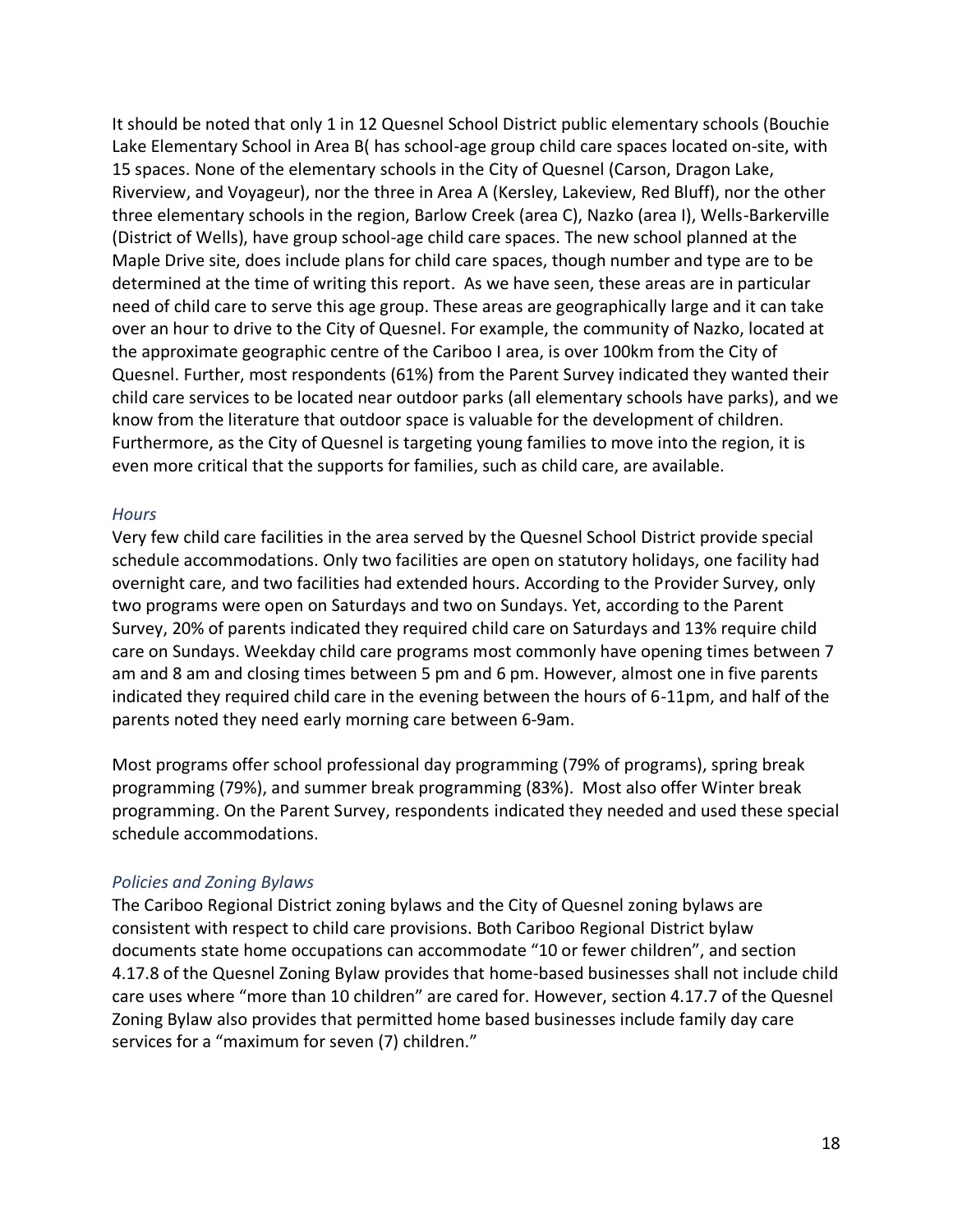Notably the OCP, revised in December 2019, does not mention child care, other than to state they can be considered in medium and high-density residential buildings. There is a statement (Section 6.5) about the health and social well-being of populations, including vulnerable children, but nothing specific to child care. In addition, the City of Quesnel website does not have a child care resource directory or any supportive child care policies. (Note: the City of Quesnel does not have *any* directories on their website at this time, due to capacity).

#### <span id="page-18-0"></span>*Promising Practices*

The City of Quesnel and Cariboo Regional District is a rural community and across British Columbia, there has been little research done on promising child care practices in rural settings. As a result, the examples provided below need to be considered from a rural perspective. The City of Quesnel has an opportunity to be a child care leader in Northern BC and can undoubtedly learn from promising practices in urban communities.

Of the 21 municipalities in the Metro Vancouver area, almost half have stand-alone child care strategies. By contracting this Needs Assessment and Child Care Strategy Report, the City of Quesnel has taken the first step in understanding the strengths and gaps in child care in its region and working towards a child care action plan

Building partnerships is the way, "municipalities can make the most of their resources to address child care issues<sup>"12</sup> and the City of Richmond has decided to focus on partnerships with school districts, local organizations, and the provincial government. Specifically, there is precedent for municipalities creating strong collaborations with School Districts. For example, the City of Burnaby developed a Child Care Facilities Memorandum and Agreement (MOA) in 2014 with School District 41 to, "build up to twelve child care facilities in modular buildings on School District lands."<sup>13</sup> This agreement was one of the first of its kind across the province. Also, priority for the Provincial Government's capital funding is being placed on public partnerships, so there may be funds earmarked for these endeavours.

Both the City of Vancouver and the City of New Westminster have provided funding through grants which enable not-for-profit centres to expand, renovate, or repair child care facilities. The City of Richmond has proposed to follow suit. Also, three-quarters of Metro Vancouver municipalities provide public building space, whether it is rent-free, subsidized, or market lease. This funding, in turn, provides families with more access to quality, accessible, and affordable child care.

More than half of Metro Vancouver municipalities identify child care facilities as a community amenity in the development approvals process and almost half of them offer property tax exemptions for child care facilities.

<sup>&</sup>lt;sup>12</sup> City of Richmond. (2016). 2017-2022: Richmond child care needs assessment and strategy. Pg. 23.

 $13$  (City of Richmond, p.23 2016)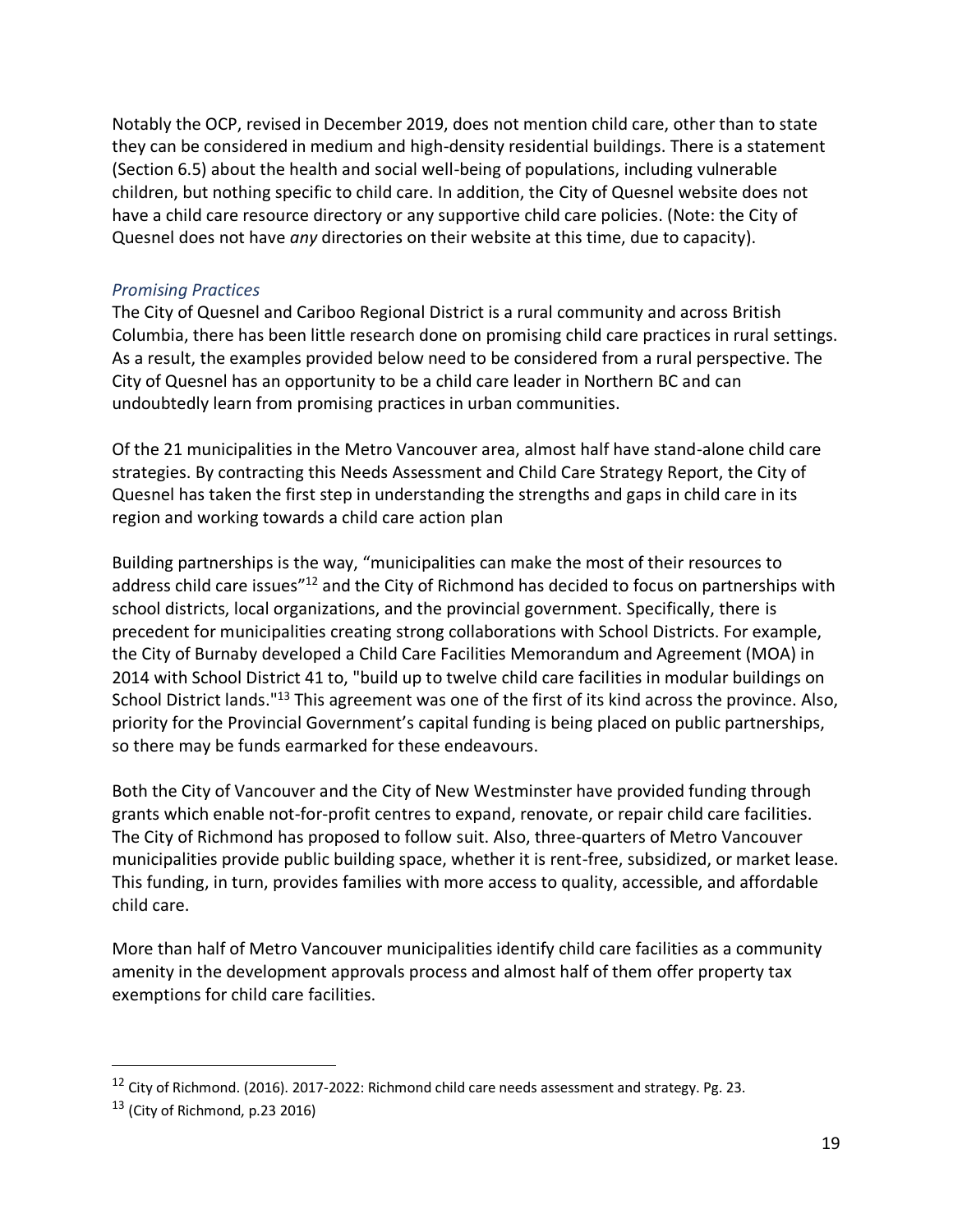#### <span id="page-19-0"></span>*Strategic Direction 1: Increase Accessibility - Recommendations<sup>14</sup>*

When taking into consideration the recommended actions, it is important to note that municipalities, including Quesnel, have limited resources to advance social services such as child care. Municipalities can play a role in many ways such as convening groups, engaging in municipal social planning, liaising with partners, building strategic relationships and advancing the efforts of others. The table below, and tables in subsequent sections, include partners that could be involved in the work, and the municipality does not hold sole responsibility for implementing the recommended action items. The specific roles for partners have not been defined, however, a separate column has been established to clearly distinguish the proposed municipal role.

| <b>Recommended Action</b>                                                                                                                                                                                                                                                                                                  | Time Frame <sup>15</sup> | <b>Role of Municipality</b>                                                                                                                                   | <b>Partners</b>                                                                            |
|----------------------------------------------------------------------------------------------------------------------------------------------------------------------------------------------------------------------------------------------------------------------------------------------------------------------------|--------------------------|---------------------------------------------------------------------------------------------------------------------------------------------------------------|--------------------------------------------------------------------------------------------|
| <b>Policy and Planning</b>                                                                                                                                                                                                                                                                                                 |                          |                                                                                                                                                               |                                                                                            |
| 1.1. Set the child care space<br>target at an additional 86<br>spaces over the next five<br>years (2019-2024), in order<br>to meet the BC Average.<br>Once the population<br>projections are updated to<br>reflect the current<br>population reality, review<br>how many spaces will be<br>needed in the next 10<br>years. | Short; ongoing           | Consider how the City<br>of Quesnel can take<br>advantage of the<br>existing funding<br>opportunities with the<br>Province to create new<br>child care space. | <b>Quesnel School</b><br>District, Child<br>care providers;<br>College of New<br>Caledonia |
| 1.2. Focus on the<br>infant/toddler when<br>increasing child care spaces,<br>as they are the most<br>underserved age groups<br>throughout the North<br>Cariboo Region                                                                                                                                                      | Short; ongoing           | Establish incentive<br>opportunities for family<br>child care centres to<br>operate infant/toddler<br>care.                                                   | Child are<br>providers                                                                     |

<sup>&</sup>lt;sup>14</sup> All recommendations will have knock-on effects in other areas (e.g. accessibility recommendations will affect affordability as well). The recommendations were included in the area where they would have the greatest direct impact.

<sup>&</sup>lt;sup>15</sup> Short = <2 years; Medium = 2-5 years; Long = 5-10 years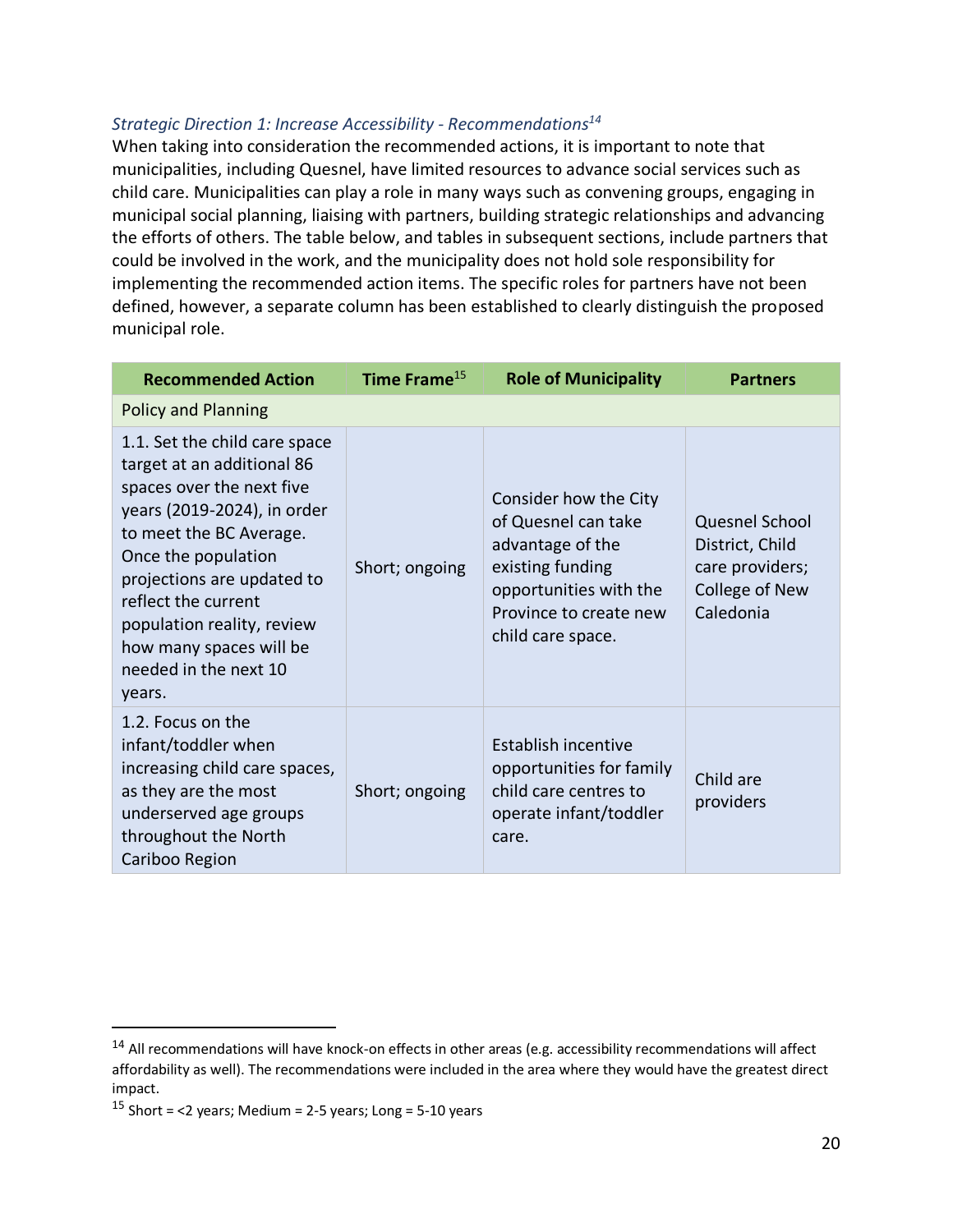| 1.3. Make Sections 4.17.7<br>and 4.17.8 of the Quesnel<br>Zoning Bylaw consistent.<br>Currently, it's unclear<br>whether a home-based<br>business is allowed eight,<br>nine, or ten children                                                                              | Medium         | <b>Update the Quesnel</b><br>Zoning Bylaw.                                                                                                                                           |                                                                                                                                                                                                                             |
|---------------------------------------------------------------------------------------------------------------------------------------------------------------------------------------------------------------------------------------------------------------------------|----------------|--------------------------------------------------------------------------------------------------------------------------------------------------------------------------------------|-----------------------------------------------------------------------------------------------------------------------------------------------------------------------------------------------------------------------------|
| 1.4. Increase evening (6-11<br>pm) and weekend<br>programming in the City of<br>Quesnel, particularly on<br>Saturdays                                                                                                                                                     | Short; ongoing | Partner with businesses<br>and organizations such<br>as hospitals to explore<br>childcare solutions for<br>shift workers, ideally to<br>increase evening and<br>weekend programming. | Child care<br>providers,<br>Community<br>partners; College<br>of New Caledonia                                                                                                                                              |
| <b>Collaboration and Partnerships</b>                                                                                                                                                                                                                                     |                |                                                                                                                                                                                      |                                                                                                                                                                                                                             |
| 1.5. Convene the Early<br><b>Years Table and additional</b><br>partners to meet quarterly<br>to monitor the<br>implementation of these<br>recommendations and<br>brainstorm further actions.                                                                              | Short          | <b>Attend Early Years Table</b><br>convened by the Child<br><b>Development Centre</b>                                                                                                | First Nations,<br>Quesnel School<br>District, post-<br>secondary<br>institutions,<br>Cariboo Regional<br>District, Northern<br>Health, BC<br>Ministry of<br>Children and<br>Family<br>Development,<br>community<br>partners |
| 1.6. Solicit buy-in for this<br><b>Action Plan from North</b><br>Cariboo regional partners so<br>the strategy can be<br>genuinely region-wide.<br>Focus on streamlined<br>processes within the region<br>to reduce duplication of<br>effort and improve<br>effectiveness. | Short          | Share the Action Plan<br>with North Cariboo<br>Regional Partners and<br>Early Years Table and<br>establish streamlined<br>decision making<br>processes                               | Cariboo Regional<br>District, First<br><b>Nations</b>                                                                                                                                                                       |
| 1.7. Form a dedicated<br>partnership between the<br>Quesnel School District and                                                                                                                                                                                           | Short          | Liaise with the Quesnel<br><b>School District</b>                                                                                                                                    | Quesnel School<br><b>District</b>                                                                                                                                                                                           |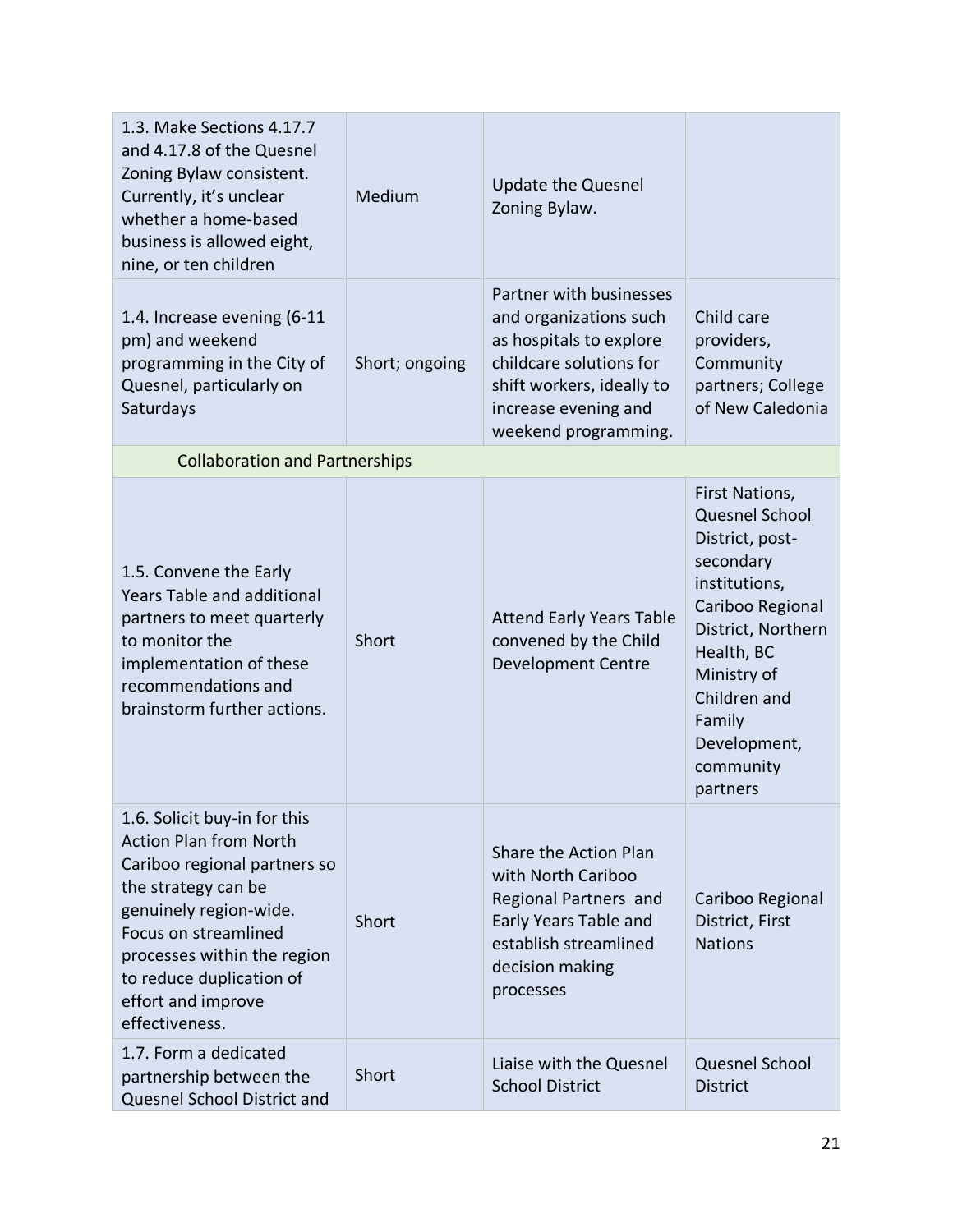| the City of Quesnel to<br>explore the option of co-<br>locating child care programs<br>in five elementary schools<br>in the City as school age<br>groups are one of the most<br>underserved.                                                                                                                                                      |                |                                                                                                                                           |                                                                                |
|---------------------------------------------------------------------------------------------------------------------------------------------------------------------------------------------------------------------------------------------------------------------------------------------------------------------------------------------------|----------------|-------------------------------------------------------------------------------------------------------------------------------------------|--------------------------------------------------------------------------------|
| 1.8. Facilitate collaboration<br>between the outlying North<br>Cariboo regions with the<br>Quesnel School District to<br>discuss co-locating child<br>care programs in<br>elementary schools,<br>particularly those in the<br>most underserved and<br>vulnerable areas: two<br>schools in the Cariboo C<br>area, and one in the<br>Cariboo I area | Short, medium  | Partner with the<br>outlying North Cariboo<br>regions within the<br>Quesnel School district<br>and facilitate<br>collaborative processes. | <b>Quesnel School</b><br>District, Cariboo<br><b>Regional District</b>         |
| <b>Information Sharing</b>                                                                                                                                                                                                                                                                                                                        |                |                                                                                                                                           |                                                                                |
| 1.9. Review the option to<br>include an information<br>sheet specific to owning<br>and operating a child care in<br>Quesnel on the business<br>page of the City website                                                                                                                                                                           | Short, medium  | Create a child care<br>specific information<br>sheet                                                                                      | <b>Child Care</b><br>Resource and<br>Referral                                  |
| Advocacy                                                                                                                                                                                                                                                                                                                                          |                |                                                                                                                                           |                                                                                |
| 1.10. Liaise with the<br><b>Provincial and Federal</b><br>Governments on capital and<br>operating funding<br>opportunities for enhancing<br>child care services in the<br>City (e.g. for<br>renovations/expansion of<br>existing facilities,<br>development of new<br>facilities, augmenting<br>programs)                                         | Short, ongoing | Partner with the<br><b>Federal and Provincial</b><br>Government                                                                           | Federal<br>Government,<br>Provincial<br>Government,<br>Child care<br>providers |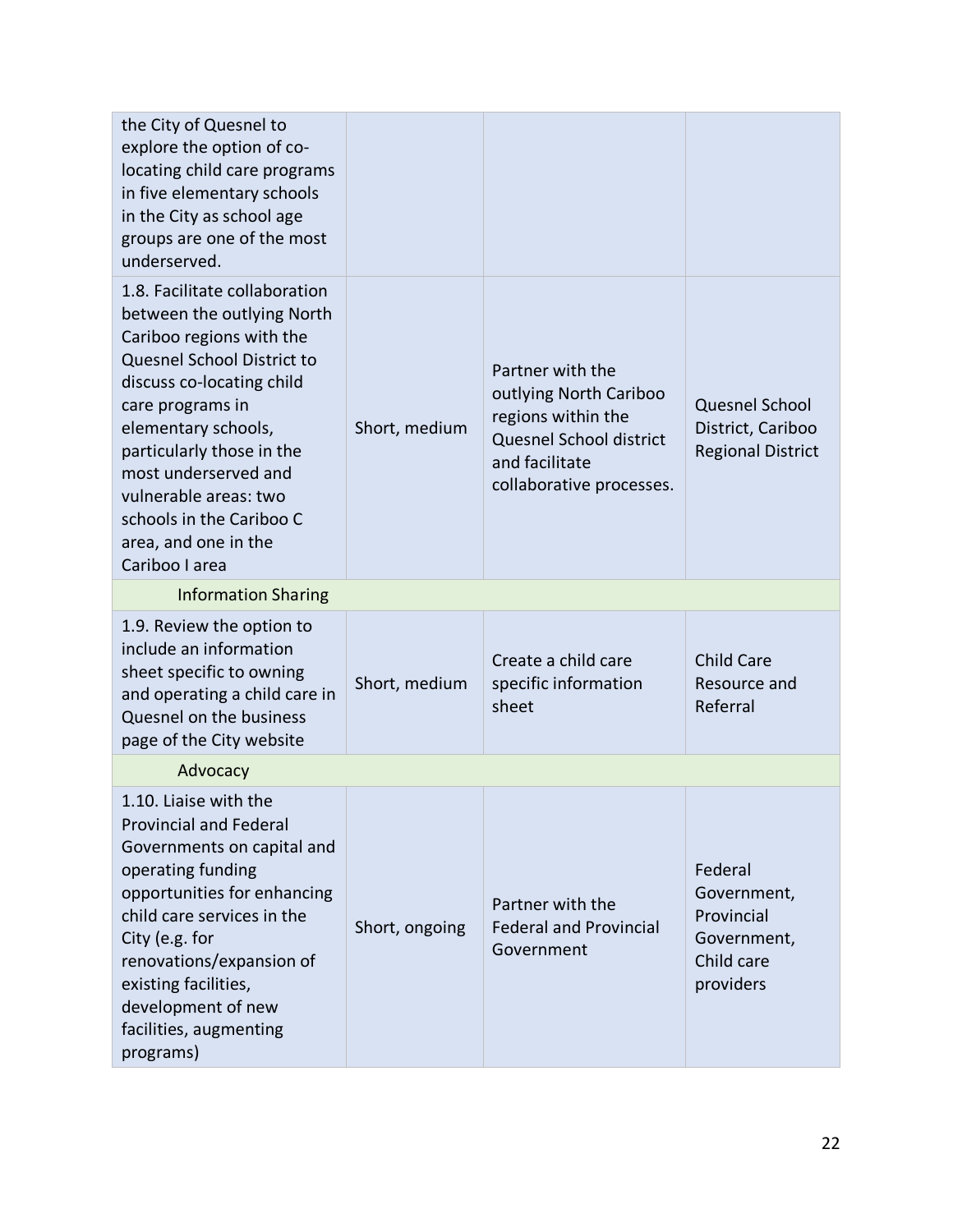### <span id="page-22-0"></span>**Strategic Direction 2: Improve Affordability**

Child care is expensive across BC, and Quesnel is no different. More than half of the Parent Survey respondents noted the fees they currently pay for child care are unsustainable for their family, and for nine out of ten respondents, the primary reason for seeking out childcare was so they can work. Since almost one in four of all children (0-14yrs) are from lone-parent families, and nearly one in five of all children (0-17yrs) come from low-income households, it is not difficult to see how child care fees could become too challenging to manage.

The BC government offers two major Child Care Operating Funding (CCOF) programs to licensed child care providers. CCOF Base Funding assists eligible licensed providers with the day-to-day costs of running a facility. In addition, under the BC Child Care Fee Reduction Initiative, if a child care provider - offering one or more of the following types of child care – applies, the BC government will subsidize the provider so the savings can be passed on to the parents.

| <b>Type of Child Care Program</b>                    | <b>Fee Reduction</b> |
|------------------------------------------------------|----------------------|
| Group infant/toddler care (birth to 36 months)       | Up to \$350/month    |
| Family infant/toddler care (birth to 36 months)      | Up to \$200/month    |
| Group care for children three years to kindergarten  | Up to \$100/month    |
| Family care for children three years to kindergarten | Up to \$60/month     |

In addition, affordability relief for parents is available under the BC Affordable Child Care Benefit and the Young Parent Program. See Section 4 for more information.

#### <span id="page-22-1"></span>*Promising Practices*

Along with the Provincial Government's influx of capital funds to create 22,000 new child care spaces, municipalities across British Columbia are tackling this issue by providing subsidies and grants. In addition to the promising practices noted in the previous section, other methods include: offering grants for child care capital projects (as offered by six municipalities in Metro Vancouver), and offering grants for care operating costs (as offered by four municipalities in Metro Vancouver). Meaningful grant funding may be beyond the capacity of a community the size of Quesnel.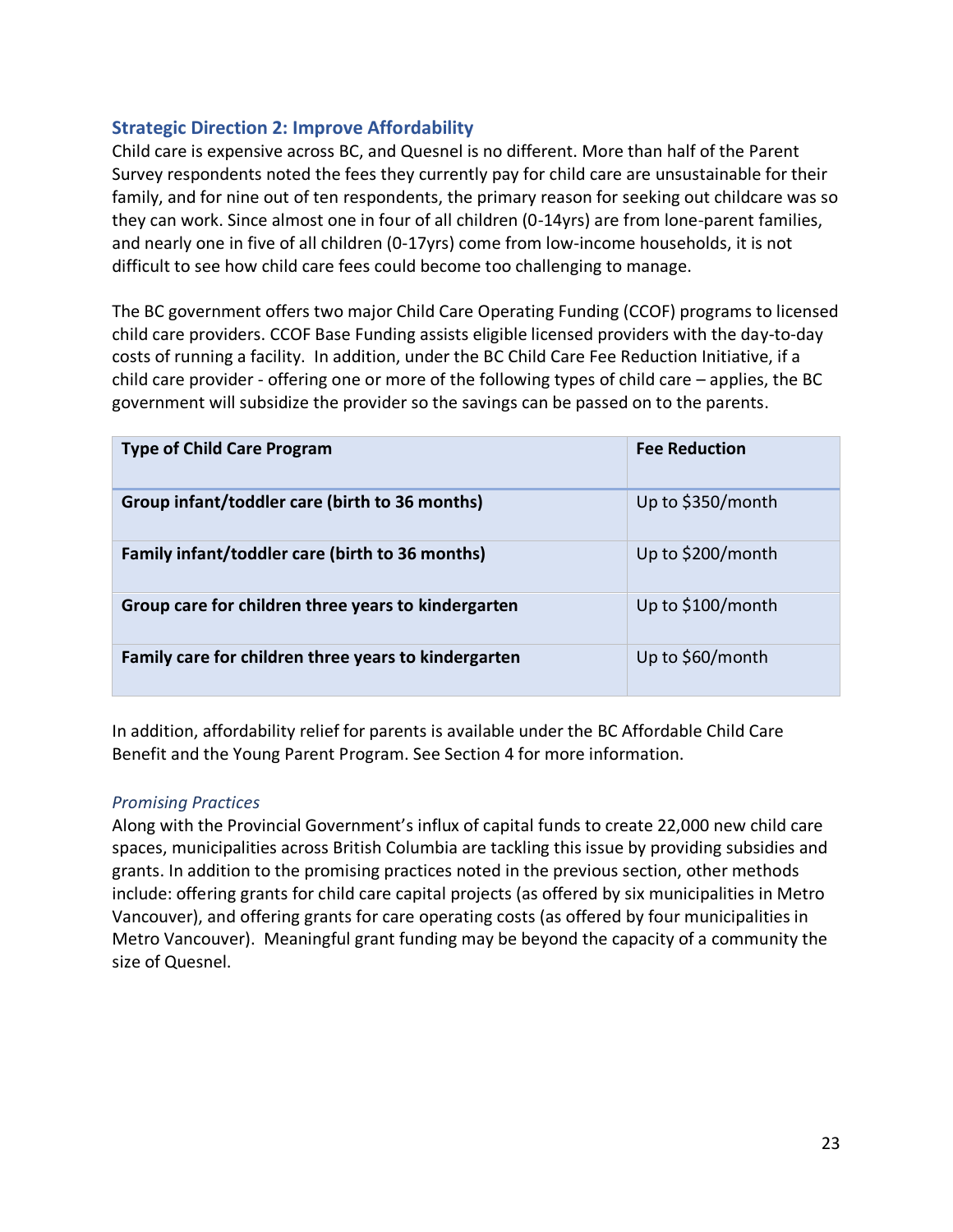#### <span id="page-23-0"></span>*Strategic Direction 2: Improve Affordability -Recommendations*

All recommendations throughout this report will indirectly, but positively, affect the affordability of child care. The recommendations presented below are those that will have a direct impact on affordability.

| <b>Recommended Action</b>                                                                                                                                                                                | Time<br>Frame $^{16}$       | <b>Role of Municipality</b>                                                   | <b>Partners</b>                                                                                           |
|----------------------------------------------------------------------------------------------------------------------------------------------------------------------------------------------------------|-----------------------------|-------------------------------------------------------------------------------|-----------------------------------------------------------------------------------------------------------|
| Policy and Planning                                                                                                                                                                                      |                             |                                                                               |                                                                                                           |
| 2.1. Work with the Northern<br>Development Initiative Trust and<br>other potential funders to provide<br>subsidy to non-profit child care<br>providers across Northern BC.                               | Medium                      | Lead the advocacy<br>campaign in partnership<br>with the Early Years<br>Table | Northern<br>Development<br>Initiative<br>Trust, Early<br><b>Years Table</b>                               |
| Advocacy                                                                                                                                                                                                 |                             |                                                                               |                                                                                                           |
| 2.2. Early Years Table to continue to<br>work with the Coalition of Child Care<br>Advocates of BC to advocate for a<br>universal child care system                                                       | Short;<br>Long<br>(ongoing) | Support the advocacy<br>work                                                  | <b>Early Years</b><br>table, Child<br>care<br>providers,<br><b>Child Care</b><br>Resource<br>and Referral |
| <b>Direct Support</b>                                                                                                                                                                                    |                             |                                                                               |                                                                                                           |
| 2.3. Facilitate the process for child<br>care providers to apply for the BC<br>Child Care Reduction Initiative and<br>other programs that would assist<br>child care providers in charging lower<br>fees | Short,<br>ongoing           | Community<br>Development<br>Coordinator to lead this<br>process.              | Provincial<br>Government                                                                                  |
| 2.4 Apply for the UBCM Child Care<br>Space Creation grant to create more<br>child care spaces                                                                                                            | Short,<br>ongoing           | Apply directly for grant                                                      |                                                                                                           |

 $16$  Short = <2 years; Medium = 2-5 years; Long = 5-10 years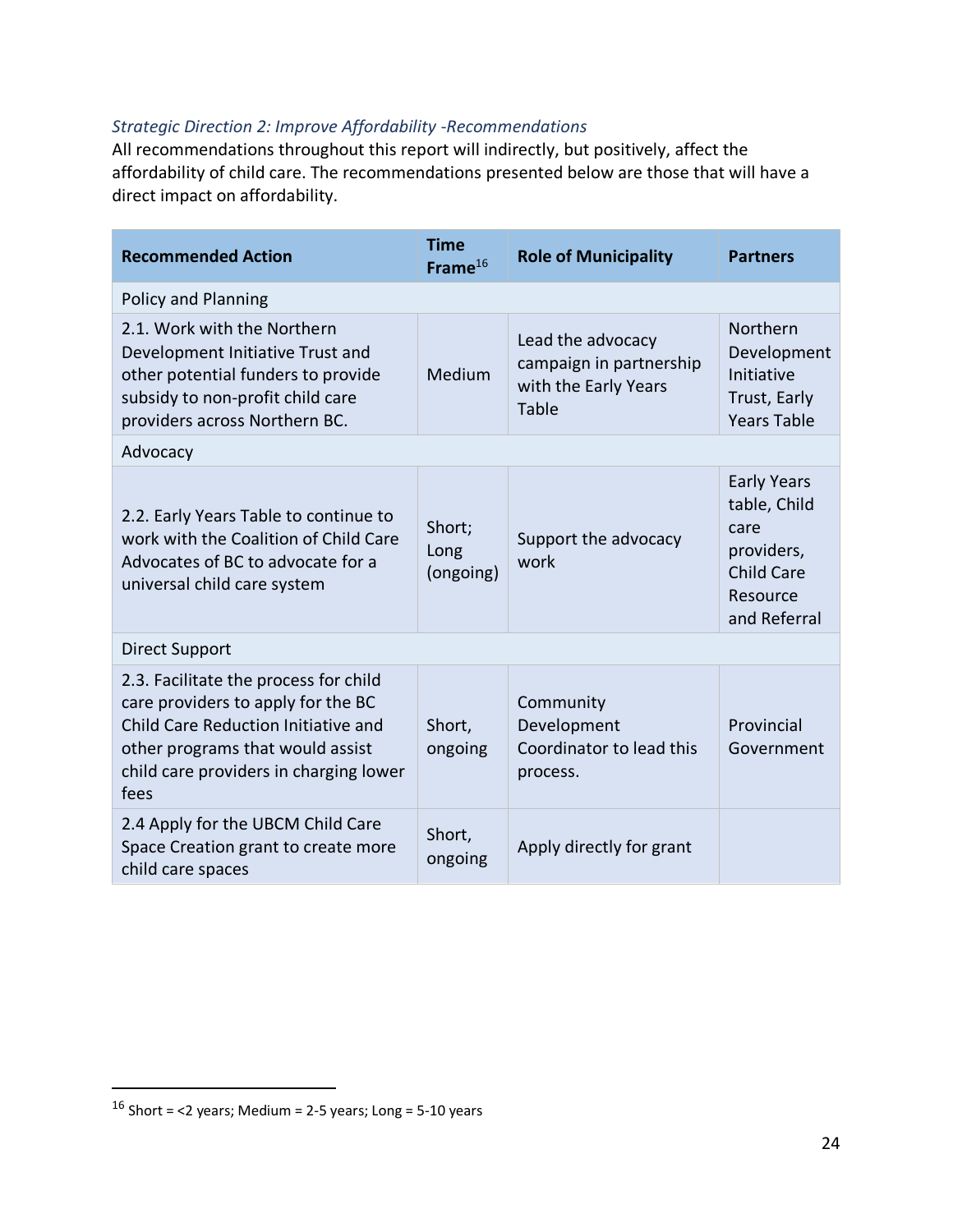#### <span id="page-24-0"></span>**Strategic Direction 3: Focus on Quality**

The research tells us that elements of a quality child care program include building quality indoor and outdoor spaces, developing relationships with families, creating a positive work environment, and implementing a structured curriculum. The figure below provides an excellent overview of what a quality child care system entails.



(Source: Martha Friendly and Jane Beach, (2005). Elements of a high quality early learning and child care system. Childcare Resource and Research Unit.)

#### <span id="page-24-1"></span>*Private vs. Public*

Of the 464 child care spaces in the Quesnel School District served area in 36 different programs, three quarters are in private facilities, and (97) are family child care spaces. Family child care is private, for-profit child care where the caregiver does not require an ECE certificate. The research demonstrates that publicly funded programs have the highest quality care, and that private, for-profit programs have the lowest quality child care.<sup>17</sup>

The fact that the City of Quesnel does not provide permissive tax exemptions to not-for-profit child care providers because it may create advantage over for-profit providers<sup>18</sup> is relevant to this discussion because the policy likely results in fewer, better-quality child care programs and spaces in the community.

<sup>&</sup>lt;sup>17</sup> See the Appendix B for more information.

<sup>&</sup>lt;sup>18</sup> Personal communication between City Staff and consultants, November 2019.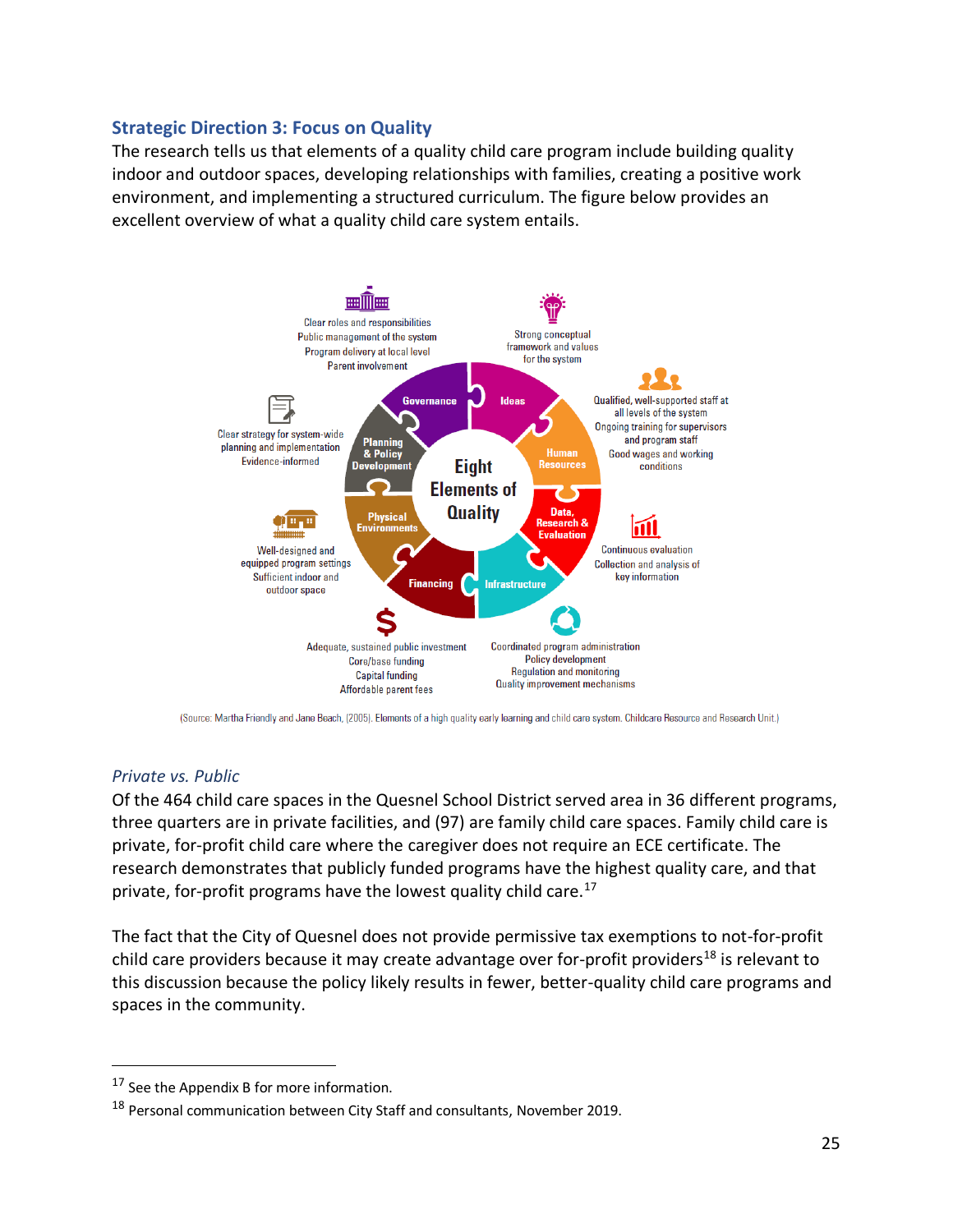#### <span id="page-25-0"></span>*Ability to Support Vulnerable Populations*

The Parent and Provider Surveys told us that child care programs in the Quesnel region are generally able to provide for the needs of the children and families they serve. Even though eight in ten child care facilities had children from low-income households and from lone-parent families, and six in ten facilities answered that they had children with additional support needs, most child care facilities felt they could support the children they cared for. For most EDI domains (emotional, communication, physical, etc.), child care providers said they were able to provide adequate support for Indigenous children, children living in lone-parent families, children from low-income households, and children with extra needs. The most significant exception to this was that providers indicated they did not have a good ability to support the cognitive development of children from low-income households, which equates to inadequate support for one in five children.

#### <span id="page-25-1"></span>*Staffing*

A positive work environment means that staff are paid a fair wage, are able to take sick time, receive health benefits, have the potential for flexible or part-time work, and allow the opportunity to increase their educational qualifications. When staff are more educated, feel appreciated, and are well supported, the quality of care increases.

Perhaps unsurprisingly, the most common staffing challenge from Provider Survey responses was a limited supply of applicants with the right qualifications and experiences to fill positions (eight in ten respondents). Other issues included a lack of access to quality education, limited opportunities to work full-time and flexible hours, and cost of living issues such as low wages in the child care industry. There is a real concern for employee burnout. All these aspects affect the quality of care. That said, the respondents noted a strong desire to improve their quality by decreasing waitlists, providing sick time for staff, and by providing quality programming.

The Provincial Government's new Recruitment and Retention Strategy will assist with some of these concerns by offering wage lifts to front line workers, in addition to other education supports. See Section 4 for more information.

#### <span id="page-25-2"></span>*Promising Practices*

Relationship-building is at the heart of quality child care. Still, collaborations and partnerships must be robust and consistent to enable the eight elements of quality in child care we mentioned above. When we look to other municipalities, we see a few shining examples of effective collaboration: The City of Vancouver established the Joint Child Care Council (JCC) in 2004 which brought together the City, the Vancouver Parks Board, the Vancouver Board of Education, Vancouver Coastal Health and the Vancouver Public Library, along with community agencies and business representatives to create quality child care. As a result, the JCC has collaborated on the creation of over 1000 new child care spaces including the creation of a number of child care spaces at schools.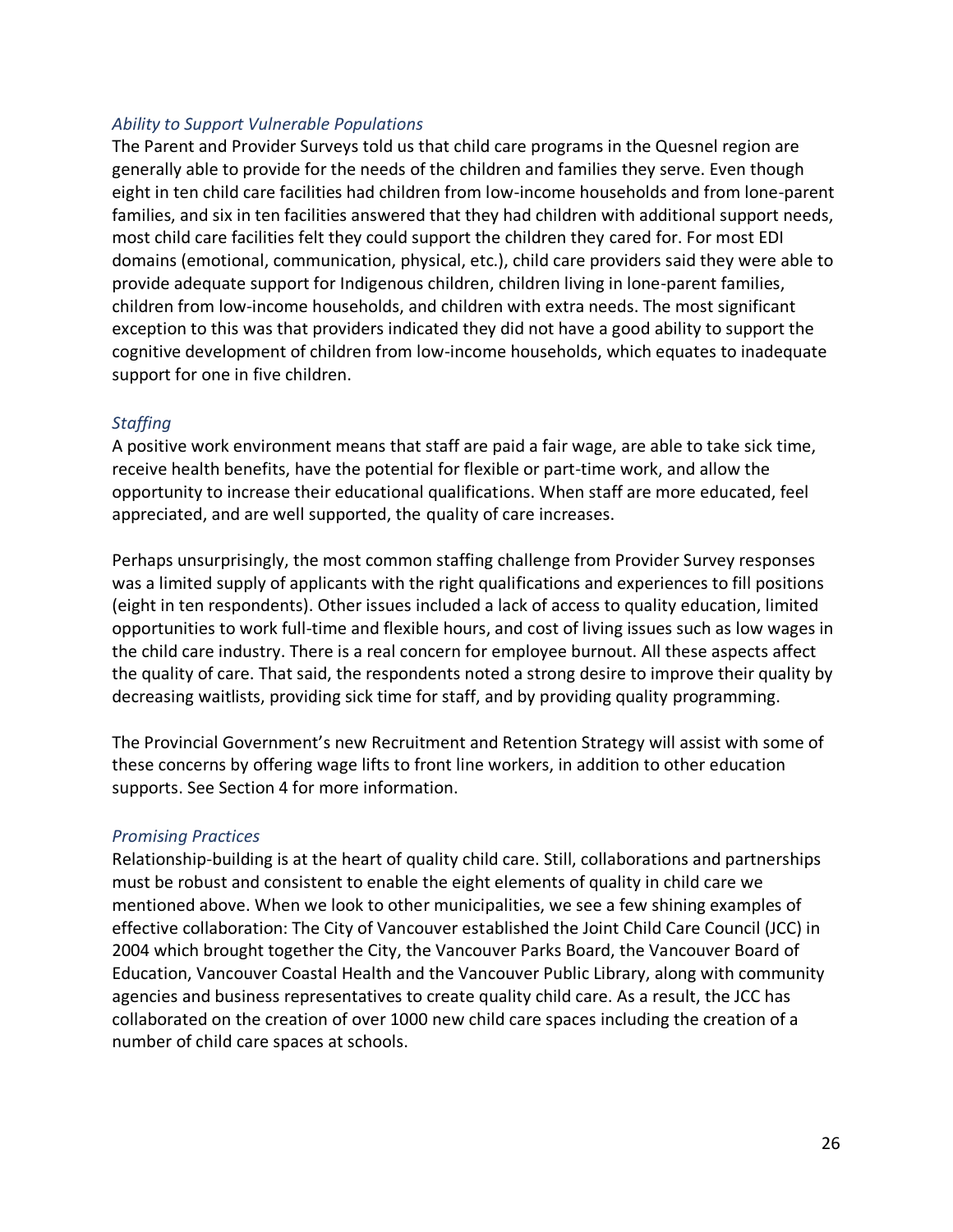| <b>Recommended Action</b>                                                                                                                                                                                             | <b>Time</b><br>Frame $19$ | <b>Role of Municipality</b>                                                                                                          | <b>Partners</b>                                                                                                                                |
|-----------------------------------------------------------------------------------------------------------------------------------------------------------------------------------------------------------------------|---------------------------|--------------------------------------------------------------------------------------------------------------------------------------|------------------------------------------------------------------------------------------------------------------------------------------------|
| <b>Policy and Planning</b>                                                                                                                                                                                            |                           |                                                                                                                                      |                                                                                                                                                |
| 3.1. Encourage City of Quesnel and<br>CRD departments to apply a child<br>care lens to various plans and<br>policies, noting that the<br>development of a community's<br>children affects the community as a<br>whole | Short; Long<br>(ongoing)  | Include a child care<br>lens in decision<br>making processes.                                                                        | Cariboo<br>Regional<br><b>District</b>                                                                                                         |
| 3.2. Consider allowing permissive<br>property tax exemptions for not-for-<br>profit child care centres                                                                                                                | Medium                    | Implement the<br>property tax<br>exemption and<br>monitor the impact<br>on not-for-profit<br>centres                                 | Community<br>partners, child<br>care operators                                                                                                 |
| 3.3. Develop an inventory of publicly<br>owned buildings, land, and parks<br>that can be used to house or build<br>child care programs, and determine<br>whether the rent/lease can be<br>subsidized                  | Short                     | Create the inventory<br>and review feasibility<br>of creating new<br>centres                                                         | Community<br>partners, Child<br>care operators;<br>District;<br>Hospital;<br>College of New<br>Caledonia,<br><b>School District</b><br>28, etc |
| 3.4. Consider including specific<br>provisions for child care in an<br>update of the City of Quesnel's<br><b>Official Community Plan (OCP)</b>                                                                        | Medium                    | Review the OCP and<br>include specific<br>provision for child<br>care                                                                | N/A                                                                                                                                            |
| <b>Direct Support</b>                                                                                                                                                                                                 |                           |                                                                                                                                      |                                                                                                                                                |
| 3.5. Help identify training and<br>professional development<br>opportunities for child care<br>providers to enhance their ability to<br>support children with extra support<br>requirements and special needs.        | Medium                    | Work with the<br>College of New<br>Caledonia and Child<br>Care Resource and<br>Referral to establish<br>training and<br>professional | <b>Child Care</b><br>Resource and<br>Referral,<br>Community<br>Care Licensing,<br><b>College of New</b><br>Calendonia;                         |

### <span id="page-26-0"></span>*Strategic Direction 3: Focus on Quality - Recommendations*

<sup>&</sup>lt;sup>19</sup> Short = <2 years; Medium = 2-5 years; Long =  $5-10$  years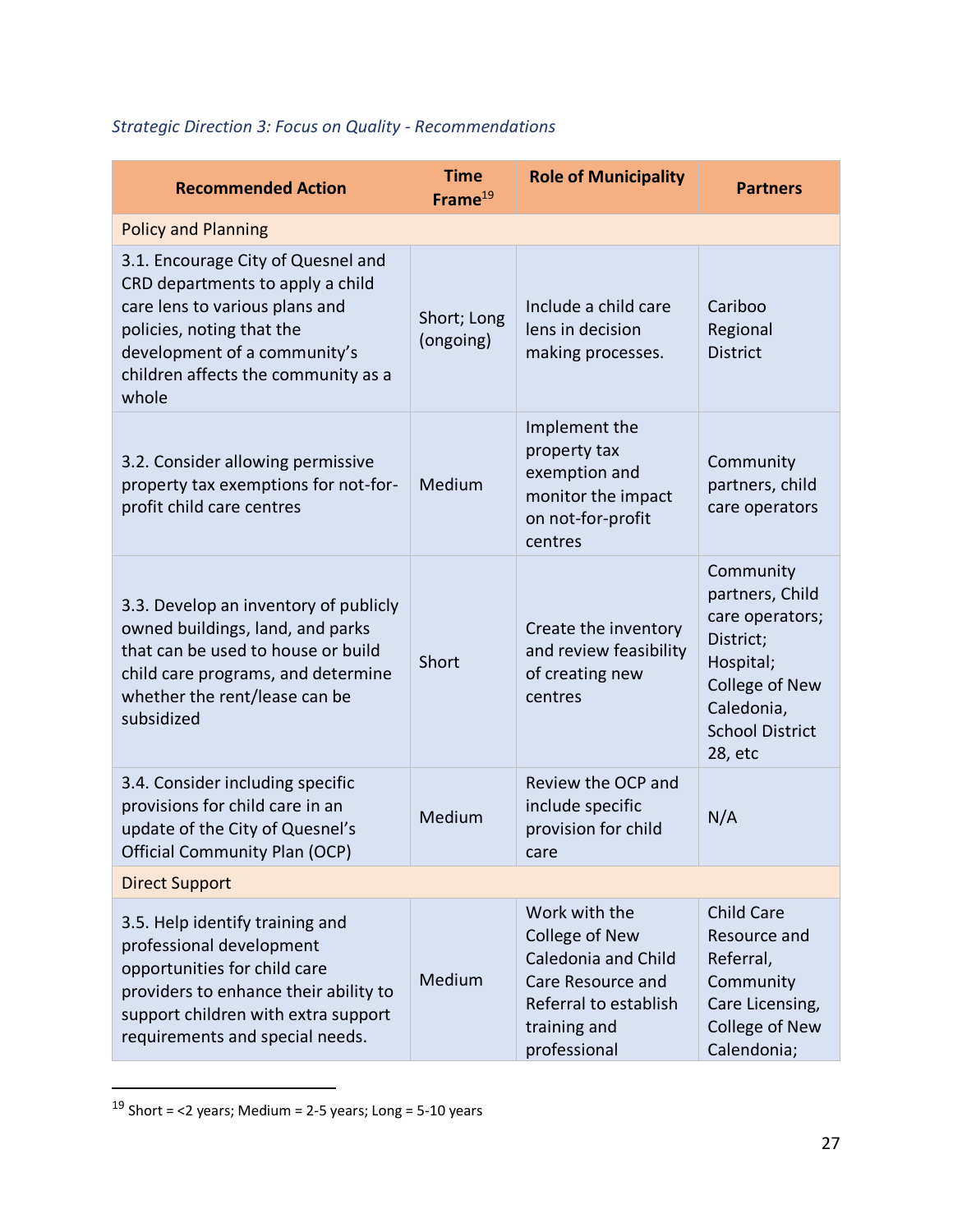|                                                                                                                                                                                                                                                                                                                                                                             |                   | development<br>opportunities                                                                                                                 | Child<br>Development<br>Centre; North<br>Cariboo<br>Aboriginal<br><b>Family Program</b><br>Society (aka<br>Longname                                                                       |
|-----------------------------------------------------------------------------------------------------------------------------------------------------------------------------------------------------------------------------------------------------------------------------------------------------------------------------------------------------------------------------|-------------------|----------------------------------------------------------------------------------------------------------------------------------------------|-------------------------------------------------------------------------------------------------------------------------------------------------------------------------------------------|
| <b>Collaboration and Partnerships</b>                                                                                                                                                                                                                                                                                                                                       |                   |                                                                                                                                              |                                                                                                                                                                                           |
| 3.6. Liaise with MCFD to identify and<br>advocate for more funding<br>opportunities to train staff                                                                                                                                                                                                                                                                          | Short,<br>ongoing | Liaise with MCFD                                                                                                                             | <b>Child Care</b><br>Resource and<br>Referral,<br>Community<br>Care Licensing,<br>College of New<br>Caledonia; Child<br>Development<br>Centre;<br>Aboriginal Child<br><b>Care Society</b> |
| 3.7. Focus on developing the<br>partnerships that allow for an<br>increase in publicly funded child<br>care spaces                                                                                                                                                                                                                                                          | Short,<br>ongoing | City of Quesnel to<br>lead the relationship<br>building process                                                                              | North Cariboo<br>Electoral Areas,<br>Cariboo<br>Regional<br>District, First<br><b>Nations</b>                                                                                             |
| 3.8. Explore opportunities for<br>making ECE employment and<br>training more accessible, affordable,<br>and enticing for child care workers<br>in the City of Quesnel and the North<br>Cariboo region (e.g., professional<br>development delivered in Quesnel,<br>enhanced online or video<br>conferencing options, health<br>benefits, wage benefits, pension<br>$etc.$ ); | Long              | Work with the<br>College of New<br>Caledonia and Early<br>Years table to<br>establish goals<br>related to improving<br><b>ECE employment</b> | Province of BC,<br>Local post-<br>secondary<br>institutions,<br>child care<br>providers, Early<br><b>Years Table</b>                                                                      |
| 3.9. Collaborate with the Northern<br>Health Community Care Licensing to<br>continuously improve the availability<br>of information and training<br>materials for child care providers                                                                                                                                                                                      | Medium            | Collaborate with the<br>Northern Health<br><b>Community Care</b><br>Licensing                                                                | Community<br><b>Care Licensing</b>                                                                                                                                                        |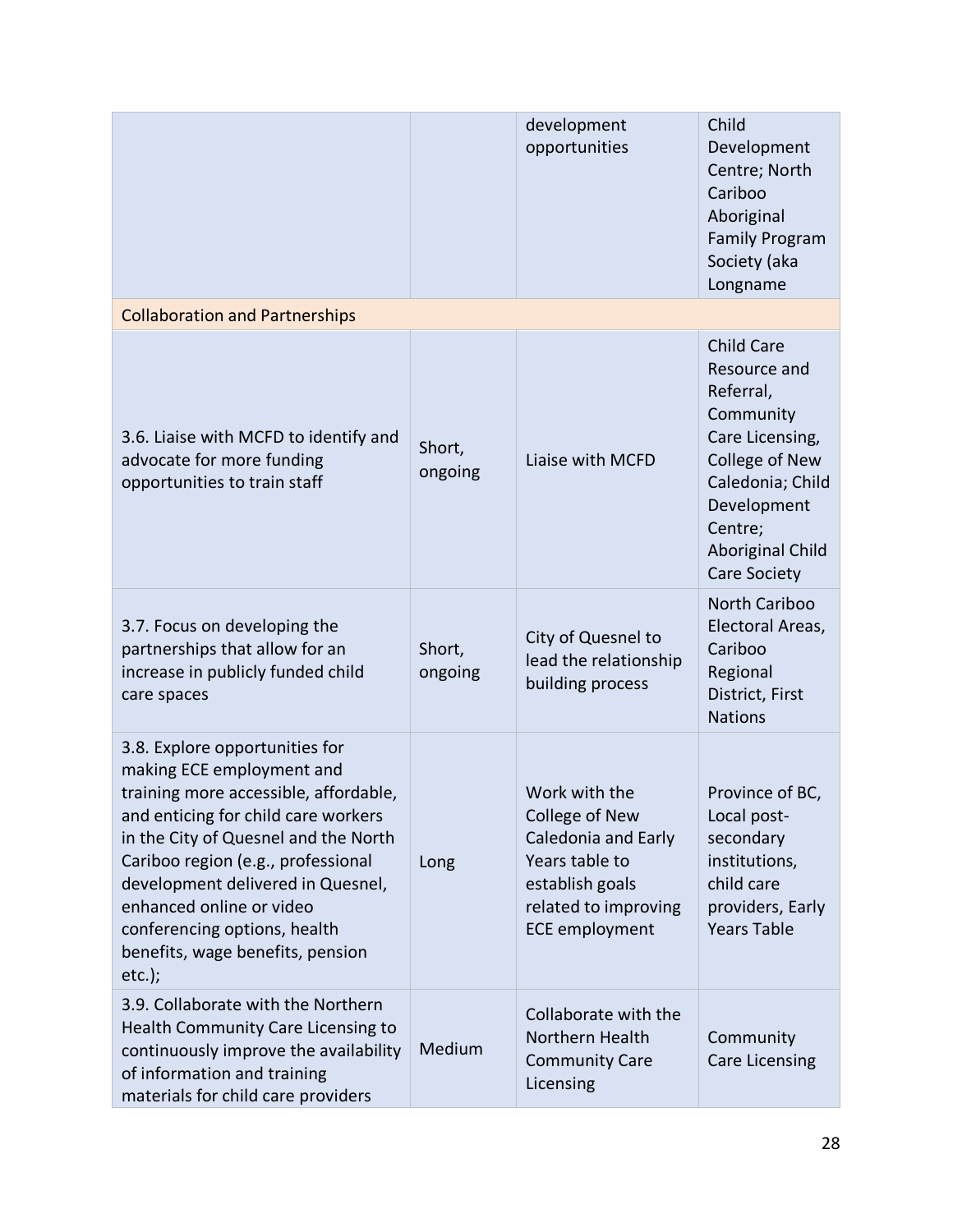| and parents, as well as for City staff<br>and local community groups<br>involved in child care                                                                                                                                                                                                                                       |                   |                                                                                                                          |                                                                                               |
|--------------------------------------------------------------------------------------------------------------------------------------------------------------------------------------------------------------------------------------------------------------------------------------------------------------------------------------|-------------------|--------------------------------------------------------------------------------------------------------------------------|-----------------------------------------------------------------------------------------------|
| 3.10. Partner with the Quesnel<br>School District to establish ECE<br>programs in high schools                                                                                                                                                                                                                                       | Long              |                                                                                                                          | College of New<br>Caledonia,<br>Quesnel School<br>District, child<br>care operators           |
| <b>Information Sharing</b>                                                                                                                                                                                                                                                                                                           |                   |                                                                                                                          |                                                                                               |
| 3.11. Invite other municipalities of<br>similar characteristics from the<br>Northern Health service area (e.g.,<br>Fort St. John, Terrace, Prince Rupert,<br>etc.) to participate in information<br>sharing, knowledge translation and<br>development of best practices at the<br>Early Years Table meetings, and vice<br>versa; and | Medium            | Invite other<br>municipalities to<br>share their learnings<br>and work thus far in<br>order to learn from<br>one another | Other<br>municipalities                                                                       |
| Advocacy                                                                                                                                                                                                                                                                                                                             |                   |                                                                                                                          |                                                                                               |
| 3.12. Advocate for a National Child<br>Care Strategy from the Federal<br>Government and provide public<br>education around the importance of<br>quality ECE                                                                                                                                                                          | Short;<br>Ongoing | Council advocacy<br>through UBCM                                                                                         | <b>Early Years</b><br>Table,<br>Community<br>Partners,<br>Strongstart,<br><b>CRD</b>          |
| 3.13. Request the province to<br>establish a wage grid for ECE<br>employees to be paid a living wage                                                                                                                                                                                                                                 | Short;<br>Ongoing | Council advocacy<br>through UBCM                                                                                         | <b>Early Years</b><br>Table,<br>Community<br>Partners, child<br>care operators,<br><b>CRD</b> |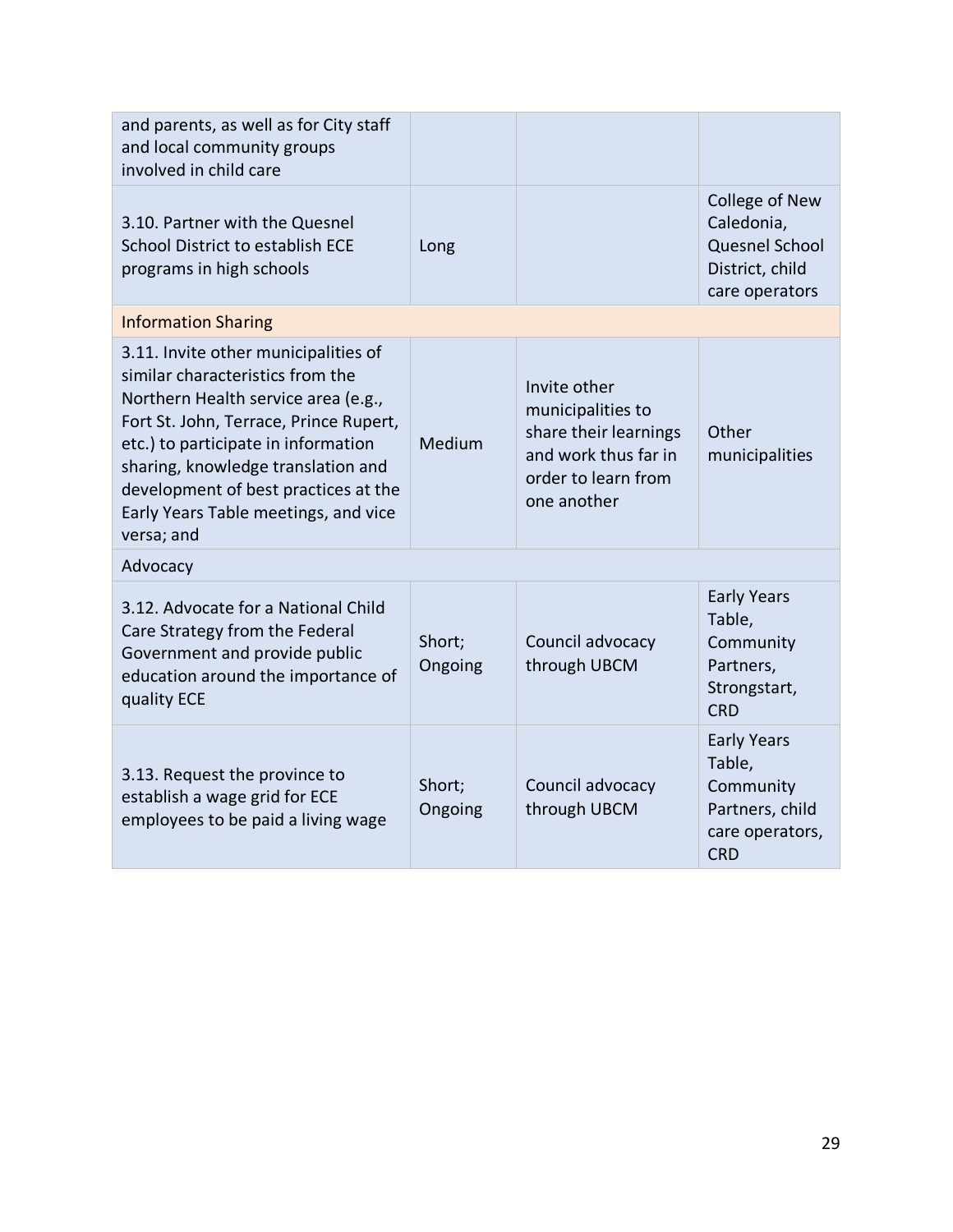# <span id="page-29-0"></span>8.0 Implementation, Monitoring and Reporting

The City of Quesnel and its partners need to take a coordinated approach to effectively advance the recommendations presented in this Action Plan. The North Cariboo Region is geographically large and is governed by multiple bodies (e.g. Cariboo Regional District, First Nations, City of Quesnel), yet, it relies heavily on one area – the City of Quesnel – for its child care needs. Considering these challenges, it is difficult to imagine the local government, community partners, and businesses of the City of Quesnel being able to meet the child care needs of the entire region independently. That is partly why collaboration between the City and other partners is essential. In order to be truly effective, the whole region will need to step up and contribute.

To that end, and as indicated in Section 7.0, it is recommended that the North Cariboo Early Years Table expand its mandate to:

- Share and obtain buy-in for this Action Plan;
- Invite additional community partners to the table;
- Exchange information;
- Collaborate on joint initiatives;
- Collect and evaluate data on the child population, child care inventory, and parents' and providers' needs;
- Pursue continuous improvement by implementing initiatives in response to the data; and
- Prepare annual reports on child care services in the region.

Proposed members include:

- Child Development Centre (convener)
- North Cariboo Aboriginal Family Program Society
- Quesnel Tillicum Friendship Centre
- Quesnel Child Care Resource and Referral
- City of Quesnel;
- Local First Nations governments;
- Quesnel School District;
- Local post-secondary institutions (College of New Caledonia, UNBC);
- Cariboo Regional District;
- Northern Health;
- First Nations Health Authority;
- BC Ministry of Children and Family Development; and
- Other relevant community partners.

Updating the Terms of Reference for the Early Years Table is essential, given the geographic and governance characteristics of the area. Buy-in from relevant partners is also important; because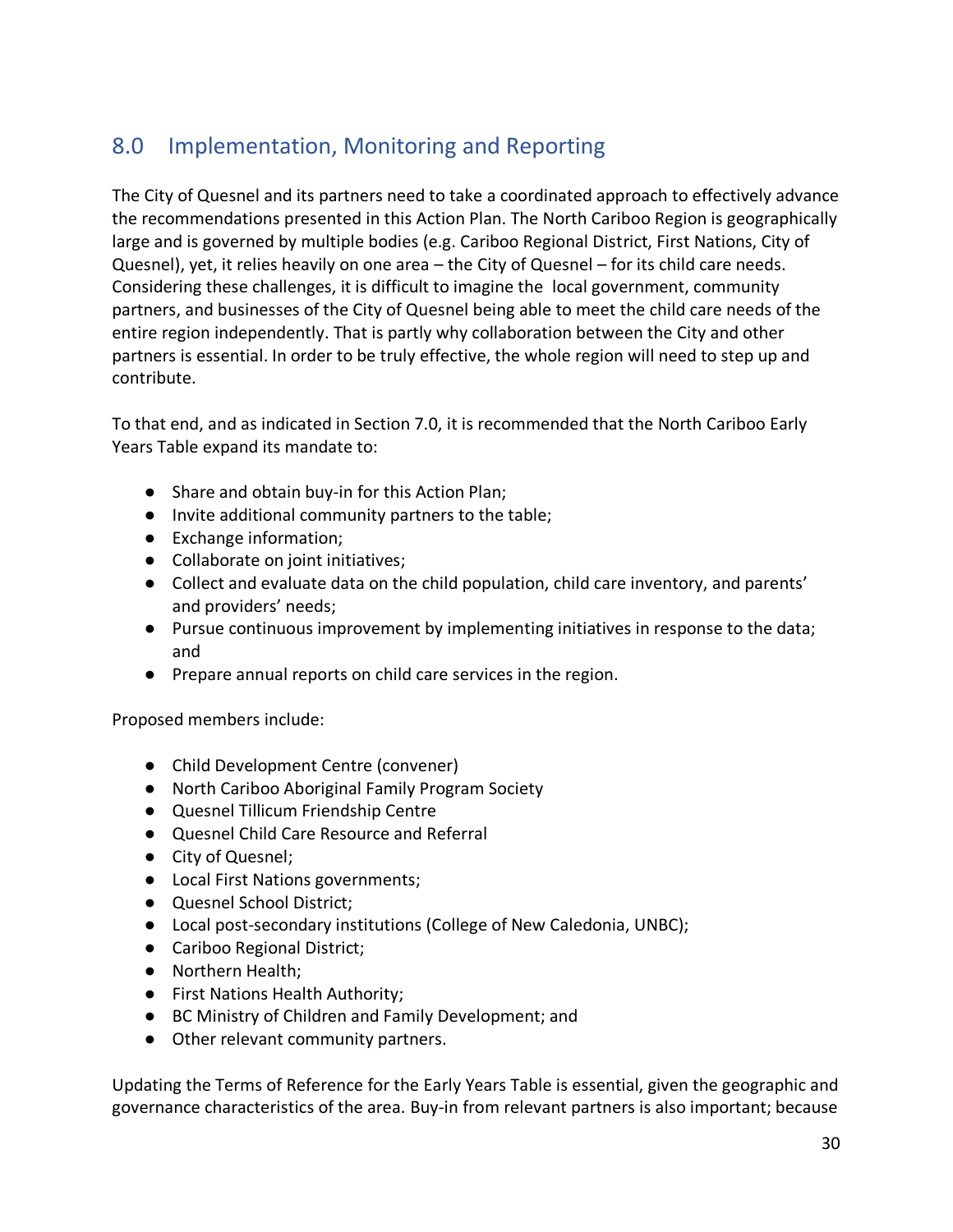as mentioned above, the City of Quesnel cannot undertake these improvements alone. Further, early convening will enable a coordinated and collaborative approach to applying for funding from the Provincial Government, which may be the impetus to achieving some of the recommendations contained in this Action Plan.

In closing, advancing the recommendations included in this document will be difficult. Quesnel is beginning this journey from a challenging position relative to the rest of the province given the difficulties associated with living in a northern, rural community. However, this also means that Quesnel has the benefit of being able to learn from other municipalities and partners. With concerted and coordinated efforts, the City of Quesnel and Cariboo Regional District can achieve its child care goals, for the wide-ranging benefit of the whole community.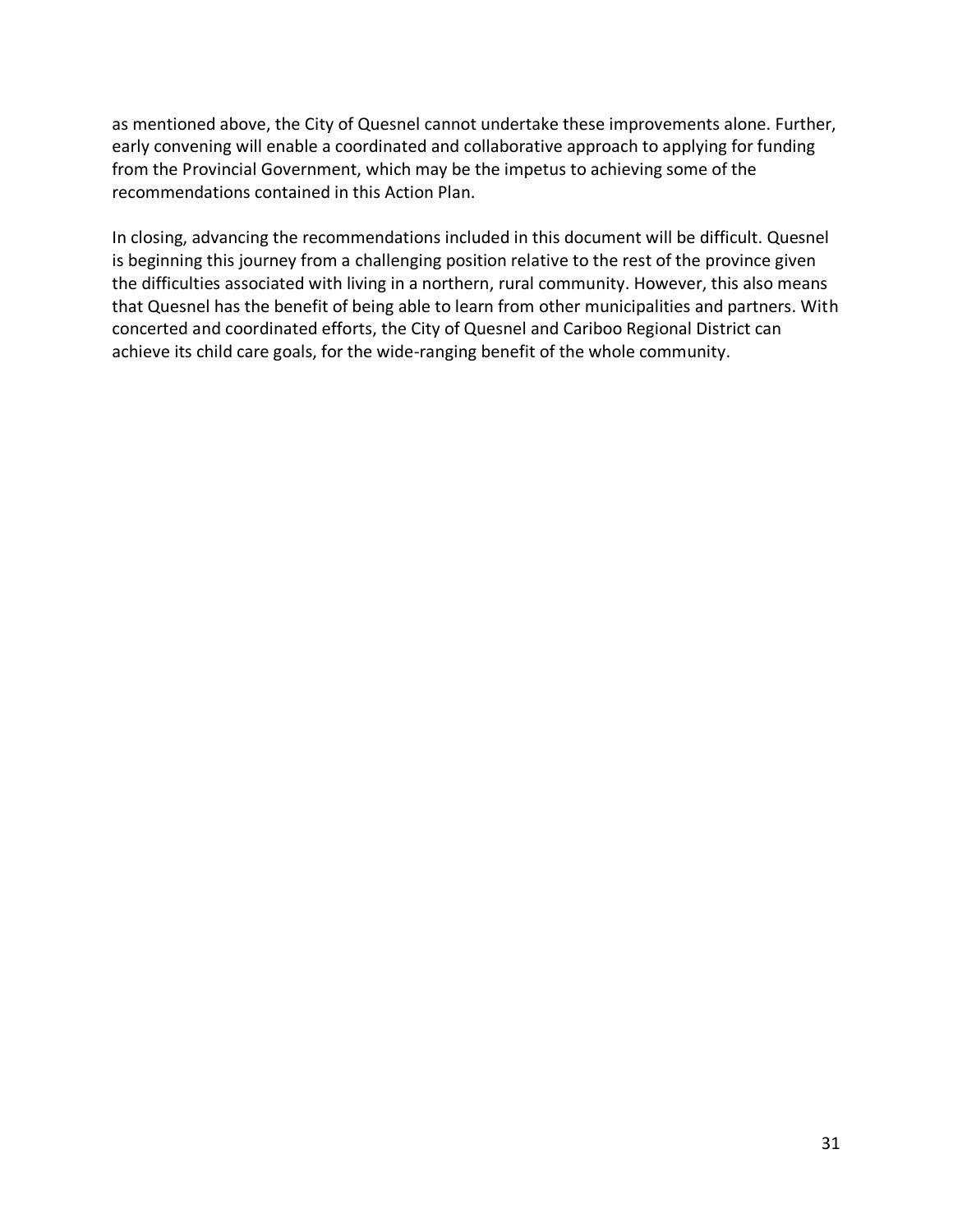# <span id="page-31-0"></span>9.0 Appendix A: Quesnel and North Cariboo Region Municipal Processes

| Population                                                             | City of Quesnel: 12,064 (GOC Census)                                                                                                                                                                                                                                                                                                                                                                                                                                                                                                                                                                                                                                           |
|------------------------------------------------------------------------|--------------------------------------------------------------------------------------------------------------------------------------------------------------------------------------------------------------------------------------------------------------------------------------------------------------------------------------------------------------------------------------------------------------------------------------------------------------------------------------------------------------------------------------------------------------------------------------------------------------------------------------------------------------------------------|
| (2016)                                                                 | Quesnel Census Agglomeration: 23,146 (GOC Census)                                                                                                                                                                                                                                                                                                                                                                                                                                                                                                                                                                                                                              |
| <b>Zoning Bylaw</b><br>Definition-<br>City of<br>Quesnel <sup>20</sup> | <b>COMMUNITY CARE FACILITY</b> means a facility for the care of more than 3 persons<br>who are not related by blood or marriage under the Community Care and Assisted<br>Living Act.<br>DAY CARE, FAMILY means a building, part of a building or premises licensed for a<br>family child care program use pursuant to the Community Care and Assisted Living Act<br>which provides for a maximum of seven (7) children.<br>DAY CARE, GROUP means a building, part of a building or premises licensed for a<br>group child care program, preschool, child minding, out of school care, or special needs<br>day care use pursuant to the Community Care and Assisted Living Act. |
| <b>Zoning Bylaw</b>                                                    | <b>COMMUNITY CARE FACILITY</b> means a licensed establishment of daycare providing for                                                                                                                                                                                                                                                                                                                                                                                                                                                                                                                                                                                         |
| Definition-                                                            | the care, supervision and protection of ten or more children. Establishments for ten or                                                                                                                                                                                                                                                                                                                                                                                                                                                                                                                                                                                        |
| Quesnel                                                                | fewer children may be permitted to operate as a home occupation. Otherwise, a                                                                                                                                                                                                                                                                                                                                                                                                                                                                                                                                                                                                  |
| <b>Fringe Area</b>                                                     | community care facility shall be interpreted in accordance with the provisions of the                                                                                                                                                                                                                                                                                                                                                                                                                                                                                                                                                                                          |
| (same as<br>below)                                                     | Community Care and Assisted Living Act.                                                                                                                                                                                                                                                                                                                                                                                                                                                                                                                                                                                                                                        |
|                                                                        | <b>CHURCH</b> means a building or structure or part thereof dedicated to religious worship                                                                                                                                                                                                                                                                                                                                                                                                                                                                                                                                                                                     |
|                                                                        | or organized religious services and associated accessory uses which may include a                                                                                                                                                                                                                                                                                                                                                                                                                                                                                                                                                                                              |
|                                                                        | church hall or auditorium, Sunday school, nursery school, day care centre, parish hall                                                                                                                                                                                                                                                                                                                                                                                                                                                                                                                                                                                         |
|                                                                        | or other related non-profit organization uses, an accessory dwelling unit and a                                                                                                                                                                                                                                                                                                                                                                                                                                                                                                                                                                                                |
|                                                                        | cemetery.                                                                                                                                                                                                                                                                                                                                                                                                                                                                                                                                                                                                                                                                      |
| <b>Zoning Bylaw</b>                                                    | <b>COMMUNITY CARE FACILITY</b> means a licensed establishment of daycare providing for                                                                                                                                                                                                                                                                                                                                                                                                                                                                                                                                                                                         |
| Definition-                                                            | the care, supervision and protection of ten or more children. Establishments for ten or                                                                                                                                                                                                                                                                                                                                                                                                                                                                                                                                                                                        |
| North Cariboo<br>Area Rural                                            | fewer children may be permitted to operate as a home occupation. Otherwise, a<br>community care facility shall be interpreted in accordance with the provisions of the                                                                                                                                                                                                                                                                                                                                                                                                                                                                                                         |
| Land Use                                                               | Community Care and Assisted Living Act.                                                                                                                                                                                                                                                                                                                                                                                                                                                                                                                                                                                                                                        |
| (same as                                                               |                                                                                                                                                                                                                                                                                                                                                                                                                                                                                                                                                                                                                                                                                |
| above)                                                                 | <b>CHURCH</b> means a building or structure or part thereof dedicated to religious worship                                                                                                                                                                                                                                                                                                                                                                                                                                                                                                                                                                                     |
|                                                                        | or organized religious services and associated accessory uses which may include a                                                                                                                                                                                                                                                                                                                                                                                                                                                                                                                                                                                              |
|                                                                        | church hall or auditorium, Sunday school, nursery school, day care centre, parish hall                                                                                                                                                                                                                                                                                                                                                                                                                                                                                                                                                                                         |
|                                                                        | or other related non-profit organization uses, an accessory dwelling unit and a                                                                                                                                                                                                                                                                                                                                                                                                                                                                                                                                                                                                |
|                                                                        | cemetery.                                                                                                                                                                                                                                                                                                                                                                                                                                                                                                                                                                                                                                                                      |
| Zones<br>Permitting                                                    | Family day care centres permitted as home based business in all areas<br>$\bullet$<br>permitting one and two family dwellings (A-1, RR-1, CR-1, CR-2, RS-1, RS-2, RS-                                                                                                                                                                                                                                                                                                                                                                                                                                                                                                          |
| Child Care -                                                           | $3,$ ).                                                                                                                                                                                                                                                                                                                                                                                                                                                                                                                                                                                                                                                                        |
| Quesnel                                                                | Group day care centres permitted as accessory use in RM-1, RM-2, RM-3, and<br>$\bullet$                                                                                                                                                                                                                                                                                                                                                                                                                                                                                                                                                                                        |
| <b>Zoning Bylaw</b>                                                    | RM-4 multi-family residential areas.                                                                                                                                                                                                                                                                                                                                                                                                                                                                                                                                                                                                                                           |

<sup>&</sup>lt;sup>20</sup> The City of Quesnel recently updated its Official Community Plan (OCP) and Zoning Bylaws. The information summarized above has been cited from the new OCP and Zoning Bylaws, as posted on the City's website in January 2020.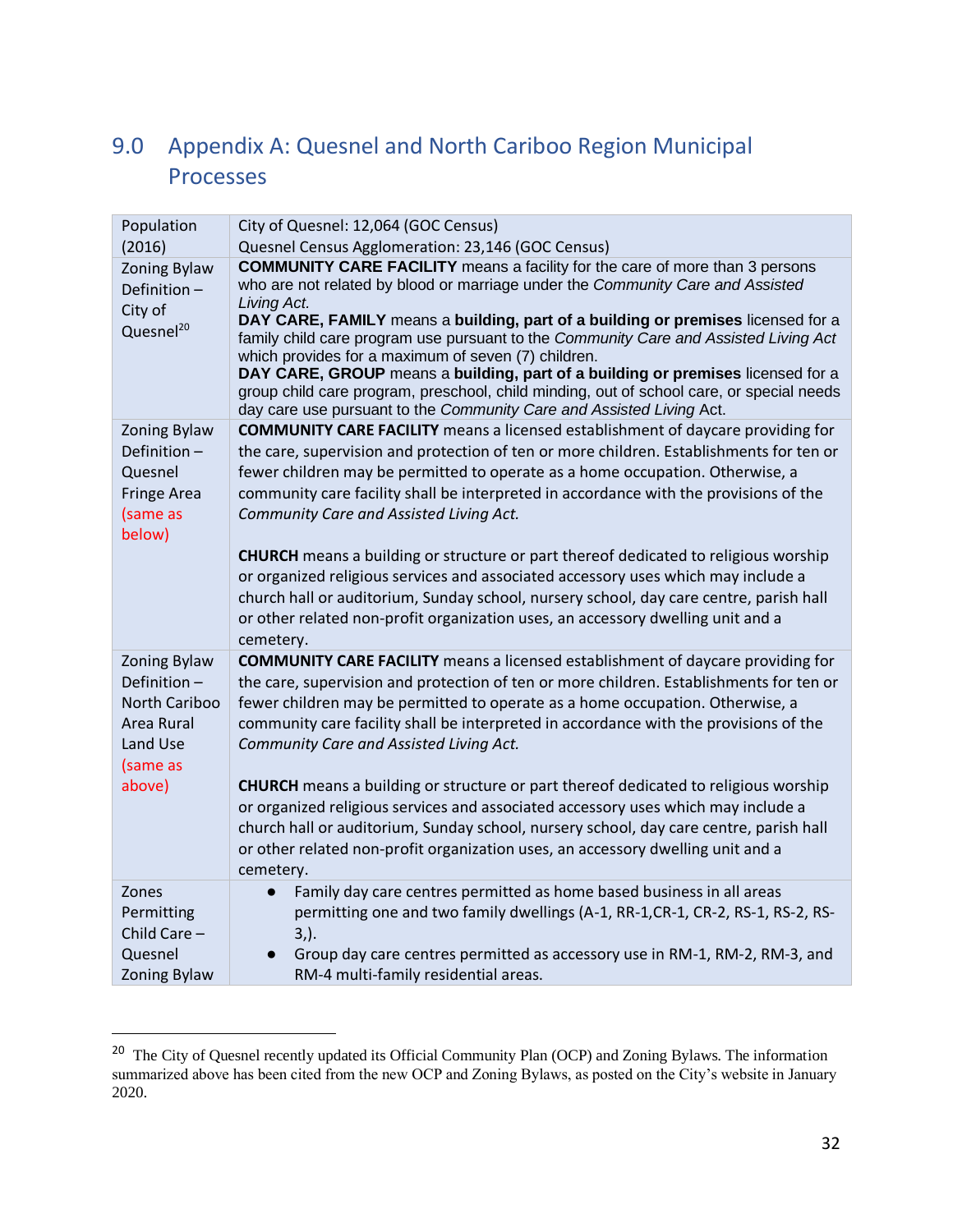|                                                          | Group day care centres permitted as principal use in C-1, C-2, C-2A, C-3, and C-<br>$\bullet$<br>3R commercial areas and P-1 (Civic Assembly and Institutional) areas.                                                                                                                                                                                      |  |  |  |  |
|----------------------------------------------------------|-------------------------------------------------------------------------------------------------------------------------------------------------------------------------------------------------------------------------------------------------------------------------------------------------------------------------------------------------------------|--|--|--|--|
| <b>Zoning Bylaw</b><br>Conditions-<br>City of<br>Quesnel | 4.17.7 Permitted home based businesses include but are not limited to the following:<br>(f) family day care services with not more than seven (7) children, licensed pursuant<br>to the Community Care and Assisted Living Act,<br>A home based business use shall not include:<br>4.17.8<br>(a) Child care uses where more than 10 children are cared for; |  |  |  |  |
| Other<br>Requirements                                    | N/A                                                                                                                                                                                                                                                                                                                                                         |  |  |  |  |
| City of<br>Quesnel OCP                                   | Section 5.1.6, point 9: Support institutional uses in Medium Density Residential like a<br>home based day care business.                                                                                                                                                                                                                                    |  |  |  |  |
| Parameters                                               | Section 5.1.7, point 6: Support institutional uses in High Density Residential like a<br>daycare facilities.                                                                                                                                                                                                                                                |  |  |  |  |
|                                                          | Section 6.5: Health and Social Well-Being. Several positive general statements re: the<br>City's concern for health and social well-being, including targeted towards vulnerable<br>children, but nothing specific re: child care.                                                                                                                          |  |  |  |  |
| Supportive<br><b>Policies</b>                            | Nothing on City website.                                                                                                                                                                                                                                                                                                                                    |  |  |  |  |
| Planning and<br>Networking<br><b>Structures</b>          | Quesnel Healthier Communities Committee (external): created a youth app and<br>reference guide in the past, but this was aimed at an older demographic than 0-12yrs.                                                                                                                                                                                        |  |  |  |  |
|                                                          | Policy and Bylaw Committee (internal): New or amended policy and bylaws would be<br>addressed here first                                                                                                                                                                                                                                                    |  |  |  |  |
|                                                          | The Early Years table group at the Child Development Centre                                                                                                                                                                                                                                                                                                 |  |  |  |  |
|                                                          | Supported Child Development Program at Child Development Centre<br>https://quesnelcdc.com/programs/childdevelopment/                                                                                                                                                                                                                                        |  |  |  |  |
|                                                          | & others not "officially" related to the City of Quesnel corporate body                                                                                                                                                                                                                                                                                     |  |  |  |  |
| Information<br><b>Resources</b>                          | No directory provided by the City.                                                                                                                                                                                                                                                                                                                          |  |  |  |  |
|                                                          | Child Care Resource and Referral Program                                                                                                                                                                                                                                                                                                                    |  |  |  |  |
|                                                          | http://www.childcarechoices.ca/main/North/Quesnel/                                                                                                                                                                                                                                                                                                          |  |  |  |  |
|                                                          | Quesnel and District Child Development Centre                                                                                                                                                                                                                                                                                                               |  |  |  |  |
|                                                          | https://quesnelcdc.com                                                                                                                                                                                                                                                                                                                                      |  |  |  |  |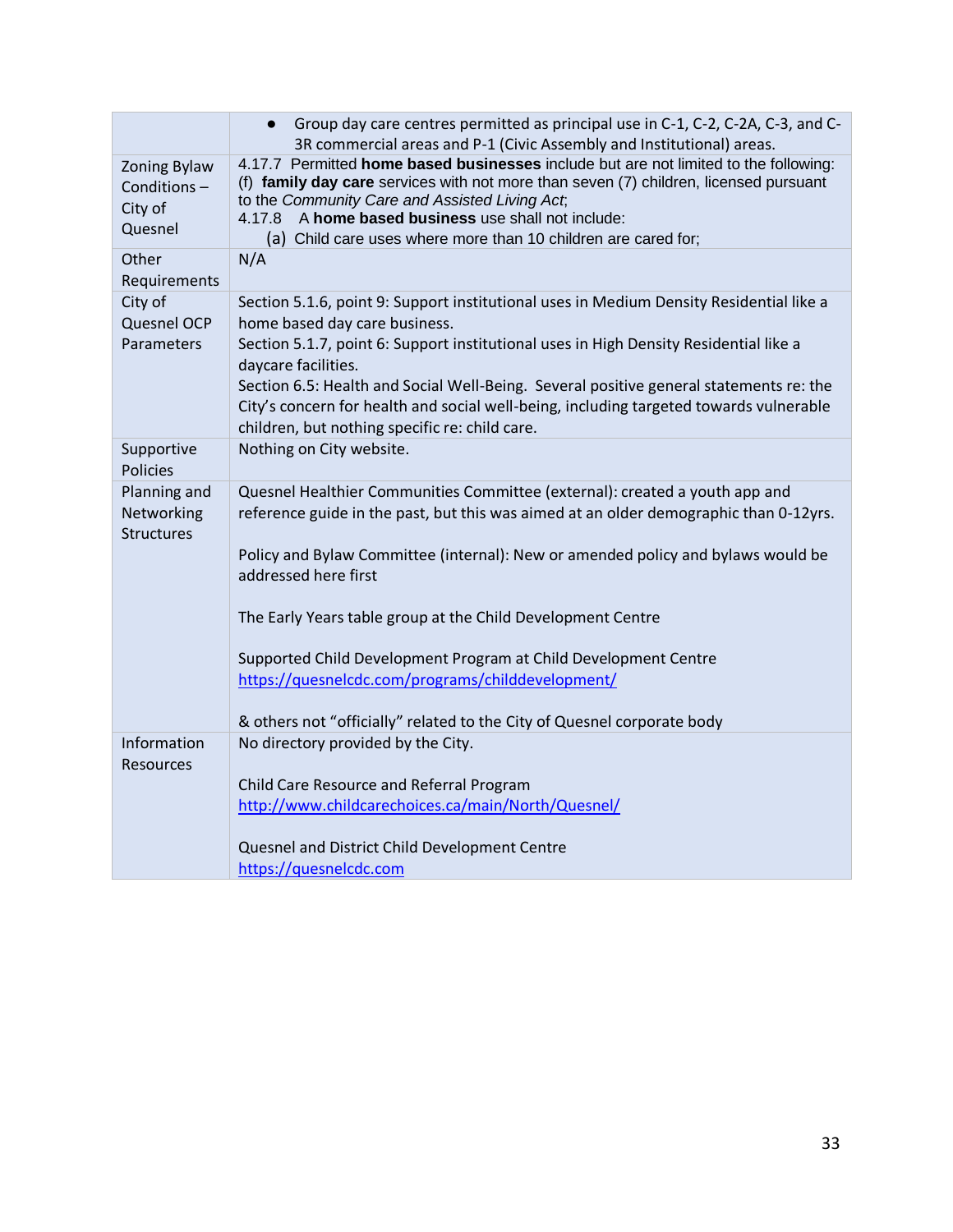# <span id="page-33-0"></span>10.0 Appendix B: Key Findings from Research & Promising Practices

# **Introduction**

Municipalities across British Columbia are developing childcare strategies and action plans to address each communities' childcare needs. In order to better understand current promising practices and key research findings related to quality childcare systems and the role of municipal governments in childcare this document and literature review was undertaken. The purpose of this review is to answer the following guiding questions:

- 1. What are the elements/indicators of a high-quality early learning and childcare system?
- 2. What does the research tell us about Quality Childcare at the Individual Program Level?
- 3. What does the research tell us about auspice –who is operating the childcare programs?
- 4. What is the broader context for childcare in Canada?
- 5. What does the research tell us about the role of local governments in the delivery of a high quality childcare system?
- 6. What are some examples of promising practices for local planning and service delivery?

By reviewing each question, municipalities will be equipped with information to inform their childcare strategies and action plans.

# **What are the indicators/elements of a quality early learning and childcare system?**

#### **Overall**

.

There is an innate benefit of having a system in place in order to meet the needs of the community, families, and individuals. A system can be defined as an established framework that creates interrelationships between and among different groups with the purpose of meeting an identified need, in this case, quality, affordable and accessible childcare.  $^{21}$ 

It is well accepted that there are eight elements of a quality early learning and childcare *system*: (1) Ideas, (2) Governance, (3) Infrastructure, (4) Planning and policy development, (5) Financing, (6) Human resources, (7) Physical environment, (8) Data, Research and Evaluation.<sup>22</sup> Each element is interconnected and fit together to create a strong system, but individually do not have as much impact. These eight characteristics are the basis of a quality childcare *system***, and,** strong public policy is needed to provide the foundation to build the system. Furthermore, in Canada, childcare is viewed as a provincial jurisdiction. Canada presently does not have comprehensive public policy on quality childcare and therefore childcare is in Canada

<sup>21</sup>Arnold, R.D., & Wade, P.J. (2015). A definition of systems thinking: A systems approach. *Procedia Computer Science, 44,* 669-678.

<sup>22</sup> Friendly, M., & Beach, J. (2005). High quality early learning and childcare system. *Child Resource and Research Unit, 1-8.*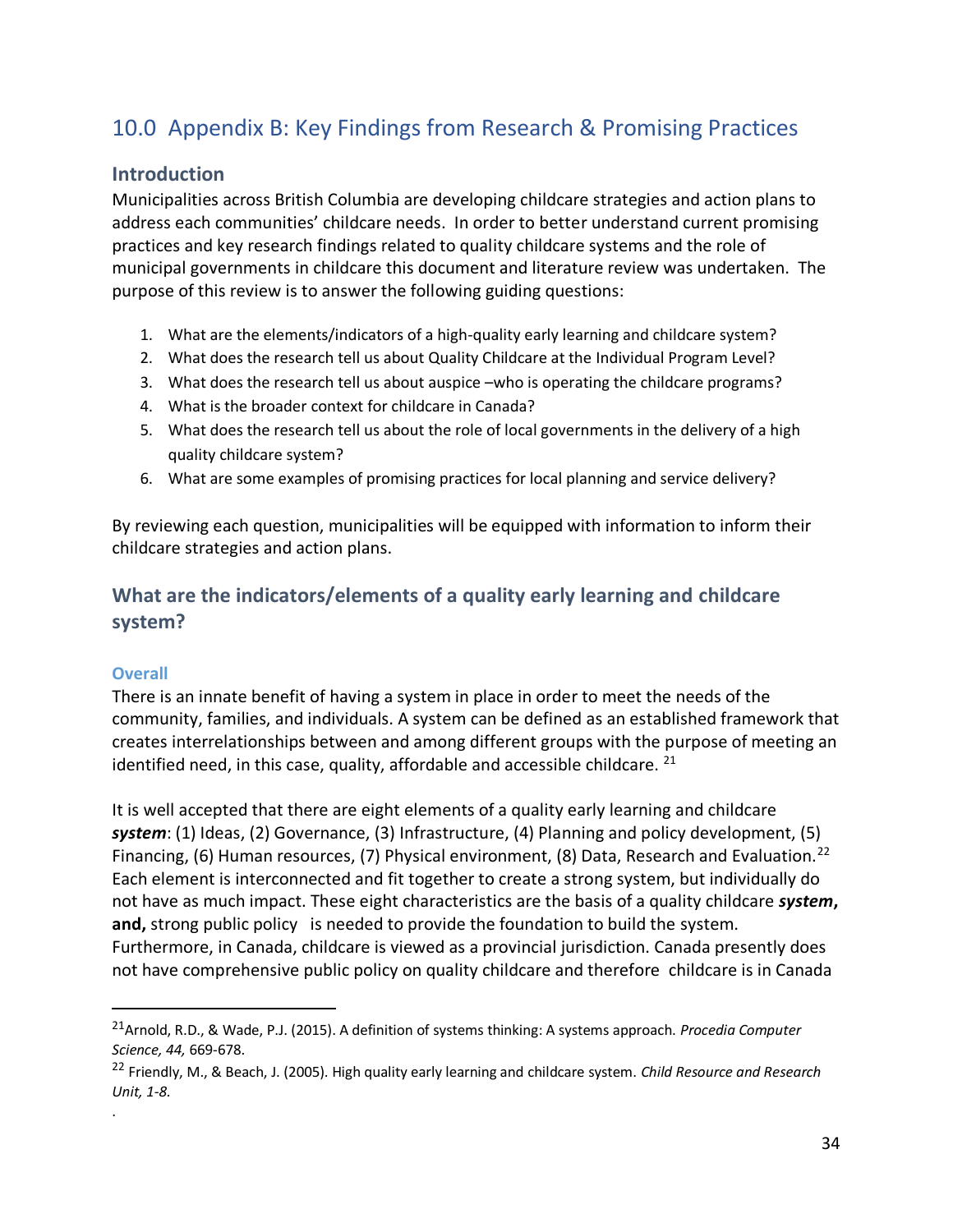is described by the Organisation for Economic Co-operation and Development (OECD) as, "Fragmented, often of dubious quality and characterized by unequal access."<sup>3</sup> Nonetheless, within the literature and amongst early childhood professionals, consensus has been reached on the important aspects of an early learning and childcare system. Notably, the Province of British Columbia has committed to an ambitious "systemic" approach to universal childcare with a focus on quality, affordability, and accessibility. [Childcare BC: A New Day for Families &](https://www2.gov.bc.ca/gov/content/family-social-supports/caring-for-young-children)  [Providers in B.C](https://www2.gov.bc.ca/gov/content/family-social-supports/caring-for-young-children) is a provincial plan specifically focused on establishing a quality childcare system and adheres to the eight elements outlined by Friendly and Beach (2005). The following graphic presents a summary of each of the eight elements of a quality childcare system<sup>23</sup>,<sup>24</sup>:



(Source: Martha Friendly and Jane Beach, (2005). Elements of a high quality early learning and child care system. Childcare Resource and Research Unit.)

As stated, planning and policy is one of the eight elements of a quality system and an important driver for social change. In 2012, the OECD released the *[Starting Strong III: A Quality Toolbox for](http://www.oecd.org/education/school/startingstrongiii-aqualitytoolboxforearlychildhoodeducationandcare.htm)* 

<sup>&</sup>lt;sup>23</sup> Friendly, M., Doherty, G., & Beach, J. (2005). Quality by design: What do we know about quality in early learning and childcare, and what do we think? A literature review. *Childcare Resource and Research Unit*, 1-32. <sup>24</sup> Region of Waterloo Children's Services. (2016). *Early Learning and Childcare Service Plan: 2016-2020 Executive Summary*[. https://www.regionofwaterloo.ca/en/living-here/resources/Documents/Childrens-Services-/ELCC-](https://www.regionofwaterloo.ca/en/living-here/resources/Documents/Childrens-Services-/ELCC-Service-Plan-Executive-Summary-access.pdf)[Service-Plan-Executive-Summary-access.pdf](https://www.regionofwaterloo.ca/en/living-here/resources/Documents/Childrens-Services-/ELCC-Service-Plan-Executive-Summary-access.pdf)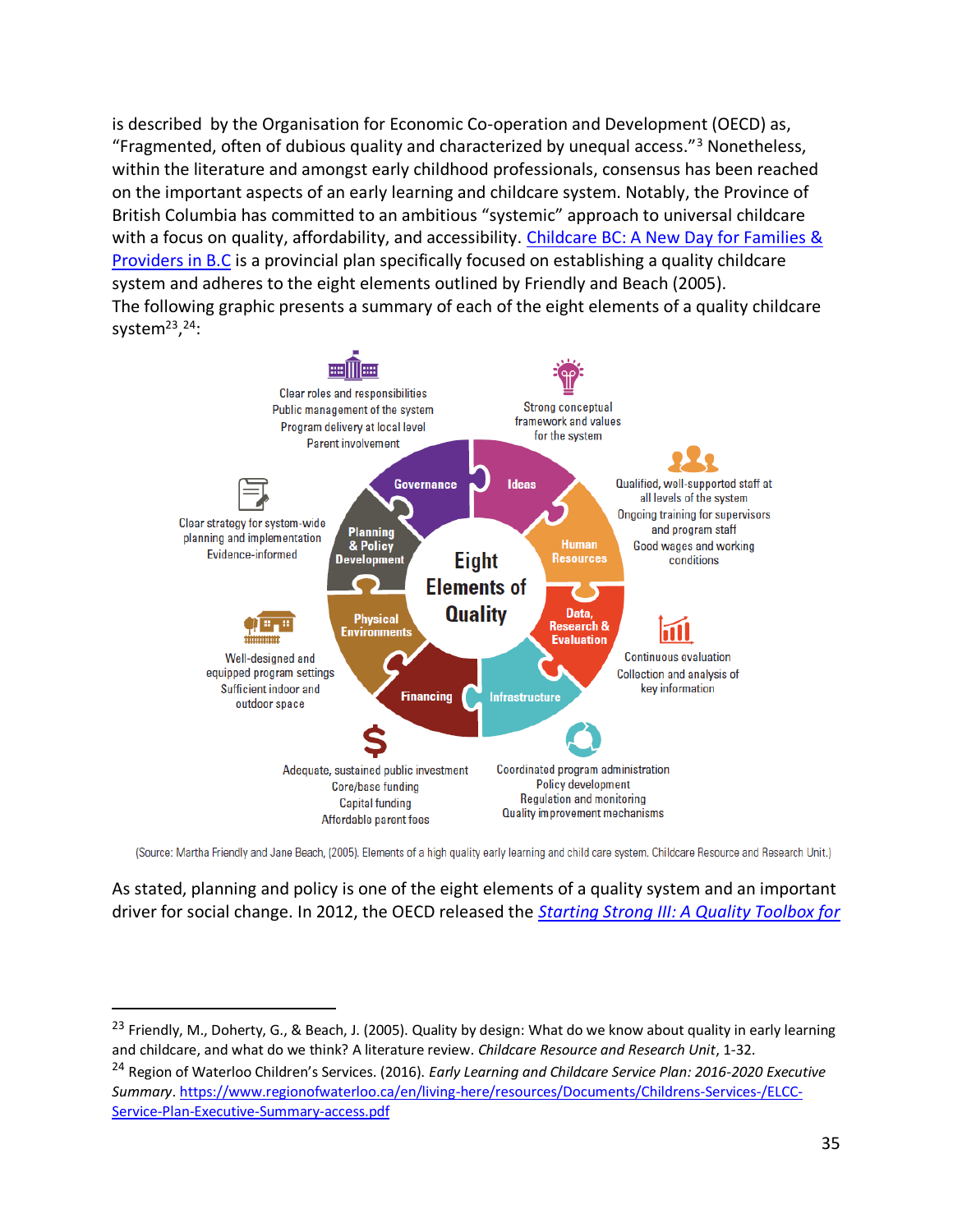*[Early Childhood Education and Care](http://www.oecd.org/education/school/startingstrongiii-aqualitytoolboxforearlychildhoodeducationandcare.htm)* which is a document that includes, "five policy levers that are likely to enhance quality" of childcare.<sup>25</sup> These categories are:

- Policy Lever 1: Setting out quality goals and regulations;
- Policy Lever 2: Designing and implementing curriculum and standards;
- Policy Lever 3: Improving qualifications, training and working conditions;
- Policy Lever 4: Engaging families and communities; and,
- Policy Lever 5: Advancing data collection, research and monitoring.

This toolbox could be used when considering implementing policy that is aimed at creating quality childcare. In addition, this toolbox should be referenced to support policy decisions at the municipal level especially, when developing an action plan that recognizes the importance of quality childcare.

### **Inclusion and Accessibility**

When developing a quality early learning and childcare system, it is critical to ensure the system meets the diverse needs of children, in particular, children who statistically belong to vulnerable and/or marginalized groups. While there is no "one size fits all" framework that can be implemented, there are promising practices that consistently arise when inclusivity and accessibility are put into practice. For example, a comprehensive global literature review that has been conducted on the accessibility of early childhood education for children from ethnic minority and low-income families, documents some of these promising practices.<sup>26</sup> Based on the literature review, Vanderbroeck and Lazzari (2012) propose three levels from which an inclusive and accessible system can be built:

- 1. Policy Level: Ex. availability of services, quality regulations, monitoring;
- 2. Provisions level: Ex. services available for irregular work hours, number of spaces meets the demand, waitlist criteria
- 3. Parental level: Ex. access to informal network and information about ECE, language, and cultural considerations

To address challenges associated at each level, there are five principles of good practice to be considered:<sup>27</sup>

- 1. Availability Do families have access to childcare in their neighborhood?
- 2. Affordability Are fees based on income?

<sup>&</sup>lt;sup>25</sup> OECD. (2012). Starting Strong III: A Quality Toolbox for Early Childhood Education and Care, OECD Publishing. <http://dx.doi.org/10.1787/9789264123564-en> )

<sup>&</sup>lt;sup>26</sup> Vandenbroeck, M., & Lazzari, A. (2012). Accessibility of early childhood education and care (ecec) for children from ethnic minority and low-income families.

<sup>27</sup> (Vanderbroeck & Lazzari, 2012)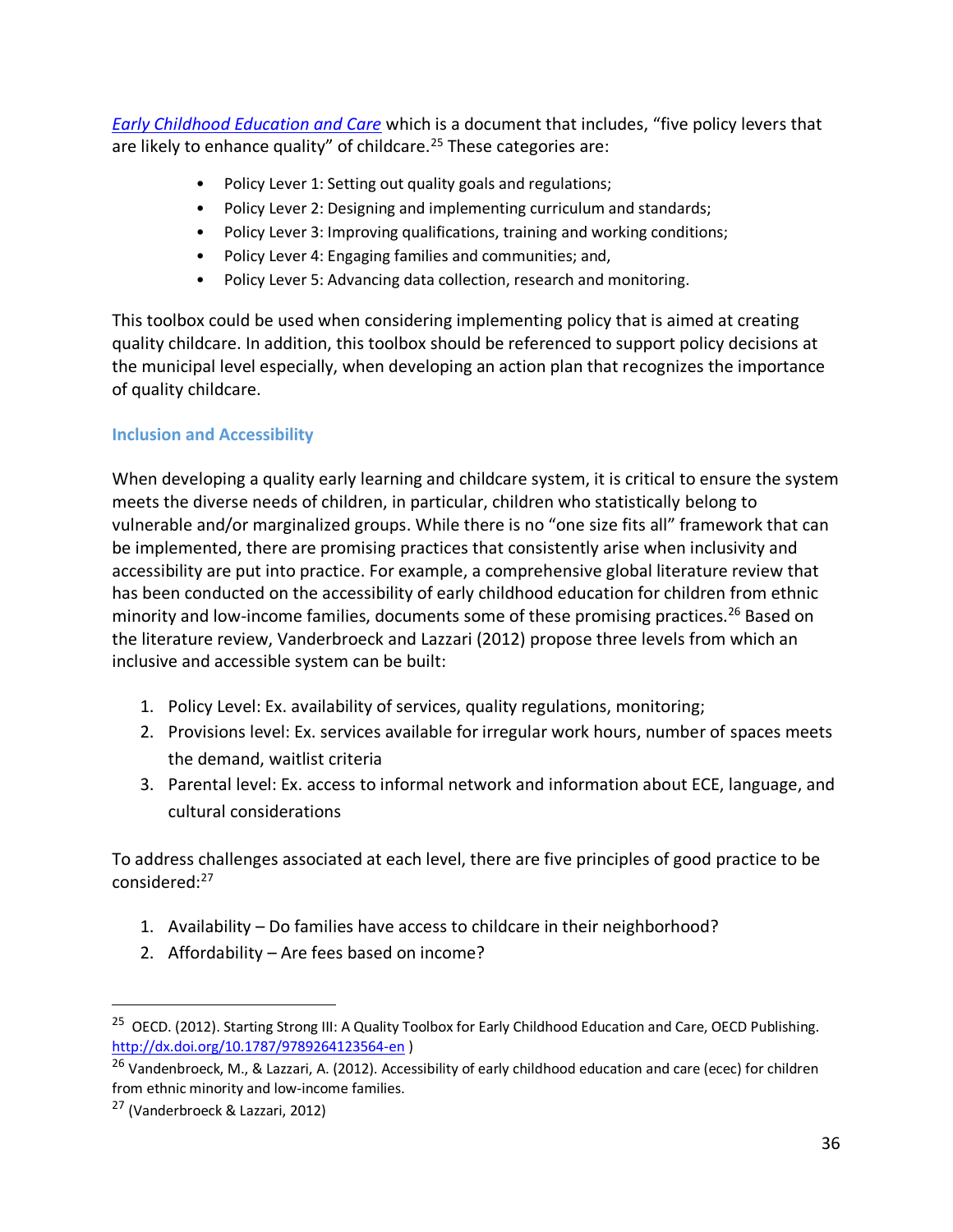- 3. Accessibility Are there language, cultural, and/or physical barriers? Is outreach being conducted to reach marginalized and vulnerable population groups who might not have access to information or a trusting relationship with childcare centres?
- 4. Usefulness Are there flexible opening hours? Are families involved in the childcare centre decision making processes?
- 5. Comprehensibility Are the values, beliefs and educational practices of the organization comprehensive and reflected of diverse needs? Do diverse staff work at the centre?

Furthermore, in Canada, there has been a national Indigenous Early Learning and Childcare Framework developed to ensure childcare systems meet the needs of Indigenous children and families. This Framework was created with Indigenous partners across Canada through a national engagement strategy and culminates with nine principles that strengthen Indigenous Early Learning and Childcare. This Framework can be found here:

[https://www.canada.ca/en/employment-social-development/programs/indigenous-early](https://www.canada.ca/en/employment-social-development/programs/indigenous-early-learning/2018-framework.html)[learning/2018-framework.html](https://www.canada.ca/en/employment-social-development/programs/indigenous-early-learning/2018-framework.html)

### **Workforce**

A strong quality workforce is required in order to operate a quality childcare system. In recent years, there have been many studies and reviews on what constitutes a quality workforce.<sup>28</sup>,<sup>29</sup> The latest, comprehensive, national labour market review on a quality childcare workforce, which was completed in 2004, determined, "a skilled, stable workforce is the critical determinant of high quality in childcare settings, and the quality of childcare environments influences child development outcomes."<sup>30</sup> Despite this clear outcome statement, the present day workforce still faces similar challenges workers faced over fifteen years ago at the time of the last national literature review. Bertrand (2004) highlighted that workers were negatively impacted by many factors such as low wages, which resulted in a lack of incentive to obtain higher education, increasing job stress, and difficulty meeting the needs of all children. These issues were compounded with the fact that there was a lack of public investment to mitigate the negative experiences the workforce encountered, resulting in childcare that lacked quality<sup>31</sup>. Over recent years, however, there have been childcare advocates that continue to

https://www.ecebc.ca/programs/files/1218 Childcare%20SLMP%20-[%20Final%20Report%20.pdf](https://www.ecebc.ca/programs/files/1218_Childcare%20SLMP%20-%20Final%20Report%20.pdf);

<sup>29</sup> Forer, B. (2018). 2018 Wages and working conditions survey: Vancouver Centre-Based Childcare Programs, Westcoast Childcare Resource Centre and the City of Vancouver. Retrieved from https://www.wstcoast.org/application/files/1215/3776/1533/WCCRC\_Vancouver\_child\_care [wage\\_survey\\_exec\\_sum\\_web\\_10\\_pg\\_Sept\\_19\\_2018-web.pdf](https://www.wstcoast.org/application/files/1215/3776/1533/WCCRC_Vancouver_child_care_wage_survey_exec_sum_web_10_pg_Sept_19_2018-web.pdf)

<sup>28</sup> (Bertrand, J. (2004). Working for Change: Canada's Childcare Workforce. *Childcare Human Resources Sector Council*, 1-75. ; Early Childhood Educators of BC. (N.D.). BC Childcare Sector Labour Market Partnership: Phase 1 Final Engagement Report. Retrieved from

<sup>30</sup> (Betrand, p.13, 2004)

<sup>31</sup> (Bertrand, 2004)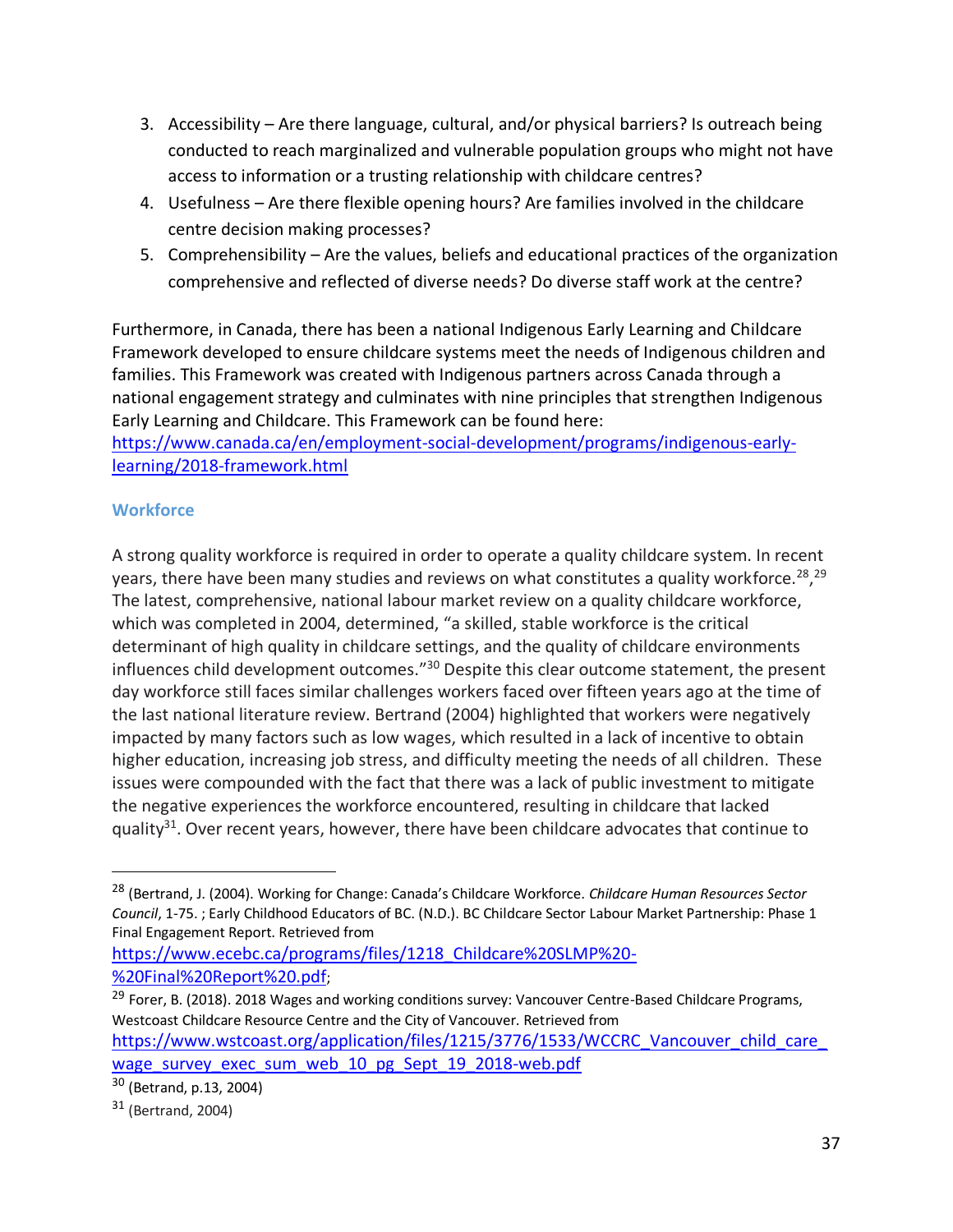strive towards a creating a childcare system that is considered, "high quality." Fundamental to a high-quality system is a workforce that is appropriately remunerated, has access to affordable education and professional development opportunities, and is supported through public policy.<sup>32</sup>

Recently, the Canada-British Columbia Labour Market Development Agreement funded a study on the [BC Childcare Sector Labour Market Partnership](https://www.ecebc.ca/programs/files/1218_Childcare%20SLMP%20-%20Final%20Report%20.pdf) and the City of Vancouver completed a survey on [Wages and Working Conditions in Vancouver centre-based childcare programs.](https://www.wstcoast.org/application/files/1215/3776/1533/WCCRC_Vancouver_child_care_wage_survey_exec_sum_web_10_pg_Sept_19_2018-web.pdf) Both of these studies validated the findings from Bertrand's 2004 literature review: low wages remain, education and professional development are difficult to obtain, and retaining or recruiting skilled employees is a challenge.<sup>33</sup> In an attempt to address the concerns raised by the early childhood educator workforce in BC, the Ministry of Children and Family Development created an [Early Care and Learning Recruitment Strategy.](https://www2.gov.bc.ca/assets/gov/family-and-social-supports/child-care/6337_earlycareandlearningrecruitment_andretentionstrategy_report_web.pdf) The strategy outlines a plan to:

- 1. Increase compensation for ECE's working in facilities that are participating in BC's Childcare Fee Reduction Initiative,
- 2. Expand funding to the ECE post-secondary programs, bursaries available to students, and funds to facilities to support employees while they participate in education/training, and;
- 3. Create more professional development opportunities.

Creating a more sustainable and supported workforce will take time, however, the path forward is clear based on the ample research conducted nationally, provincially and locally. Investment in the childcare workforce is essential in creating a quality childcare system.

# **What does the research tell us about Quality Childcare at the Individual Program Level?**

Much has been written about quality at the individual child or program level, but as discussed in the last section, there is increasing recognition that there are essential elements at the broader systems level necessary to ensure that quality at an individual or program level is the norm rather than the exception. These systems level elements include infrastructure, financing, governance, planning, human resources, physical environments, research, data collection and evaluation. Most aspects of quality fall within provincial jurisdiction and are outside the scope of a local municipal government, however it is important to recognize what indicates quality childcare at the individual program level.

High quality at an individual program levels means honouring children where they are at, supporting children and giving them opportunities to develop and learn through play and a safe

<sup>32</sup> (Bertand, 2004).

<sup>&</sup>lt;sup>33</sup> (BC Childcare Sector Labour Market Partnership: Phase 1 Final Engagement Report, 2018; Forer, 2018).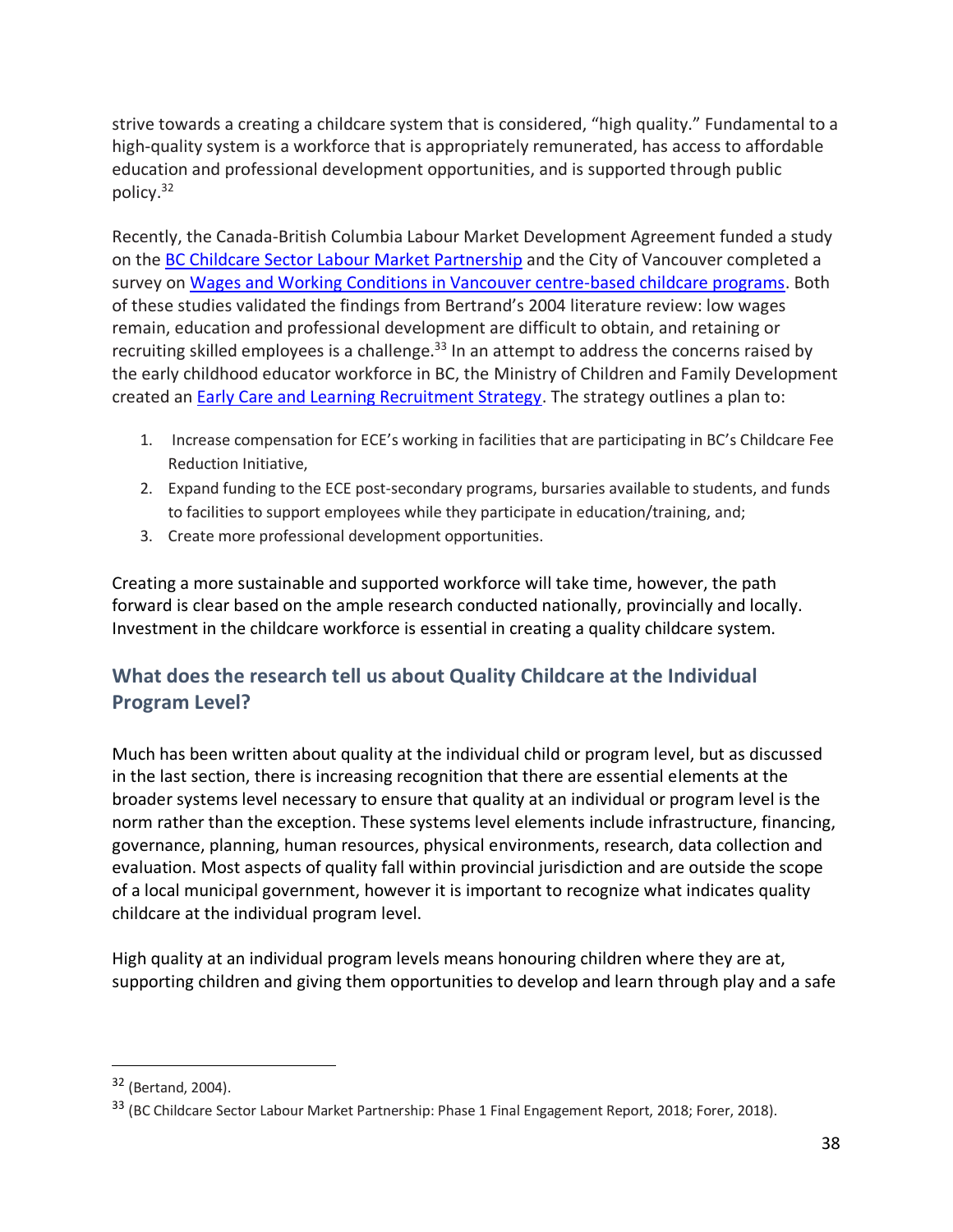environment.<sup>34</sup> In 2019, the British Columbia Ministry of Education released an **Early Learning** [Framework](https://www2.gov.bc.ca/gov/content/education-training/early-learning/teach/early-learning-framework) that outlines the key factors that contribute to quality programs including different practices that can be implemented to advance child learning. This framework should be referenced when developing or evaluating childcare programs. Furthermore, extensive research has been done to establish the contributing factors that foster a high-quality program which Friendly, Doherty, and Beach (2005) briefly outline in their literature review of quality childcare. For instance, at a relational level, reporting of positive relationships between families and providers, among colleagues, and between children and staff is indicative of quality care. Additionally, when staff are more educated, feel appreciated and are well supported, the quality of care increases. Planned programming and a strong curriculum that is tailored to meet the diverse needs of children further enhances the quality of care.

In addition to establishing an overall positive environment for children, employees and families, along with the implementation of a strong curriculum, there has been evidence that illustrates the importance of a well-designed indoor/outdoor space in supporting the development of children under five<sup>35</sup>. Although standards for childcare spaces are developed provincially, municipalities are able to establish childcare design standards that are more in line with best practices, such as the ["7C's"](https://sala.ubc.ca/sites/sala.ubc.ca/files/documents/7Cs.pdf) (character, context, connectivity, change, chance, clarity, and challenge). For example, the provincial standards recommend less than  $7m<sup>2</sup>$  of outdoor space per child, but the City of Vancouver, in their [Design Guidelines](https://vancouver.ca/files/cov/child-design-guidelines.pdf) has increased that requirement to 14 $m<sup>2</sup>$  per child (globally, standards are as high as 32 $m<sup>2</sup>$  per child). The City of Vancouver has also recognized the correlation of well-designed outdoor space with quality individual programs and has taken important steps to improving childcare quality through municipal policy. The design of indoor spaces is important, as, "the arrangement of furniture, structures, and objects in a space sends messages about how people can move and relate to others."<sup>36</sup> How space is designed and used, inevitably impacts the individual program quality. As demonstrated, the research indicates that there are several factors contributing to the

development of high quality individual childcare programs. Centres that focus on building quality indoor and outdoor spaces, developing relationships with families, creating a positive work environment and implementing structured curriculum have greater success in meeting the needs of children and establishing a quality childcare centre.

# **What does the research tell us about auspice – who is operating the childcare programs?**

<sup>&</sup>lt;sup>34</sup> British Columbia Early Learning Framework. Ministry of Education. 2019

<https://www2.gov.bc.ca/gov/content/education-training/early-learning/teach/early-learning-framework> 35 Herrington, S., Lesmeister, C., Nicholls, J., & Stefiuk, K. (N.D.). 7Cs: an informational guide to young children's outdoor play spaces. Retrieved from [file:///T:/10-RC/Current%20Projects/1-](about:blank)

[E515\\_City%20of%20Coquitlam\\_Child%20Care%20Action%20Plans\\_080719/Lit%20Review/Quali](about:blank) [ty%20at%20Program%20Level/7Cs%20Outdoor%20Playground%20Research%20%20Herringto](about:blank) [n.pdf](about:blank)

<sup>&</sup>lt;sup>36</sup> Ministry of Education, p.23, 2019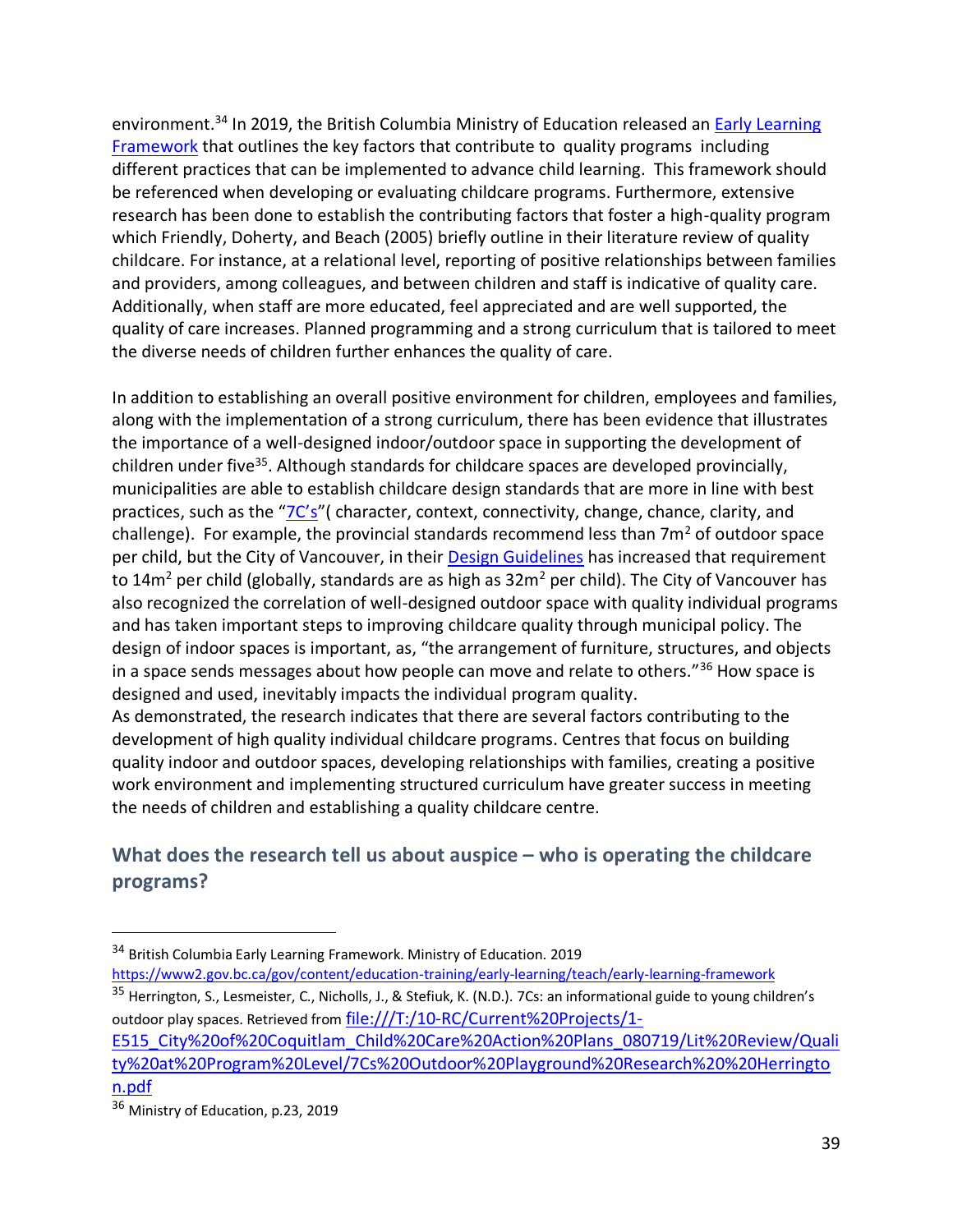Doherty, Friendly, and Forer (2002)<sup>37</sup> describe the term 'childcare auspice' as those who run or operate the childcare market service. Research has shown that the operator of childcare facilities plays a major role in the quality of provision. In Canada there are 3 types of childcare auspices<sup>38</sup>:

- 1. Not for-profit childcare services;
- 2. For-profit childcare services; and,
- 3. Publicly operated childcare services (i.e. services directly operated by a public entity. Example, a city government or a board of education).

There is a substantial amount of research on these 3 auspices from Canada, the United States, Britain, and New Zealand where childcare is delivered as a market commodity. Analysis of research data from Canada-wide studies on the quality of licensed childcare centres have indicated that as a group:

- a) For profit centres were of lower quality than not for-profit and publicly operated centres<sup>39</sup>;
- **b)** For profit centres lower quality is not only related to lower access to public funds and resources but also due to a multitude other issues related to for-profit care<sup>40,41</sup>, and;
- c) The highest quality childcare was found in municipally operated public childcare centres<sup>42</sup>.

Research on auspice has consistently demonstrated that for-profit centres are of lower quality and perform worse on global evaluation scales compared to not-for-profit and publicly operated centres. <sup>43,44</sup> Using British Columbian data, researchers found that for-profit centres are disproportionately more likely to close, and not- for- profit centres are, 97% times more likely to continue to operate<sup>45</sup>. Table 1 shows that in contrast to not-for-profits, for-profits provide less teaching support, salary schedule, staff policies, job performance appraisals, and grievance procedures. These contributing factors could result in the high staff turnover and lower morale present within for-profits.

<sup>&</sup>lt;sup>37</sup> (Doherty, G., Friendly, M., & Forer, B. (2002). Childcare by default or design? An exploration of differences between non-profit and for-profit Canadian childcare centres using the "You Bet I Care!" data sets. *Childcare Resource and Research Unit, Centre for Urban and Community Studies*, 75).

<sup>38 (</sup>Doherty, Friendly, & Forer, 2002).

<sup>39 (</sup>Doherty, Friendly, & Forer, 2002).

<sup>&</sup>lt;sup>40</sup> (Childcare Resource and Research Unit, (2011). Briefing Note: What research says about quality in for-profit, non-profit and public childcare. Toronto: Author).

<sup>&</sup>lt;sup>41</sup> (Cleveland, G., & Krashinsky, M. (2009). The nonprofit advantage: Producing quality in thick and thin childcare markets. Journal of Policy Analysis and Management, 28(3))

<sup>42</sup> (Cleveland, G. (2008). *If it don't make dollars, does that mean that it don't make sense? Commercial, nonprofit and municipal childcare in the city of Toronto.* Toronto: City of Toronto, Children's Services Division).

<sup>&</sup>lt;sup>43</sup> (Childcare Resource and Research Unit, 2011).

<sup>44</sup> (Kershaw, P., Forer, B. & Goelman, H. (2004). Hidden fragility: Closure among childcare services in BC. Vancouver: Human Early Learning Partnership, University of British Columbia).

<sup>&</sup>lt;sup>45</sup> Childcare Resource and Research Unit, 2011.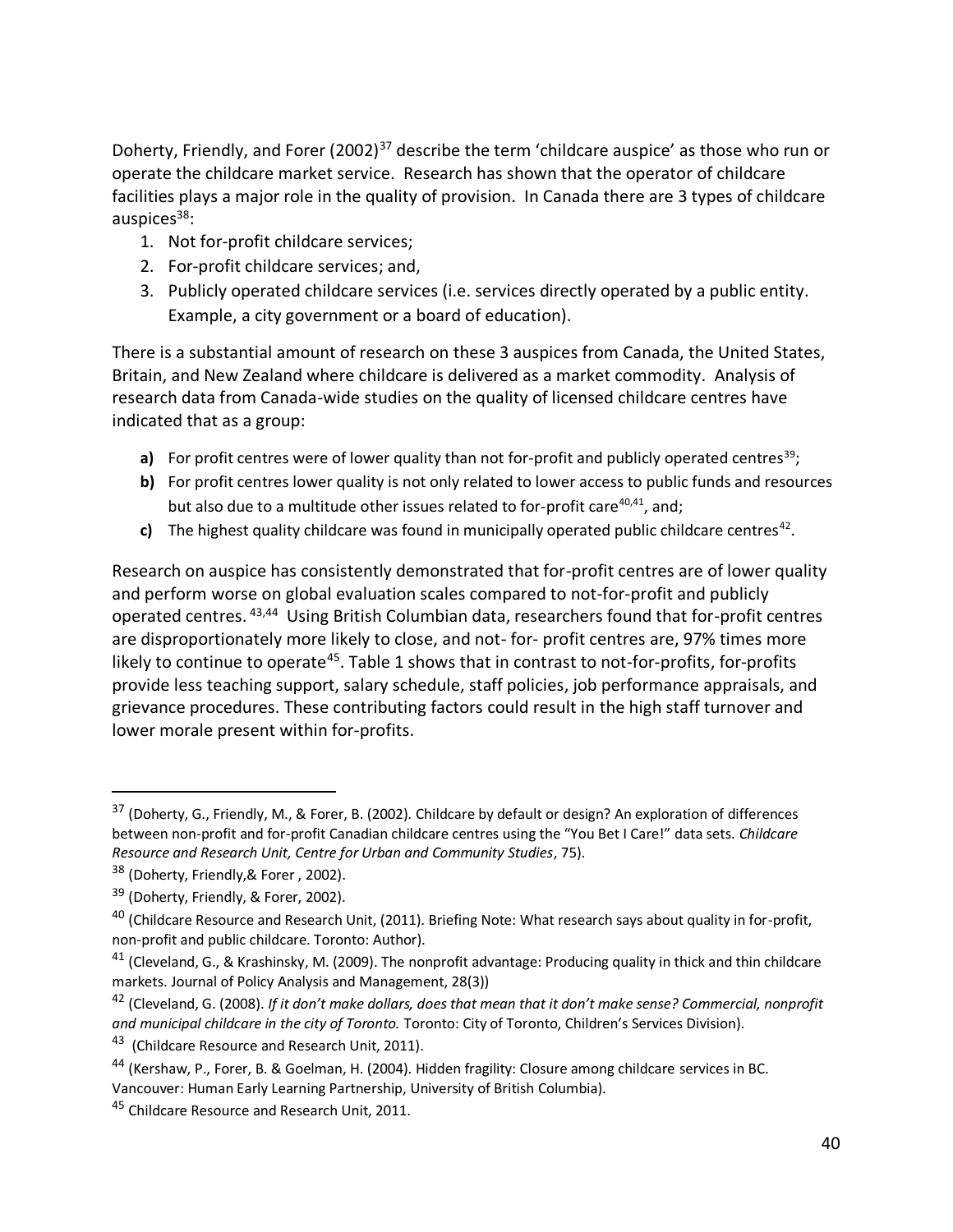**Table 1 Comparison between Non-Profit and Commercial Childcare Written Policies and Formal Procedures\***

| <b>Variable</b>                       | <b>Auspice</b>          | <b>Average percent %</b> |  |  |  |
|---------------------------------------|-------------------------|--------------------------|--|--|--|
| Teaching staff have written job       | Non profit              | 73.4                     |  |  |  |
| descriptions                          | Commercial (for-profit) | 46.5                     |  |  |  |
| Teaching staff have written job       | Non profit              | 41.7                     |  |  |  |
| contracts                             | Commercial (for-profit) | 22.2                     |  |  |  |
| There is a written salary             | Non profit              | 29.2                     |  |  |  |
| schedule                              | Commercial (for-profit) | 12.1                     |  |  |  |
| There is a staff manual               | Non profit              | 70.9                     |  |  |  |
| outlining staff policies              | Commercial (for-profit) | 57.2                     |  |  |  |
| Teaching staff receive regular        | Non-profit              | 38.5                     |  |  |  |
| written job performance<br>appraisals | Commercial (for-profit) | 11.2                     |  |  |  |
| There is a formal grievance           | Non-profit              | 31.5                     |  |  |  |
| procedure                             | Commercial (for-profit) | 15.3                     |  |  |  |

\*Table Source: Staff questionnaire from both *YBIC!* data sets for all centres in Alberta, British Columbia and New Brunswick combined. From Doherty, Friendly and Forer (2002). Note: Data from 147 non-profit and 163 commercial centres.

Other reasons that for-profit centres have higher turnover and lower morale is because they have a higher proportion of untrained staff, lower wages, higher child to staff ratios<sup>46</sup>, and minimal benefits concerning sick leave. Less in-service training, holidays and pensions, are additionally noted<sup>47</sup>; therefore, staff turnover rates are lower in not for -profit, non-religiously affiliated centres and highest in for-profit independent centres.

Lastly, the highest quality childcare auspice was found in municipally operated public childcare centres. According to Doherty, Friendly and Forer's (2002), municipal centres actively support non-profit agencies that serve their residents and therefore, have the best quality across all age groups. Further, Section 25 of the BC Community Charter <sup>48</sup>states that there are legislative prohibitions on local government assistance to businesses, and due to this, city owned childcare facilities can only be operated by the municipality or by not for -profit operators, and not by for-profits.

# **What is the broader context for childcare?**

<sup>46</sup> (Doherty, Friendly, and Forer, 2002).

<sup>47</sup> (Penn, H. (2012) Childcare markets: Do they work? Occasional Paper No. 26. Childcare Resource and Research Unit)

<sup>&</sup>lt;sup>48</sup> (British Columbia (2019). Community Charter, SBC 2003 Chapter 26.)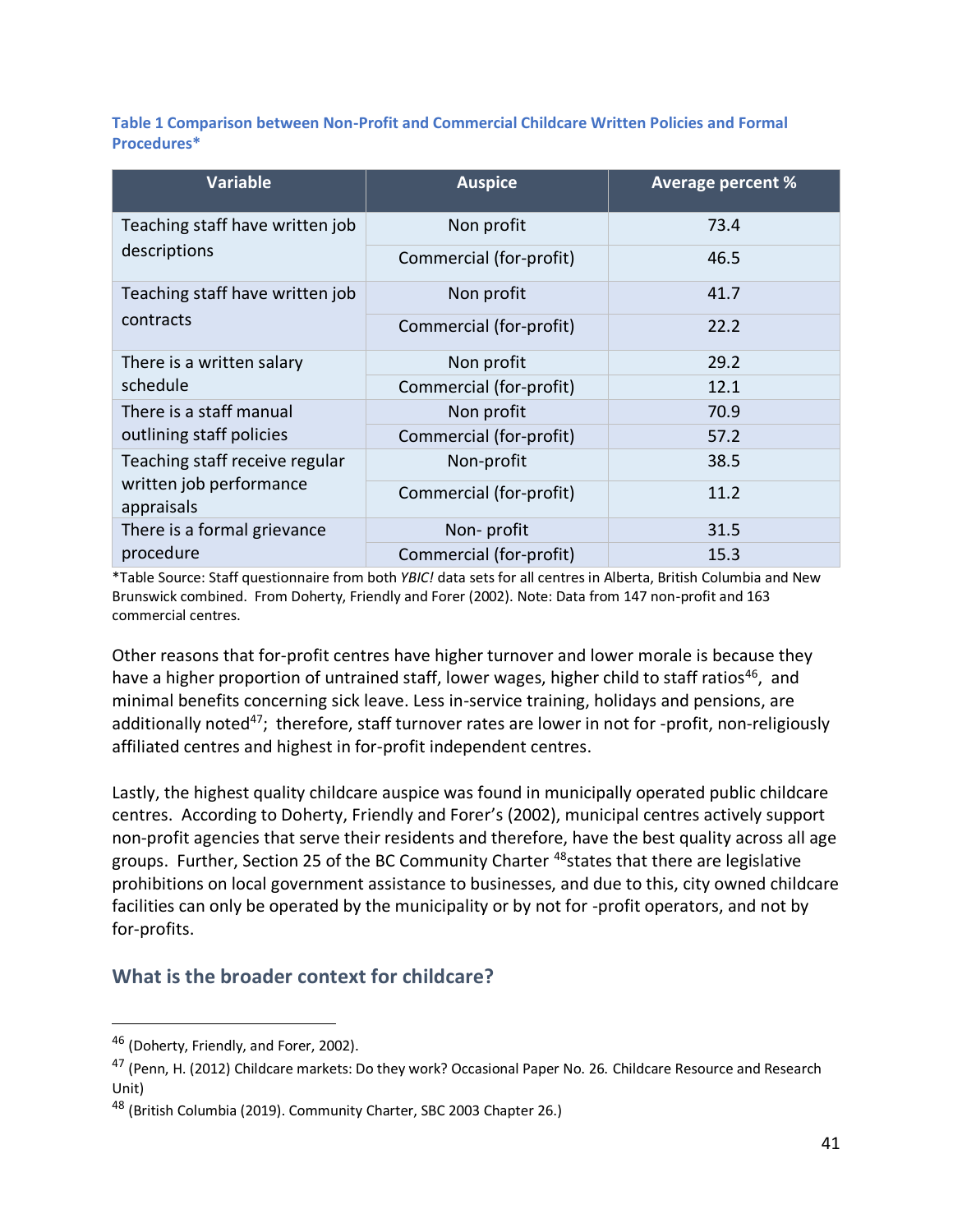Understanding the broader context for childcare is a key pillar to developing a childcare strategy that is feasible at a local, municipal level. This part of the review will examine the broader international context for childcare, the federal role in childcare and the provincial role of childcare provision. By having a full picture of the childcare context, local governments can be more equipped to adequately position themselves in the conversation.

#### **International Context**

Accessing childcare and establishing childcare arrangements is a universal need for families and, as a result, multi-country studies have been conducted to contribute to the global childcare context.<sup>49 50</sup> From these international studies, there are key findings to be gleaned. Most notably, when Canada participates in international reviews, the country is determined to have an unfavourable system and receives among the lowest scores on quality childcare. For example, in 25 OECD countries, childcare systems were reviewed on 10 benchmarks, and Canada tied for the lowest score with Ireland. Sweden was the only country to reach all benchmarks. The benchmarks were as follows $51$ :

- 1. A minimum entitlement to paid parental leave: At least 1 year at 50% of salary, with provision for unemployed or self-employed individuals;
- 2. A national plan with priority for disadvantaged children;
- 3. Minimum level of childcare provision for children under 3 years of age: Subsidized, regulated services for at least 25% of children under 3;
- 4. Minimum level of access for 4-year-olds: At least 80% of 4-year-olds participate in publicly subsidized and accredited early childhood services for at least 15 hours/week;
- 5. Minimum level of training for all staff:
	- a. At least 80 per cent of staff having significant contact with young children have relevant training;
- 6. A move towards pay and working conditions in line with wider teaching or social care professions: At least 50% have a minimum of at least three years of post-secondary education, with recognized qualification in early childhood;
- 7. Minimum staff to children ratio: Maximum group size of 24 for 4-year-olds;
- 8. Level of public funding for children 0-6 of at least 1% of GDP;
- 9. Child poverty of less than 10%;
- 10. Universal outreach.

<sup>&</sup>lt;sup>49</sup>Organisation for Economic Co-operation and Development. (2019). Early childhood education and care-country information. Retrieved from <http://www.oecd.org/education/school/ecec-country-information.htm>

<sup>&</sup>lt;sup>50</sup> UNICEF Innocenti Research Centre. (2008). The childcare transition: A league table of early childhood education and care in economically advanced countries

<sup>&</sup>lt;sup>51</sup> UNICEF Innocenti Research Centre, 2008. Proxy measure for basic health services: the rate of mortality less than 4 per 1,000 live births; proportion of low birthweight babies is less than 6%; the rate of immunization for children 12-23 months is greater than 95%.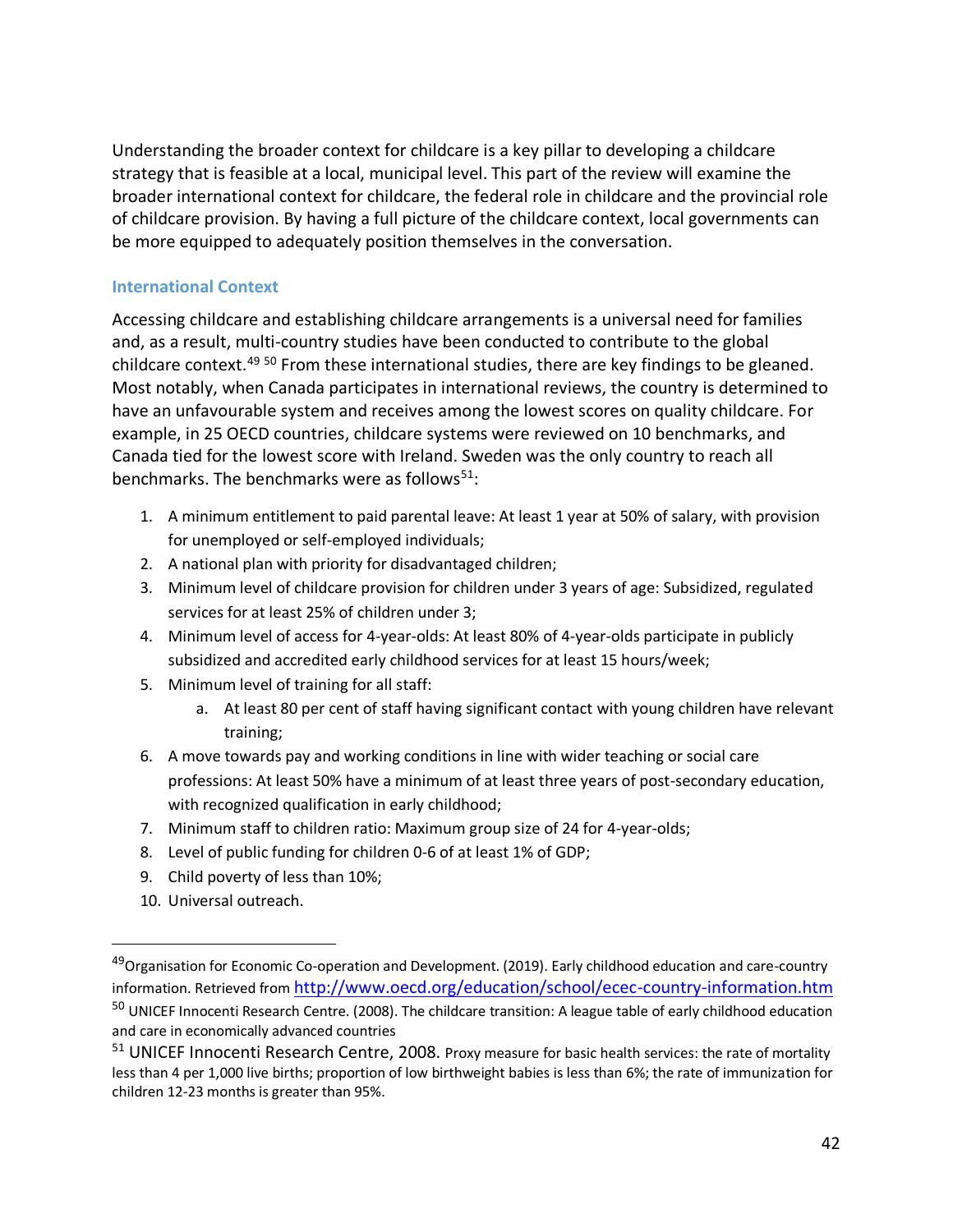When these benchmarks are reached, countries experience greater gender equality, lower poverty rates and ultimately protect the rights of children. As quality, accessible, affordable, childcare systems and services are being developed in British Columbia and implemented at a municipal level, it is imperative for municipalities to understand the positive impacts reaching these validated benchmarks has on communities and strive to create environments where reaching these milestones are possible.

**Figure 2 Early Childhood Services Report Card - UNICEF Innocenti Research Centre report** *The Childcare Transition*

| <b>Benchmark</b>                                                                                                                                                                         |                                                                | 1                                            | 2                                                           | $\overline{\mathbf{3}}$                                                        | 4                                                                              | 5                                         | 6                                                                                                       | $\overline{1}$                                                     | 8                                                | 9                                | 10                                                            |
|------------------------------------------------------------------------------------------------------------------------------------------------------------------------------------------|----------------------------------------------------------------|----------------------------------------------|-------------------------------------------------------------|--------------------------------------------------------------------------------|--------------------------------------------------------------------------------|-------------------------------------------|---------------------------------------------------------------------------------------------------------|--------------------------------------------------------------------|--------------------------------------------------|----------------------------------|---------------------------------------------------------------|
|                                                                                                                                                                                          | Number of benchmarks achieved                                  | Parental leave of 1 year at<br>50% of salary | A national plan with priority for<br>disadvantaged children | child care services for 25%<br>Subsidized and regulated<br>of children under 3 | Subsidized and accredited<br>early education services<br>for 80% of 4year-olds | 80% of all child care staff trained       | educated with relevant qualification<br>50% of staff in accredited early<br>education services tertiary | Minimum staff-to-children ratio of<br>1:15 in pre-school education | 1.0% of GDP spent on early<br>childhood services | Child poverty rate less than 10% | essential child health services<br>Near-universal outreach of |
| Sweden                                                                                                                                                                                   | 10                                                             | √                                            | √                                                           | √                                                                              | √                                                                              | ¥                                         | ∢                                                                                                       | √                                                                  | √                                                | ✓                                | ✓                                                             |
| Iceland<br>Denmark<br>Finland<br>France<br>Norway                                                                                                                                        | 9<br>8<br>8<br>8<br>8                                          | √<br>√<br>√<br>V                             | V<br>٧<br>V                                                 | √<br>√<br>√<br>√<br>√                                                          | V                                                                              | √<br>V                                    |                                                                                                         | √<br>√                                                             | V<br>√                                           | ✓<br>✓<br>✓<br>√                 | ✓                                                             |
| <b>Belgium (Flanders)</b><br>Hungary<br><b>New Zealand</b><br>Slovenia<br>Austria<br><b>Netherlands</b><br>United Kingdom*<br>Germany<br>Italy<br>Japan<br>Portugal<br>Republic of Korea | 6<br>6<br>6<br>6<br>5<br>5<br>5<br>4<br>4<br>4<br>4<br>4       |                                              | V<br>V<br>V<br>V<br>٧<br>۷<br>V<br>V<br>٧                   | ✓<br>√<br>V                                                                    |                                                                                | ✓<br>V<br>√<br>√<br>√<br>✓<br>✓<br>√<br>√ | V<br>V<br>V<br>۷                                                                                        | ✓<br>¥<br>✓<br>✓                                                   |                                                  |                                  |                                                               |
| Mexico<br>Spain<br>Switzerland<br><b>United States</b><br><b>Australia</b><br>Canada<br>Ireland<br><b>Total benchmarks met</b>                                                           | 3<br>3<br>3<br>3<br>$\overline{2}$<br>1<br>$\mathbf{1}$<br>126 | 6                                            | $\checkmark$<br>19                                          | 13                                                                             | 15                                                                             | 17                                        | V<br>$\overline{\phantom{a}}$<br>$\checkmark$<br>20                                                     | 12                                                                 | 6                                                | 10                               | 8                                                             |

\*Data for the United Kingdom refer to England only.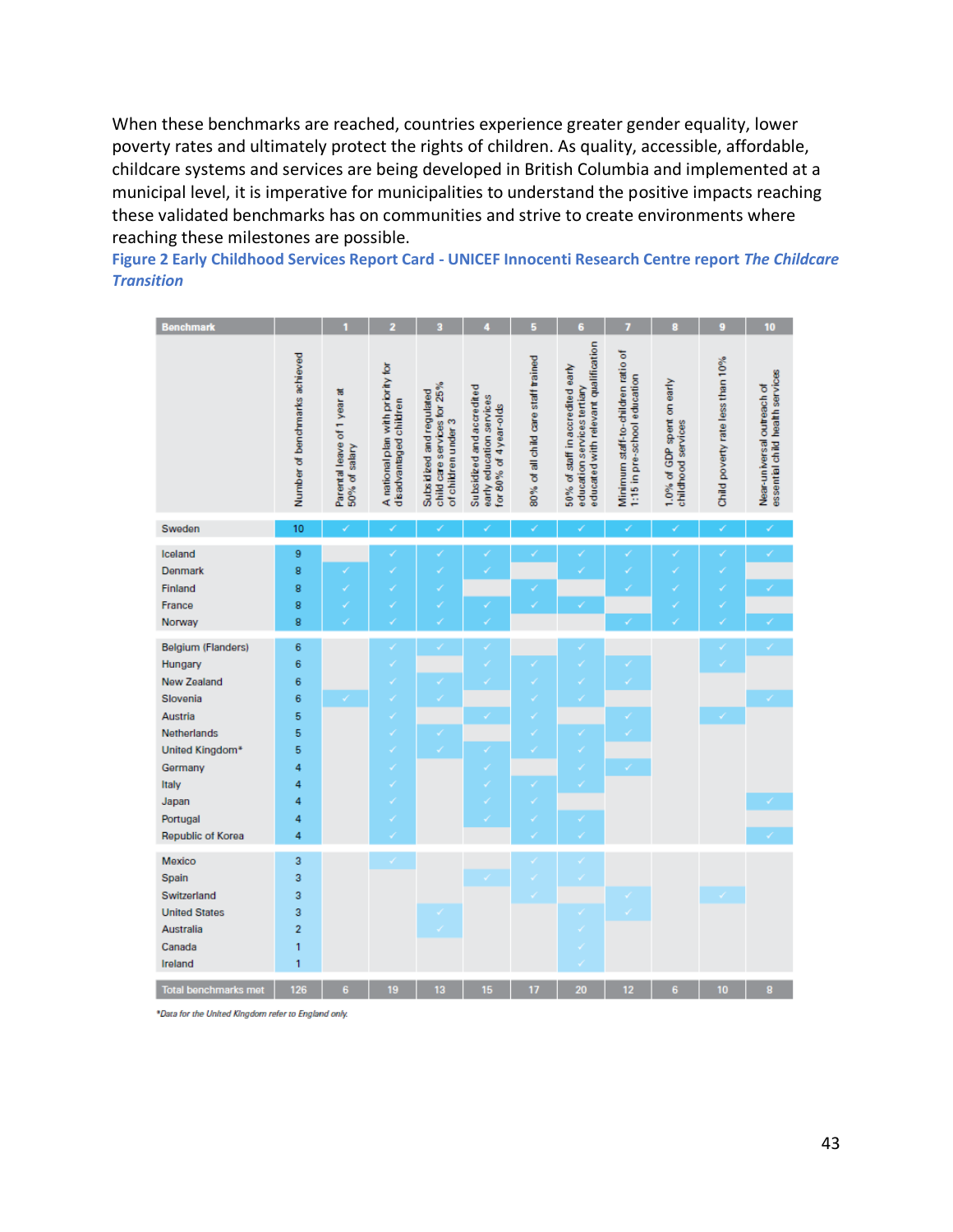#### **Federal Role**

Although childcare in Canada is primarily a provincial responsibility, the Federal Government plays an important role in the childcare system. For instance, the federal government provides direct childcare funding support to three specific population groups: First Nations, Metis and Inuit children and families; families serving in the Canadian military; and some newcomers to Canada enrolled in language programs. Different levels of support are provided for each population group. Some examples include providing resources for Aboriginal Head Start on Reserve program, emergency childcare for military families, and childcare for immigrant or newcomers enrolled in language classes. The Federal government furthermore provides maternity and parental benefits through Employment Insurance to eligible parents. These benefits enable eligible people to stay home with their newborn for up to 18 months, with a reduced rate. Additionally, the Federal government has allocated funds to implement the [Multilateral Early Learning and Childcare Framework](https://www.canada.ca/en/employment-social-development/programs/early-learning-child-care/reports/2017-multilateral-framework.html) and the [Indigenous Early Learning and](https://www.canada.ca/en/employment-social-development/programs/indigenous-early-learning/2018-framework.html)  [Childcare Framework.](https://www.canada.ca/en/employment-social-development/programs/indigenous-early-learning/2018-framework.html) BC has a Bilateral agreement and received \$153 million in 2018, with the following priority areas of investment $52$ :

- 1. Enhance the accessibility of childcare options by increasing the number of spaces;
- 2. Increase affordability of childcare, beginning with Infant/Toddler care;
- 3. Enhance the quality of licensed childcare programs by supporting the training and professional development of early childhood educators;
- 4. Enhance equity through targeted investment in underserved communities Indigenous families, families with children with special needs, and young parents completing their secondary education – improving access to inclusive, affordable, and flexible childcare. programs

#### **Provincial Role**

In Canada, provinces and territories maintain primary responsibility for childcare oversight and management. In British Columbia, the system is complex and spans across three main ministries: The Ministry of Children and Family Development, The Ministry of Health and the Ministry of Education. Table 2 outlines the different responsibilities across each Ministry.

<sup>52</sup> Government of Canada. (2018). Canada-British Columbia Early Learning and Childcare Agreement Retrieved from [https://www.canada.ca/en/early-learning-child-care-agreement/agreements-provinces](https://www.canada.ca/en/early-learning-child-care-agreement/agreements-provinces-territories/british-columbia.html#h2)[territories/british-columbia.html#h2](https://www.canada.ca/en/early-learning-child-care-agreement/agreements-provinces-territories/british-columbia.html#h2)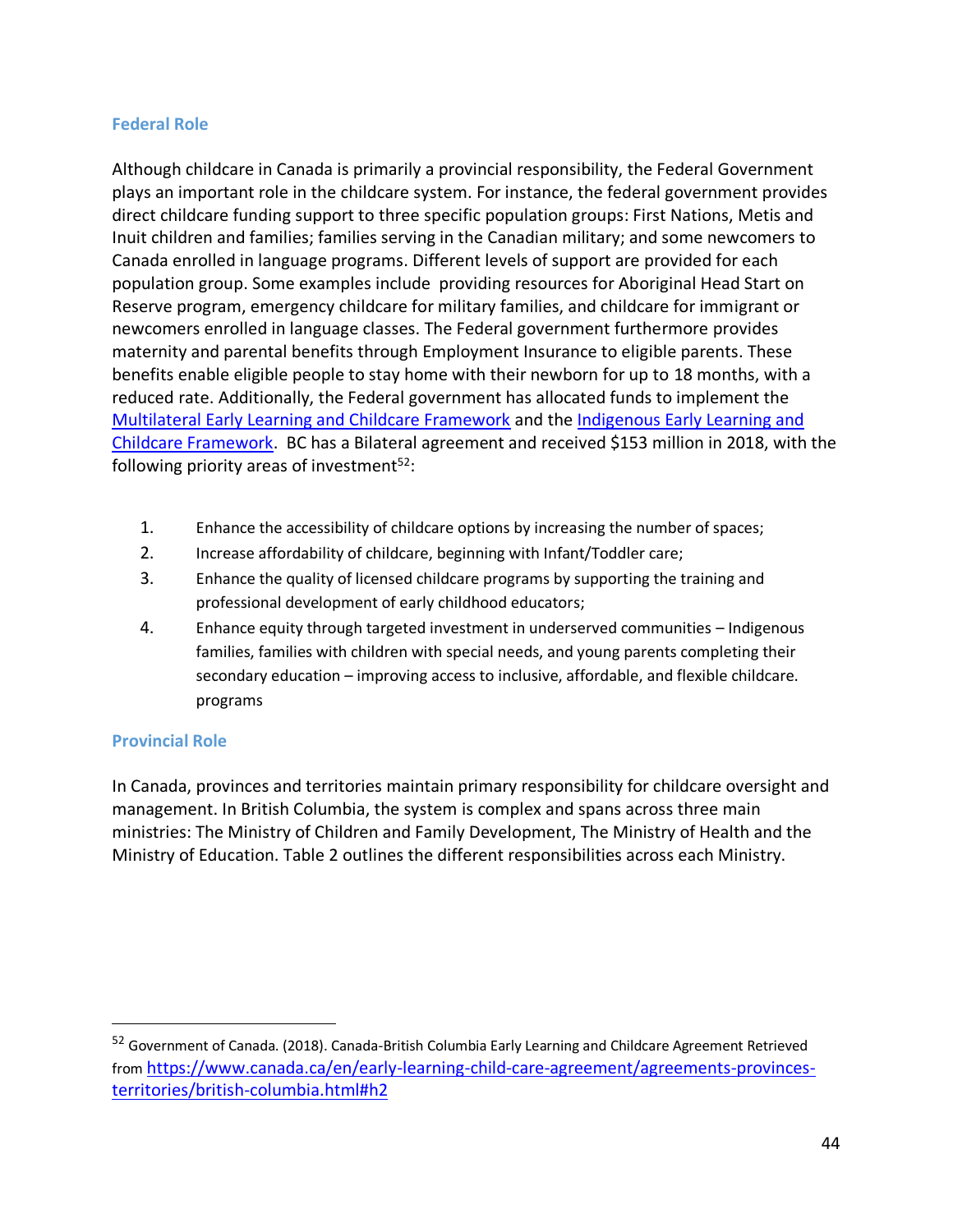#### **Table 3 Provincial Ministry Responsibilities**

| <b>Ministry of Children and</b><br><b>Family Services</b><br><b>Responsibilities</b> | <b>Ministry of Health</b><br><b>Responsibilities</b>                     | <b>Ministry of Education</b><br><b>Responsibilities</b>      |  |  |  |  |
|--------------------------------------------------------------------------------------|--------------------------------------------------------------------------|--------------------------------------------------------------|--|--|--|--|
| Childcare policy including<br>1.<br>cooperating on the Early<br>Learning Framework   | Childcare legislation<br>1.                                              | 1. Led the development of<br><b>Early Learning Framework</b> |  |  |  |  |
| Childcare programs and<br>2.<br>services funding                                     | 2. Licensing and<br><b>Monitoring</b>                                    | 2. StrongStart BC                                            |  |  |  |  |
| Fee subsidies<br>3.                                                                  | (implemented by                                                          |                                                              |  |  |  |  |
| <b>Early Childhood Registry</b><br>4.                                                | regional Health                                                          |                                                              |  |  |  |  |
| Capital funds<br>5.                                                                  | Authorities, follows the<br><b>BC Childcare Licensing</b><br>Regulation) |                                                              |  |  |  |  |

After the 2017 provincial election, creating universal, affordable, quality childcare was established as a priority. Since the election, the government has completed/created the following:

- 1. Committed to reconciliation by providing funding for Aboriginal Head Start programs to include childcare;
- 2. Developed the [Childcare Fee Reduction initiative;](https://www2.gov.bc.ca/gov/content/family-social-supports/caring-for-young-children/running-daycare-preschool/child-care-operating-funding/child-care-fee-reduction-initiative-provider-opt-in-status)
- 3. Created [The Affordable Childcare Benefit;](https://www2.gov.bc.ca/gov/content/family-social-supports/caring-for-young-children/child-care-funding/child-care-benefit)
- 4. Committed to create 22,0000 new spaces by 2021;
- 5. Establishe[d Universal Childcare Prototype Sites;](https://www2.gov.bc.ca/gov/content/family-social-supports/caring-for-young-children/running-daycare-preschool/universal-child-care-prototype-sites)
- 6. Distributed Capital funding via:
	- a. [Childcare BC New Spaces Fund;](https://www2.gov.bc.ca/gov/content/family-social-supports/caring-for-young-children/running-daycare-preschool/childcare-new-spaces-fund)
	- b. UBCM Community Childcare Space Creation Program;
- 7. Announced wage increases for Early Childhood Educators.

The Province plays an important role in advancing accessible, affordable, quality childcare programs and the current government has demonstrated a desire to enhance the existing system in British Columbia through a multitude of new initiatives. Ultimately, however, childcare services are provided at a local, community level and municipalities hold immense responsibility in fostering a system that provides affordable, accessible, and quality childcare.

# **What does the research tell us about the role of local governments in the delivery of a high quality childcare system?**

The local government plays an important role in the delivery of high-quality childcare systems. Planning, managing, designing, and implementing programs are common roles and responsibilities of the local government<sup>53</sup>. Similarly, school districts collaborate with the local

<sup>&</sup>lt;sup>53</sup> (Friendly, Doherty, & Beach, 2005).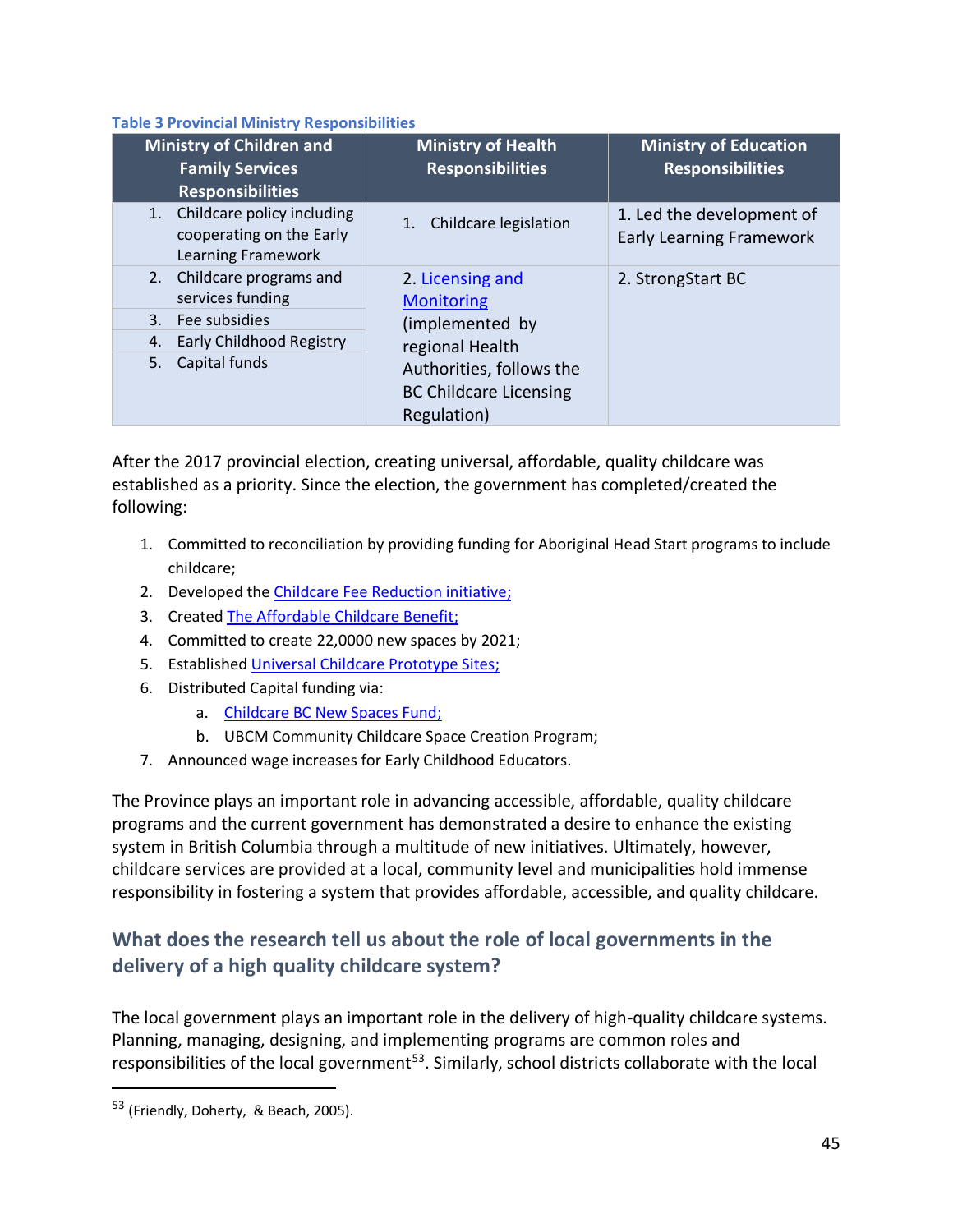government to create policy documents and strategic plans in order to implement change at the district level.<sup>54</sup> Local community members are encouraged to voice their opinions and concerns in regards to the services offered within the community.<sup>55</sup> By collaborating with community partners, local governments are able to determine the strengths, weaknesses, and gaps present within the services and address change accordingly.<sup>56</sup>

Research suggests overtime, local governments roles within the childcare sector in Canada have diminished, allowing provincial governments to act as key decision makers.<sup>57</sup> Within Canada, most provinces, except Ontario, only allow local governments to participate in select decision making processes. For example, in British Columbia, municipalities can choose to invest in childcare, but there is no legislated municipal role. This poses challenges for the local government when trying to meet the demands of the local citizens.<sup>58</sup> Challenges such as, accessibility, affordability, and equality are barriers preventing local governments from providing high quality childcare services.<sup>59</sup> Therefore, evidence suggests that building strong intergovernmental relationships can help eliminate many of these challenges and help local governments provide more equitable, high-quality childcare services. <sup>60</sup>

Several [recommendations](http://nanaimoearlyyears.org/resources/Research%20and%20Resources/municipalities%20top%2013%20actions%20for%20child%20care%20needs.pdf) have been made by the Province, for municipalities to help support the local childcare needs. $61$  These include:

- 1. Having experienced staff members who are familiar with the processes and municipal requirements for childcare providers;
- 2. Updating bylaws in accordance with legislation to help eliminate confusion;
- 3. Creating land bylaws to increase new childcare spaces;
- 4. Work with school districts to promote joint use of space; and,
- 5. Assemble a cross-sectoral childcare planning team.

Evidence suggests, lowering municipal fees and increasing the numbers of not for -profit childcare facilities can help support local childcare demands. Other actions that municipalities can take include drafting childcare plans, creating a childcare planning body, streamlining

<sup>54</sup> (Provincial Office for the Early Years. (N.D.). Early years in BC school districts: A scan of promising practices)

<sup>55</sup> (Friendly, Doherty, & Beach, 2005).

<sup>56</sup> (Friendly, Doherty, & Beach, 2005).

<sup>57</sup> (McNeil, C., & Cory, G. (2017). The future of childcare in London: Devolving funding for greater affordability, access and equality. *Institute for Public Policy Research*, 17-27).

<sup>58</sup> (Jenson, J., & Mahon, R. (2002). Bringing cities to the table: Childcare and intergovernmental relations. *Canadian Policy Research Network, 26,* 2-9)*.*

<sup>59</sup> (McNeil, & Cory, 2017).

<sup>60</sup> (Jenson & Mahon, 2002)

 $61$ (Provincial Office for the Early Years. (N.D.). Municipalities: Top 13 actions to support local childcare needs. [http://nanaimoearlyyears.org/resources/Research%20and%20Resources/municipalities%20top%2013%20actions](http://nanaimoearlyyears.org/resources/Research%20and%20Resources/municipalities%20top%2013%20actions%20for%20child%20care%20needs.pdf) [%20for%20child%20care%20needs.pdf](http://nanaimoearlyyears.org/resources/Research%20and%20Resources/municipalities%20top%2013%20actions%20for%20child%20care%20needs.pdf) )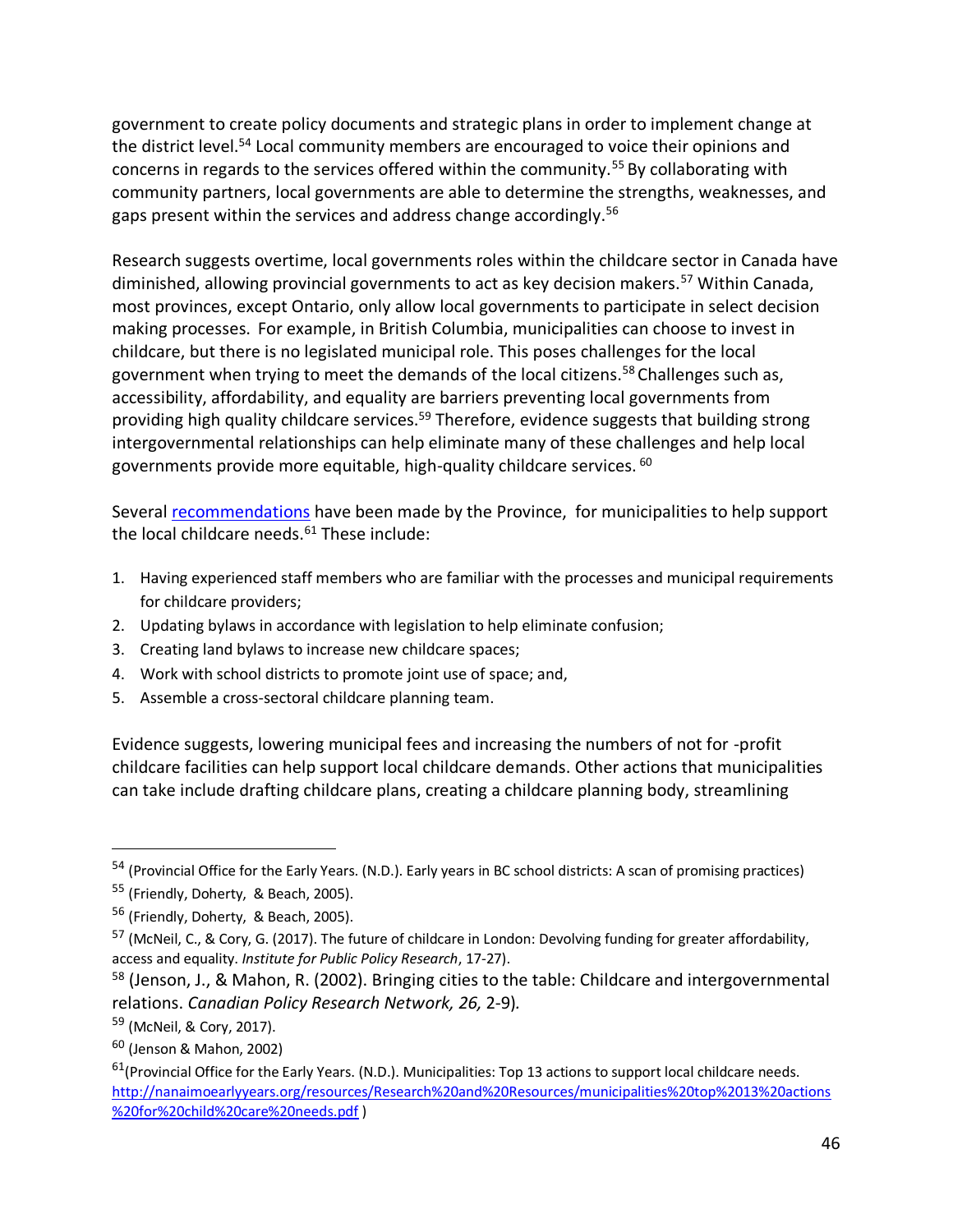processes, and offering employees childcare services.<sup>62</sup> By following these recommendations, municipalities can help create high quality, accessible, and affordable childcare services.

# **What are some examples of promising practices for local planning and service delivery?**

In Canada, municipalities have implemented a variety of strategies to plan for and provide quality childcare. To date, no research has been completed on "best practices" of childcare in Canadian municipalities, but in this section, "promising practices" will be explored. To begin this section, promising practices across Canada will be explained followed by promising practices currently underway in British Columbia.

#### **Promising Practices in Canada**

Insights about quality childcare can be acquired from municipalities around Canada. Although provincial legislation largely dictates the role of local municipalities, the Region of Waterloo and City of Toronto are two cases of municipalities that have taken initiative in creating a quality childcare system at the local level. For instance, the *Region of Waterlo[o's Early Learning and](https://www.regionofwaterloo.ca/en/living-here/resources/Documents/Childrens-Services-/2016-2020-ELCC-Service-Plan-Accessible.pdf)  [Childcare Service Plan \(2016-2020\)](https://www.regionofwaterloo.ca/en/living-here/resources/Documents/Childrens-Services-/2016-2020-ELCC-Service-Plan-Accessible.pdf)* is a prime example of a quality focused childcare plan in action. Waterloo created their childcare plan around four pillars: availability, affordability, accessibility, and accountability.<sup>63</sup> Action items were then developed that centred around those four pillars. The action items prioritize inter-government relationship, reducing fees for families, supporting diverse needs, and building relationships with school boards to offer public childcare. In regards to public delivery of childcare, the City of Toronto is one of the highest providers of publicly operated centres.<sup>64</sup> Toronto was able to become a leader in public childcare by financing, "20% of the budget for fee subsidies, wage grants, families resource programs and resources for special needs children, and 50% of administration costs."<sup>65</sup> The province subsequently pays the remainder of costs. The Region of Waterloo and City of Toronto are two municipalities that have leveraged provincial legislation to meet the needs of their respective communities regarding quality childcare.

Furthermore, across the country, municipal governments are hoping to foster environments that create quality childcare. In 2016, the Muttart Foundation in Alberta developed a report: *[Engaging Alberta Municipal Level Governments in Support of Early Learning and Care](https://www.muttart.org/wp-content/uploads/2017/02/Engaging-Alberta-Municipal-Level-Governments-122016.pdf)* which served the purpose of building a conversation around promising practice for municipals governments. This report takes a comprehensive look at municipal practices in Alberta, Ontario, and Saskatchewan, and culminates in offering suggestions about Albertan municipal roles and responsibilities around regional management and planning, support for services and service

<sup>62</sup> (Provincial Office for the Early Years, N.D)

<sup>&</sup>lt;sup>63</sup> (Region of Waterloo, 2016)

<sup>64</sup> (Public childcare profile: Toronto, Ontario, 2009)

<sup>65</sup> (Public childcare profile: Toronto, Ontario, p.1, 2009)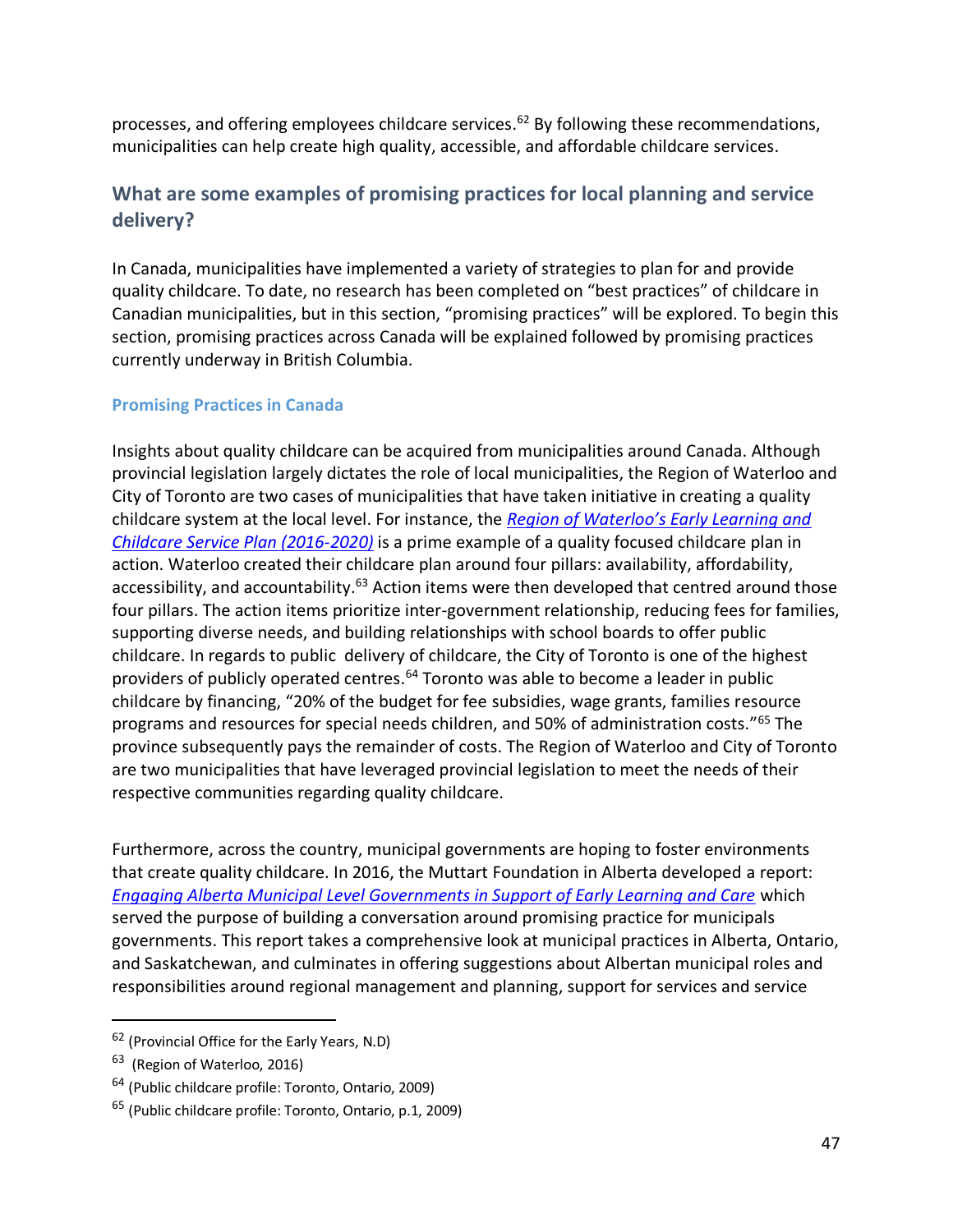delivery, and research and public awareness. $66$  This report can be used by municipalities to understand the context of promising practices in municipalities nationally.

When reviewing promising practices in Canada, it is vital to recognize that city planners play an important role in creating quality childcare. Holt (2018) has summarized some of promising practices surrounding planning policies and their effect on childcare development. Although the report is geared towards Winnipeg, Holt (2018) effectively explores the impact of policies, financing, zoning and regulatory requirements and partnerships have on the childcare system at the municipal level and stated the following as trends in promising practices<sup>67</sup>:

- 1. Municipalities recognized that access to early learning childcare services contribute to the social and economic wellbeing of communities; it helps to support families, healthy child development and future economic growth and prosperity;
- 2. Municipalities provided financial incentives to support childcare services;
- 3. Municipalities took steps to encourage ELCC spaces through land use and zoning regulations; and,
- 4. Collaborations and partnerships played a vital role in creating quality childcare.

### **Promising Practices in British Columbia**

Many municipalities in British Columbia have undertaken important steps towards building quality childcare. In Metro Vancouver, in order to better understand landscape of municipal childcare policies and regulations, the *[Municipal Survey of Childcare Spaces and Policies in](http://www.metrovancouver.org/services/regional-planning/PlanningPublications/2019_Survey_of_Licensed_Child_Care_Spaces_Policies_Metro_Vancouver.pdf)  [Metro Vancouver](http://www.metrovancouver.org/services/regional-planning/PlanningPublications/2019_Survey_of_Licensed_Child_Care_Spaces_Policies_Metro_Vancouver.pdf)*<sup>68</sup> was conducted. Key findings from this report were as follows<sup>69</sup>:

- 8 Metro Vancouver municipalities have a stand-alone childcare strategy;
- 11 municipalities identify childcare facilities as a community amenity in the development approvals process;
- 15 municipalities support childcare through the provision of municipal building space (rent-free, reduced lease, or market lease); the space may be made available on a single property or on multiple sites;
- 6 municipalities offer grants for childcare capital projects; 4 municipalities offer grants for childcare operating costs; and
- 15 municipalities provide space for childcare in municipal facilities; and
- 8 municipalities offer property tax exemption.

Three examples of municipalities with childcare strategies include the [City of New Westminster,](https://www.newwestcity.ca/database/files/library/Child_Care_Strategy_October_2016.pdf) [City of Richmond,](https://www.richmond.ca/__shared/assets/2017-2022_Richmond_Child_Care_Needs_Assessment_and_Strategy48036.pdf) and [City of Vancouver.](https://vancouver.ca/people-programs/vancouvers-childcare-approach.aspx) These strategies can be used to review promising

<sup>66</sup> (The Muttart Foundation. (2016). Engaging Alberta Municipal Level Governments in Support of Early Learning and Care).

 $67$  (Holt, C. (2018). Planning for childcare: The impact of planning policies and strategies on the development of early learning and childcare spaces in winnipeg, manitboa.

<sup>&</sup>lt;sup>68</sup> (Metro Vancouver. (2019). 2019 survey of licensed childcare spaces and policies in Metro Vancouver.)

 $69$  (City of Richmond. (2016). 2017-2022: Richmond childcare needs assessment and strategy.)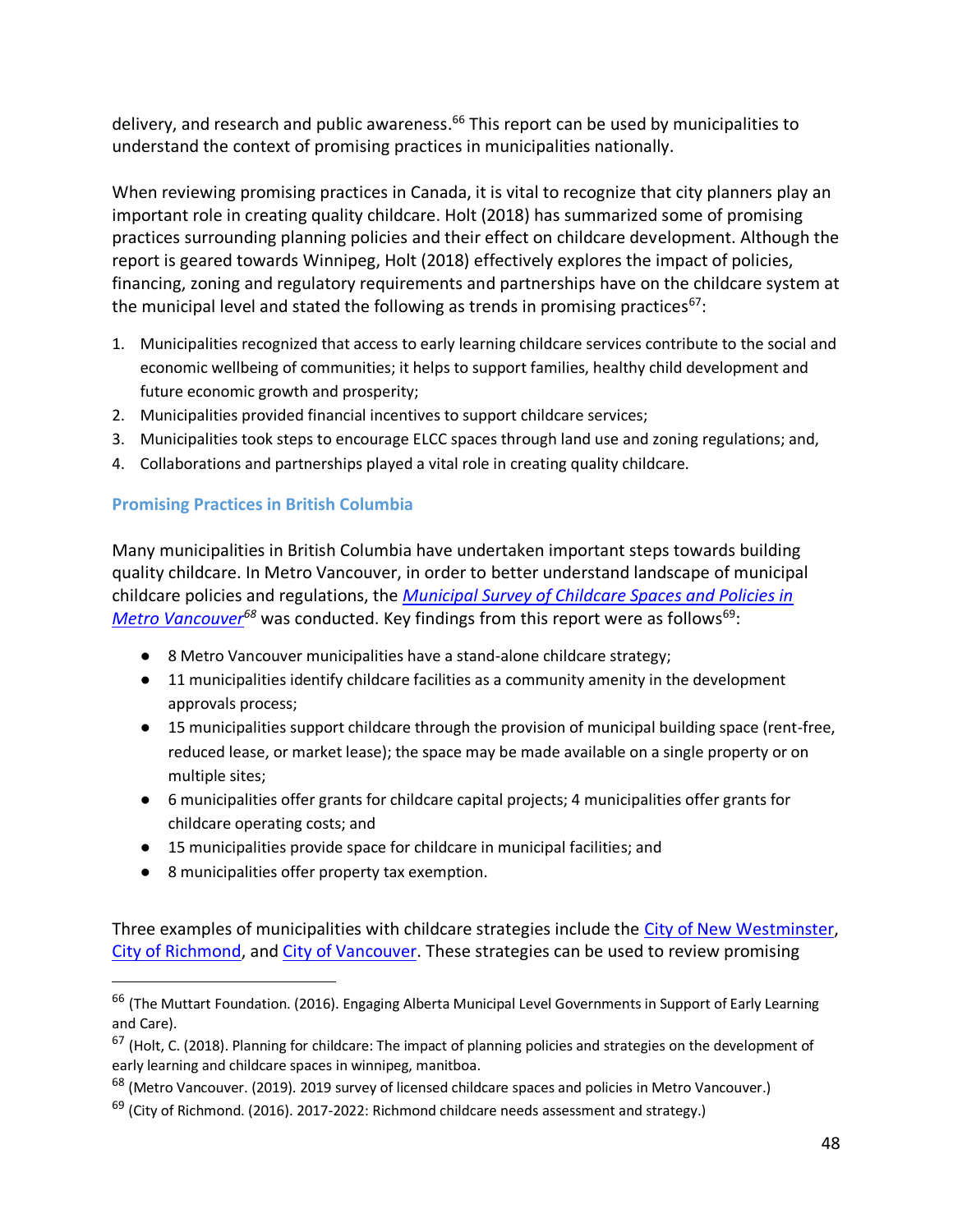practices at the local level and help inform future childcare plans. The most recent plan was developed by the City of Richmond and within this plan is a municipal promising practices review focused on the City of Vancouver and City of New Westminster. This review examines strategies these municipalities have used to create spaces, inform planning and policy developments, and build partnerships. In order to inform planning and policy developments, prior to action plans being created, conducting a needs assessment within the municipality is a key promising practice which was undertaken both by New Westminster and Richmond. When needs assessments are conducted, municipalities are able to have a better understanding of existing gaps and strengths.<sup>70</sup> In regards to space creation, both the City of Vancouver and New Westminster have provided funding through grants which enable not for -profit centres to expand, renovate, or repair facilities and Richmond proposed to follow suite in their action plan. This funding, in turn, provides families with more access to quality, accessible, and affordable childcare.

The final promising practice discussed in the Richmond childcare strategy was to focus on building partnerships and collaborate across sectors (Ex., school districts, local organizations, provincial government). Arguably, building partnerships is the way, "municipalities can make the most of their resources to address childcare issues." <sup>71</sup> Notably, the City of Vancouver and the City of Burnaby have made relationship building a priority. Vancouver established the Joint Childcare Council (JCC) in 2004 which brings together the City of Vancouver, the Vancouver Parks Board the Vancouver Board of Education, Vancouver Coastal Health and the Vancouver Public Library, along with community agencies and business representatives in order to create quality childcare. As a result, the JCC has collaborated on the creation of over 1000 new childcare spaces including the creation of a number of childcare centres at schools.

Furthermore, the City of Burnaby developed a Childcare Facilities Memorandum and Agreement (MOA) in 2014 with School District 41 in order to, "build up to twelve childcare facilities in modular building on School District lands."<sup>72</sup> This agreement is one of the first of its kind across the province and a pivotal relationship in establishing quality childcare. In addition, in October 2019, the Burnaby School District School District confirmed a partnership to increasing the number of before and after school childcare spaces, as outlined in their project definition report [Before and After School Childcare: Creating a Plan for Childcare Opportunities](https://burnabyschools.ca/wp-content/uploads/2019/10/PDR-Childcare-Final-combined-version-20191016.pdf)  [within the Burnaby School District](https://burnabyschools.ca/wp-content/uploads/2019/10/PDR-Childcare-Final-combined-version-20191016.pdf)<sup>73</sup>.

Although each municipality across British Columbia has unique needs, there are many trends and promising practices which can be applied to any municipal childcare plan. By reviewing existing plans, municipalities are able to better understand the promising practices that will

<sup>70</sup> (City of Richmond, 2016)

 $71$  (City of Richmond, p.23 2016)

<sup>72</sup> (City of Richmond, p.23 2016)

<sup>&</sup>lt;sup>73</sup> (Burnaby School District 41. (2019). Project definition report: Before and after school childcare: Creating a plan for childcare opportunities within the Burnaby school district.)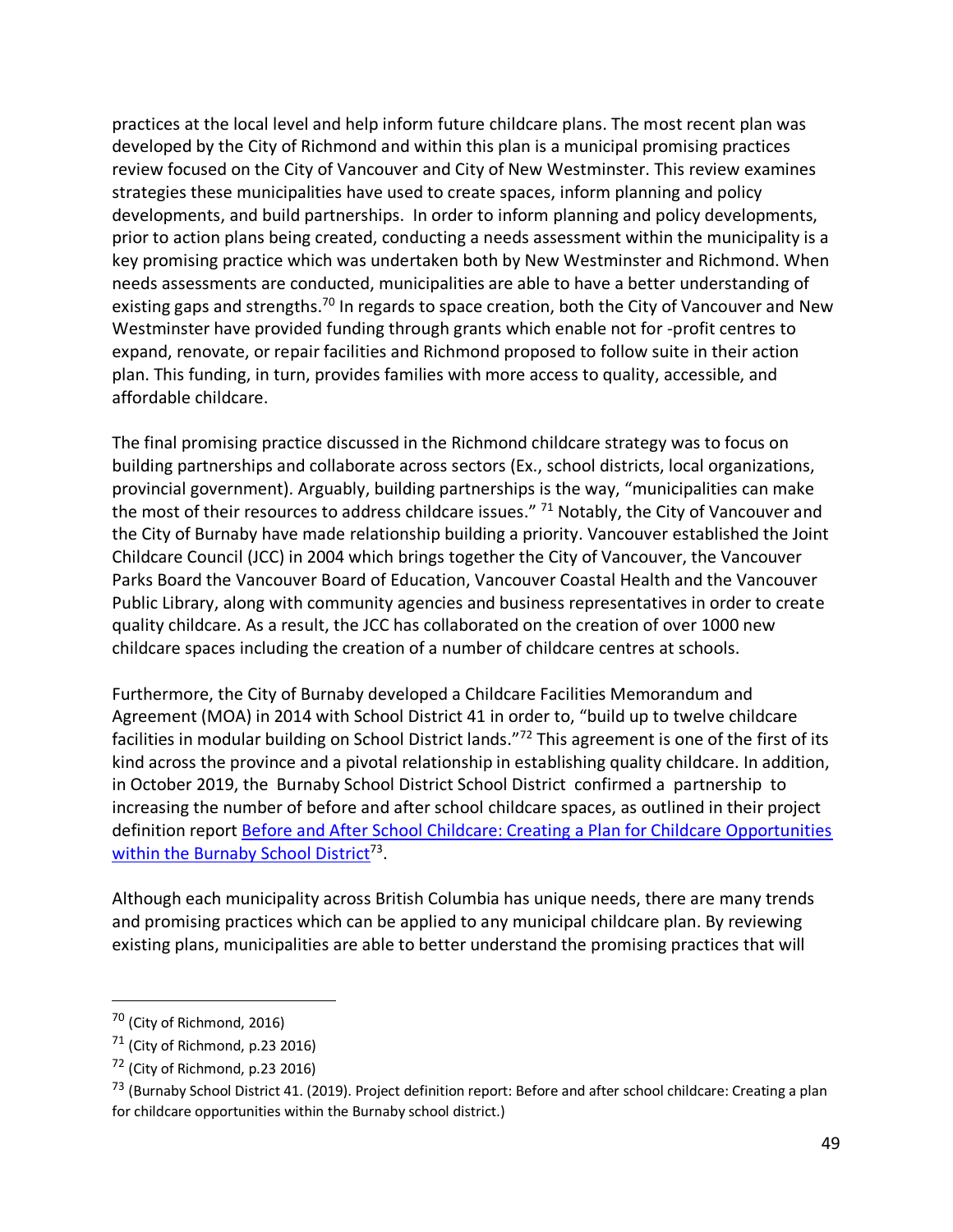meet the childcare needs of their community, and strive towards creating a quality, affordable and accessible childcare system.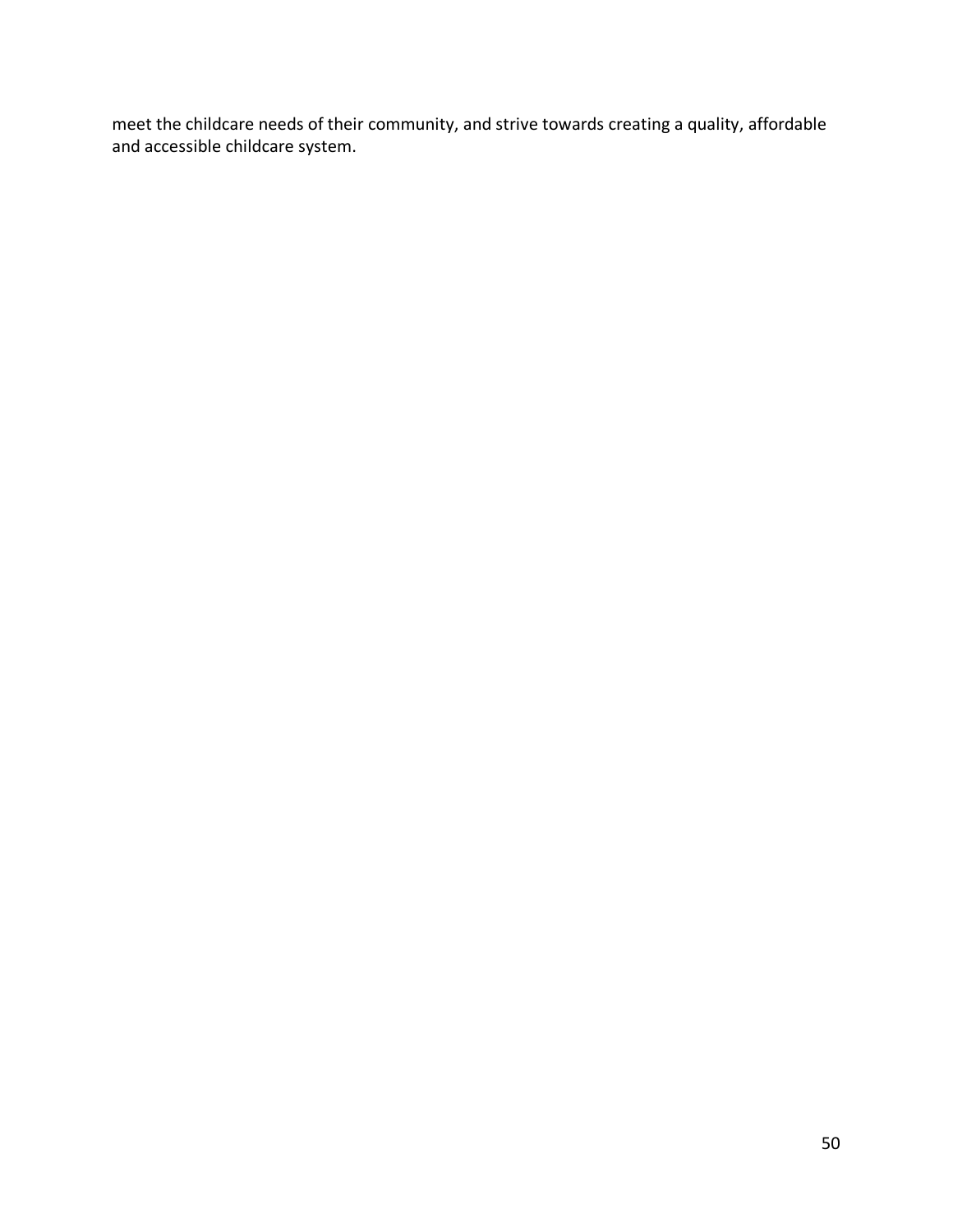# **References**

- Arnold, R.D., & Wade, P.J. (2015). A definition of systems thinking: A systems approach. *Procedia Computer Science, 44,* 669-678.
- Betrand, J. (2004). Working for Change: Canada's Childcare Workforce. *Childcare Human Resources Sector Council*, 1-75.

British Columbia (2019). Community Charter, SBC 2003 Chapter 26 Retrieved from http://www.bclaws.ca/civix/document/id/complete/statreg/03026\_03

- Canadian Union of Public Employees. (2009). Public childcare profile: Toronto, Ontario
- Childcare Resource and Research Unit, (2011). Briefing Note: What research says about quality in for-profit, non-profit and public childcare. Toronto: Author.
- City of Richmond. (2016). 2017-2022: Richmond childcare needs assessment and strategy.
- Cleveland, G. (2008). *If it don't make dollars, does that mean that it don't make sense? Commercial, nonprofit and municipal childcare in the city of Toronto.* Toronto: City of Toronto, Children's Services Division.
- Cleveland, G., & Krashinsky, M. (2004). The Quality Gap: A Study of Non-profit and Commercial Childcare Centres in Canada. Scarborough: University of Toronto
- Cleveland, G., & Krashinsky, M. (2009). The nonprofit advantage: Producing quality in thick and thin childcare markets. *Journal of Policy Analysis and Management*, 28(3)
- Doherty, G., Friendly, M., & Forer, B. (2002). Childcare by default or design? An exploration of differences between non-profit and for-profit Canadian childcare centres using the "You Bet I Care!" data sets. *Childcare Resource and Research Unit, Centre for Urban and Community Studies*, 75. Retrieved from

<http://www.childcarecanada.org/sites/default/files/OP18.pdf>

- Early Childhood Educators of BC. (2018). BC Childcare Sector Labour Market Partnership: Phase 1 Final Engagement Report. Retrieved from [https://www.ecebc.ca/programs/files/1218\\_Childcare%20SLMP%20-](https://www.ecebc.ca/programs/files/1218_Childcare%20SLMP%20-%20Final%20Report%20.pdf) [%20Final%20Report%20.pdf](https://www.ecebc.ca/programs/files/1218_Childcare%20SLMP%20-%20Final%20Report%20.pdf)
- Forer, B. (2018). 2018 Wages and working conditions survey: Vancouver Centre-Based Childcare Programs, Westcoast Childcare Resource Centre and the City of Vancouver. Retrieved from

[https://www.wstcoast.org/application/files/1215/3776/1533/WCCRC\\_Vancouver\\_child](https://www.wstcoast.org/application/files/1215/3776/1533/WCCRC_Vancouver_child_care_wage_survey_exec_sum_web_10_pg_Sept_19_2018-web.pdf) care wage survey exec sum web 10 pg Sept 19 2018-web.pdf

- Friendly, M., & Beach, J. (2005). High quality early learning and childcare system. *Child Resource and Research Unit, 1-8.*
- Friendly, M., Doherty, G., & Beach, J. (2005). Quality by design: What do we know about quality in early learning and childcare, and what do we think? A literature review. *Childcare Resource and Research Unit*, 1-32.
- Government of Canada. (2018). Canada-British Columbia Early Learning and Childcare Agreement Retrieved from [https://www.canada.ca/en/early-learning-child-care](https://www.canada.ca/en/early-learning-child-care-agreement/agreements-provinces-territories/british-columbia.html#h2)[agreement/agreements-provinces-territories/british-columbia.html#h2](https://www.canada.ca/en/early-learning-child-care-agreement/agreements-provinces-territories/british-columbia.html#h2)
- Herrington, S., Lesmeister, C., Nicholls, J., & Stefiuk, K. (N.D.). 7Cs: an informational guide to young children's outdoor play spaces. Retrieved from [file:///T:/10-](about:blank) [RC/Current%20Projects/1-](about:blank)